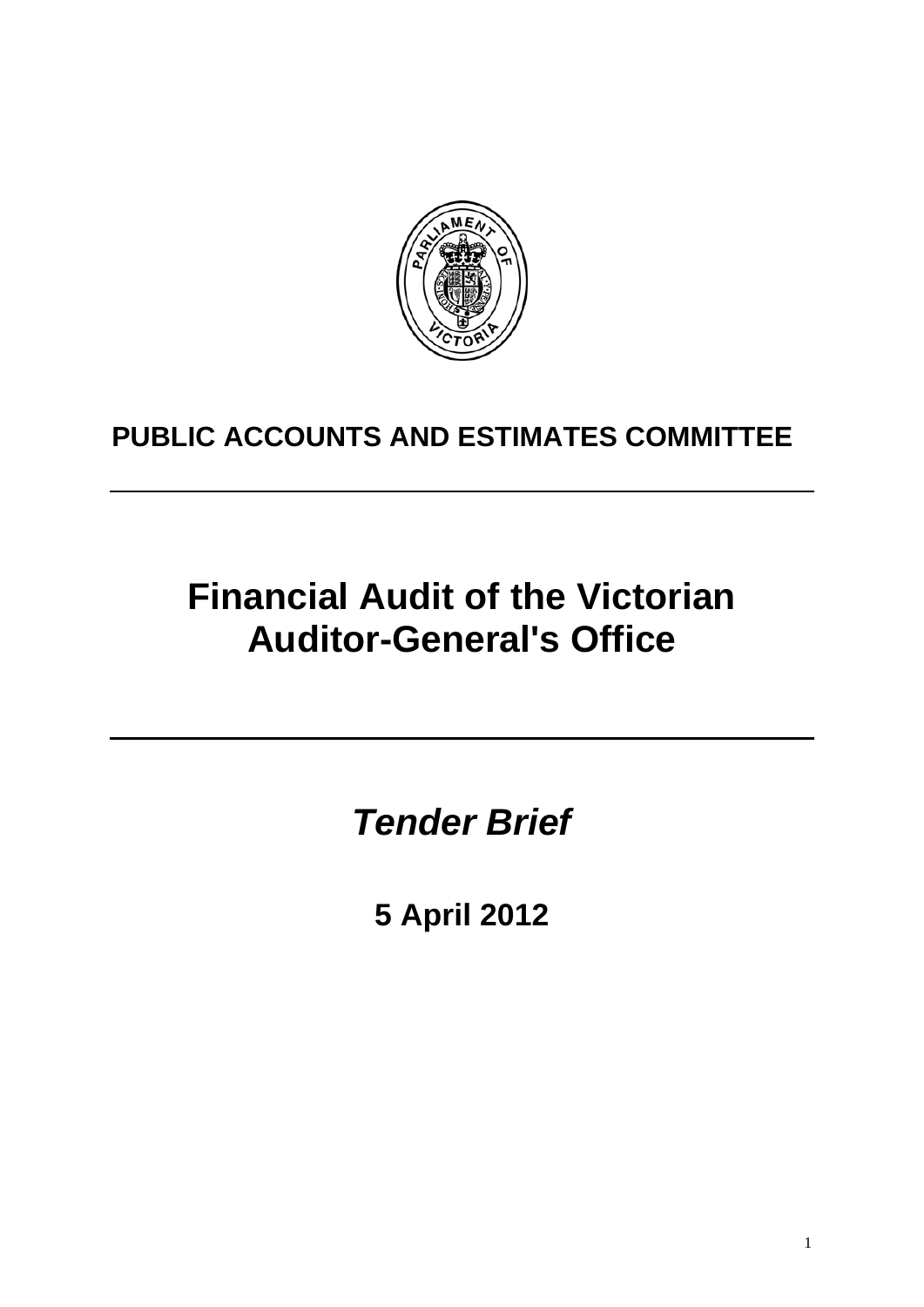# **Financial Audit**

# **Background and Objective**

The *Audit Act 1994*, as amended, requires that an independent financial auditor be appointed by the Parliament of Victoria for a period of three years to conduct annual financial audits of the Victorian Auditor-General's Office (VAGO). The Public Accounts and Estimates Committee ('the Committee') is responsible under the Act for recommending, to both Houses of Parliament, the appointment of a suitably qualified person to undertake the financial audit.

Section 17 of the *Audit Act 1994* provides in part that:

- *(1) A person may be appointed by resolution of the Legislative Council and the Legislative Assembly, on the recommendation of the Public Accounts and Estimates Committee of the Parliament, as an independent auditor of the Victorian Auditor-General's Office.*
- *(2) An appointment* 
	- *a) must not be made for a period exceeding 3 years, but may be renewed; and*
	- *b) may provide for the payment of remuneration.*
- *(3) Remuneration payable under the appointment shall be paid out of the Consolidated Fund which is to the necessary extent appropriated accordingly.*
- *(4) The function of the independent auditor is to carry out audits of the Victorian Auditor-General's Office in accordance with this Part.*

Section 18 of the *Audit Act 1994* relates to the report that the independent auditor may choose to make to Parliament. Such a report may include recommendations for the more effective, efficient and economic operation of VAGO.

Section 18 requires that any such report of the independent auditor must be reported to Parliament after statutory consultation with the Auditor-General. This requirement may be read as applicable to any material matters arising from the financial audit other than the expression of an audit opinion on VAGO's annual financial statements.

In addition to section 18 relating to a possible report to Parliament on material matters, the Committee requires the independent auditor to provide the Committee with a report covering the work undertaken by the independent auditor including interaction and meetings with the Auditor-General and VAGO and auditing issues dealt with during the audit.

While sections 17 and 18 do not explicitly state what the audit comprises, the *Audit Act 1994* defines an audit as including 'an examination and inspection'. The audit is therefore intended to comprise an audit of VAGO's annual financial statements and the expression of independent professional opinions on these statements, attesting to their fair presentation in line with professional reporting standards and processes.

The Committee's objective is to recommend to the Parliament the appointment of a suitably qualified person as financial auditor during the present session of the Victorian Parliament. The duly appointed independent financial auditor is required to conduct a financial audit in accordance with directions contained within the terms of reference, over the next three years. The required reports and timelines are stated on page 3 of this tender brief.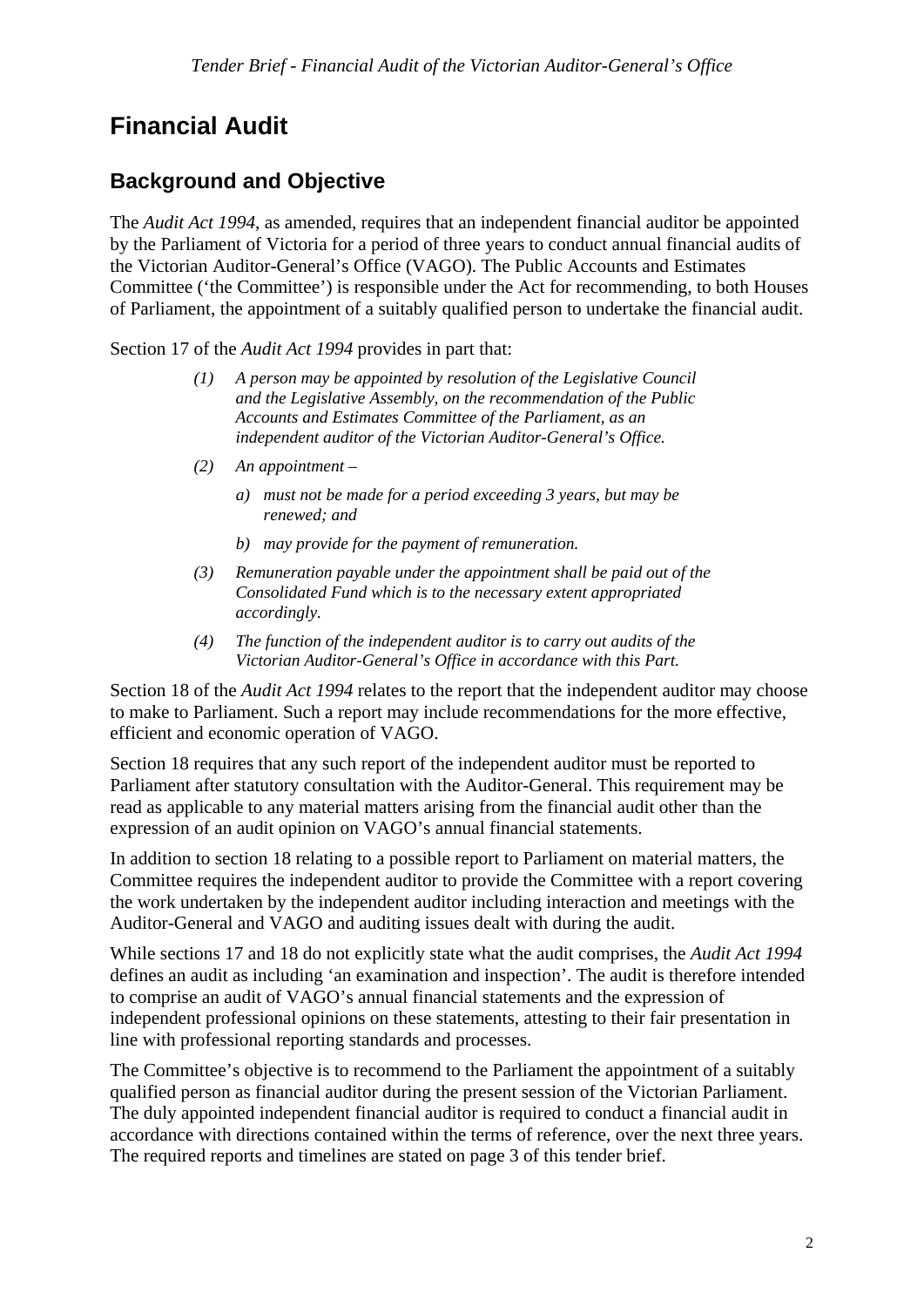# **Terms of Reference**

The Committee wishes to direct the successful tenderer to conduct the financial audit in accordance with the following legislative context and terms of reference.

The independent financial auditor's role is to:

- conduct an audit of VAGO's financial statements for the next three years beginning with the year ending 30 June 2012;
- form an opinion as to whether the financial statements of VAGO present fairly the financial position of VAGO as at the end of each financial year and its financial performance and cash flows for each financial year in accordance with applicable Accounting Standards and other mandatory professional reporting requirements; verify that such statements comply with the financial reporting requirements of the *Financial Management Act 1994*, as amended, and relevant provisions of any successor legislation to that Act;
- form an opinion on the processes used by VAGO in the preparation of its accounts;
- conduct the audit in compliance with the *Audit Act 1994*, Australian Auditing Standards and professional reporting requirements;
- prepare an appropriate methodology for each year's audit which may include risk-based principles, controls-based testing, analytical reviews, adequacy of financial reporting systems and other procedures to ensure a professional audit is undertaken in compliance with Australian auditing standards;
- meet on a regular basis with the VAGO Audit Committee to discuss, clarify and resolve issues and findings;
- consult as the independent auditor thinks fit with the Chair of the Committee and/or the Audit Sub-Committee of the Committee;
- evaluate the progress, adequacy and effectiveness of measures implemented by VAGO to address issues and recommendations that accompanied the previous financial year's audit opinion;
- prepare a management letter and/or operations letter to VAGO;
- prepare as the auditor thinks fit, a report to Parliament that may include such information and such recommendations for the more effective, efficient and economic operation of VAGO; and
- submit to the Committee a report on the conduct of the independent financial audit including details of meetings with the Auditor-General and VAGO and auditing issues dealt with during the audit.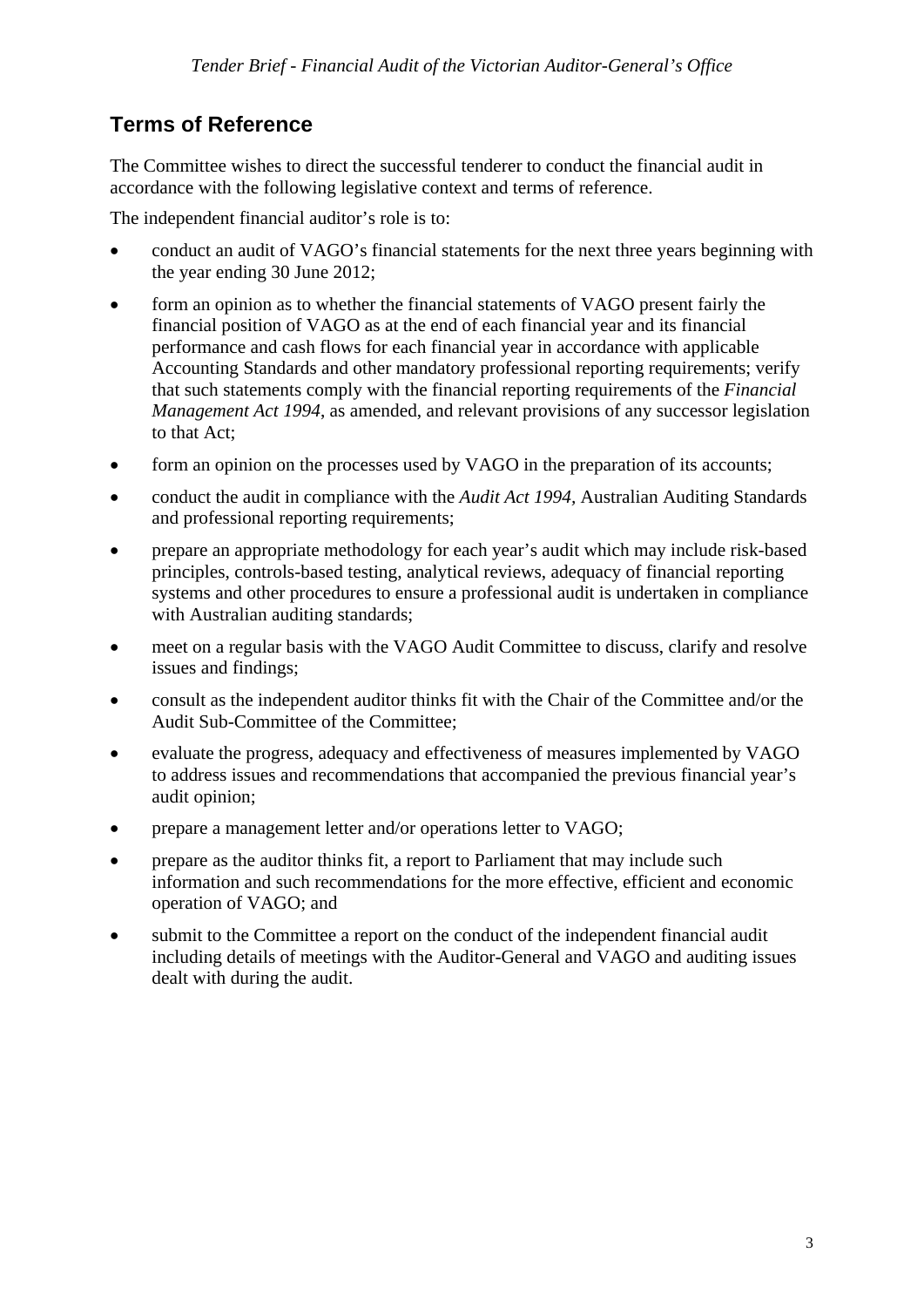### **Reports to the Committee and Parliament**

The provision of the following reports are required by the Committee for audits for the financial years ending 30 June 2012, 30 June 2013 and 30 June 2014:

- a. Prior to the commencement of each audit, the auditor should provide an audit plan and methodology to the Committee for comment.
- b. The auditor should provide a progress report to the Committee within five weeks of the commencement of the audit.
- c. Following the conduct of the audit, the auditor may, if the auditor thinks fit, under section 18 of the *Audit Act 1994*, make a report on the audit, including recommendations for the more effective, efficient and economic operation of VAGO, for transmission to Parliament.
- d. In relation to the audit for the financial year ended 30 June 2012, the auditor's preliminary report and audit opinion including a copy of a proposed management letter and/or operations letter should be provided to the Committee and Auditor-General by 31 July 2012.
- e. The auditor's finalised report and audit opinion including a copy of the final management letter and/or operations letter should be provided to the Committee as soon as completed and prior to the inclusion of the audit opinion in the Auditor-General's annual report to the Parliament.
- f. The auditor should also submit to the Committee a report on the conduct of the independent financial audit including details of meetings with the Auditor-General and VAGO and auditing issues dealt with during the audit together with the auditor's final report, audit opinion and management and/or operations letter outlined in paragraph 'e' above.
- g. In relation to the audit for the financial year ended 30 June 2012, the final audit opinion is to be transmitted to Parliament via its inclusion within the Auditor-General's 2011-12 Annual Report when the Auditor General tables the report in Parliament.

The timeframes for the following two financial years, proposed audit plans and methodologies for each year will be agreed with the Committee prior to the commencement of the audits for each of those two years.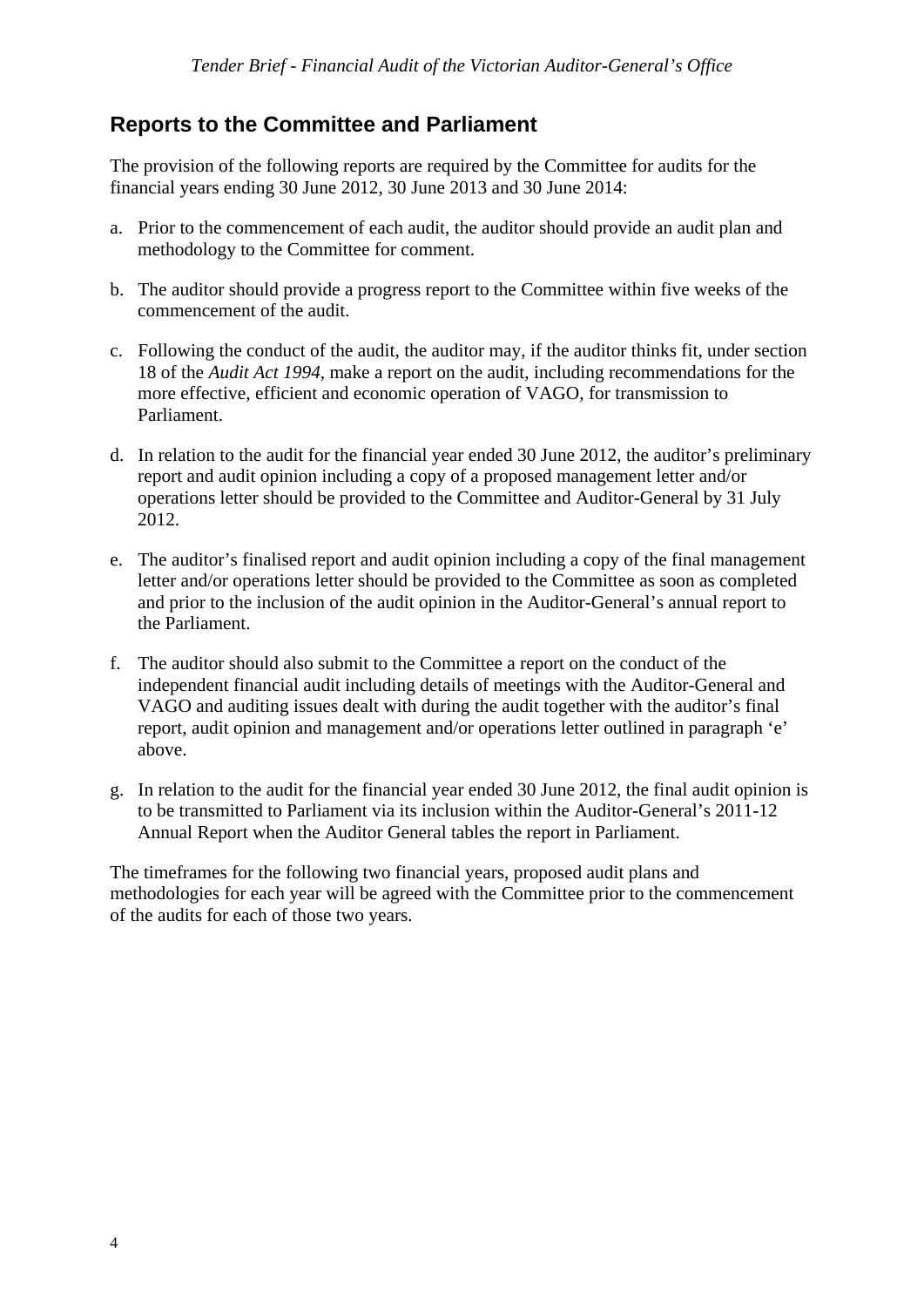# **Selection criteria**

The auditor should:

- be a member of a leading Australian, Australasian or international professional organisation in the field of accounting and financial auditing;
- have an extensive knowledge and appreciation of the role of the Auditor-General's Office;
- be able to demonstrate deep-seated experience in the practice of auditing;
- have a general knowledge and understanding of the Victorian public sector's system of financial administration;
- along with his/her related or associated corporations or businesses not have been an audit service provider to VAGO in the period 1 July 2010 to 30 June 2014;
- have sufficiently and appropriately skilled, qualified and experienced staff to assist with the audit; and
- be bound by and comply with the proposed terms and conditions and remuneration of the appointment contained in Appendix One of this brief.

The Committee plans to recommend to the Parliament the appointment of the financial auditor during the present session of the Victorian Parliament prior to the end of the 2011/2012 financial year.

# **Submissions**

Submissions should:

- address all the above selection criteria:
- include details of key proposed personnel;
- detail a fixed price total professional service fees (exclusive of GST but inclusive of all other taxes and charges) for audits to be conducted each financial year ending 30 June 2012, 30 June 2013 and 30 June 2014. The total fixed price fees to be quoted for each year are for executing all directions in this tender brief to a required professional high standard of care, including all meeting attendances, 'on-site' and 'off-site' work. Submissions should also state a total upper monetary limit for travel expenses and disbursements such as telephone, printing and photocopying costs that will not be exceeded;
- identify with supporting detail as a component of the total fixed price fees for each year, a reasonable allowance for contingencies which could be experienced during the course of each audit; and
- include an estimated break-up of time by task and team member, a proposed schedule of work, appropriate audit methodologies that will be employed, performance milestones and key outputs for this engagement.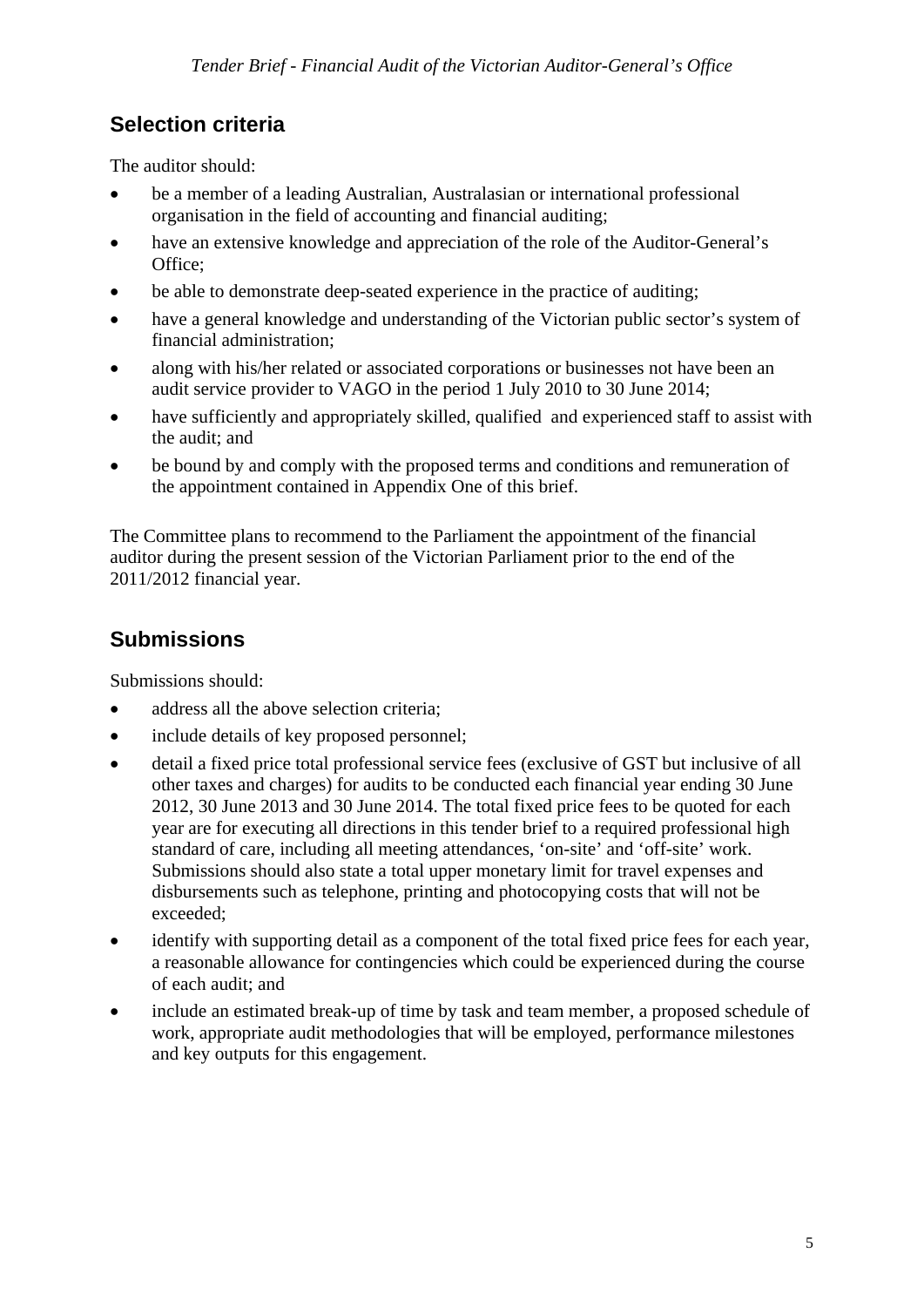### **Other rules of tendering**

No binding contract (including a process contract) or other understanding (including any form of contractual, promissory, restitutionary or other rights) for the supply of services will exist between the Parliament of Victoria and any tenderer unless and until the Parliament of Victoria has signed a formal written contract.

While all due care has been taken in connection with the preparation of this tender brief, the Parliament of Victoria makes no representation or warranties that the content in this tender brief or any information communicated to or provided to tenderers during the tendering process is, or will be, accurate, current or complete.

All persons obtaining or receiving this tender brief and any other information in connection with this tender brief or the tendering process must keep the contents of the tender brief and such other information confidential and not disclose or use that information except as required for the purpose of developing a tender response.

Without limiting the Parliament of Victoria's rights in the tender process, the Parliament of Victoria may at any time during the tender process choose to: shortlist one or more tenderers, commence or continue discussions with all or some tenderers without shortlisting any tenderers; or accept one or more of the tenders.

The Parliament of Victoria is not in any way bound to, shortlist, to select as successful, or to accept the tender offering the lowest price.

Shortlisted tenderers may be invited by the Parliament of Victoria to submit a best and final offer.

Without limiting any other provision, the Parliament of Victoria reserves the right, in its absolute discretion at any time, to:

- (a) cease to proceed with, or suspend the tendering process prior to the execution of a formal written contract;
- (b) alter the structure and/or the timing of the request for tender or the tendering process;
- (c) vary or extend any time or date specified in this request for tender for all or any tenderers or other persons;
- (d) terminate the participation of any tenderer or any other person in the tendering process;
- (e) require additional information or clarification from any tenderer or any other person or provide additional information or clarification;
- (f) negotiate with any one or more tenderers and allow any tenderer to alter its tender;
- (g) call for new tenders;
- (h) reject any tender received after the deadline of 4:00pm Australian Eastern Standard Time (AEST), 20 April 2012;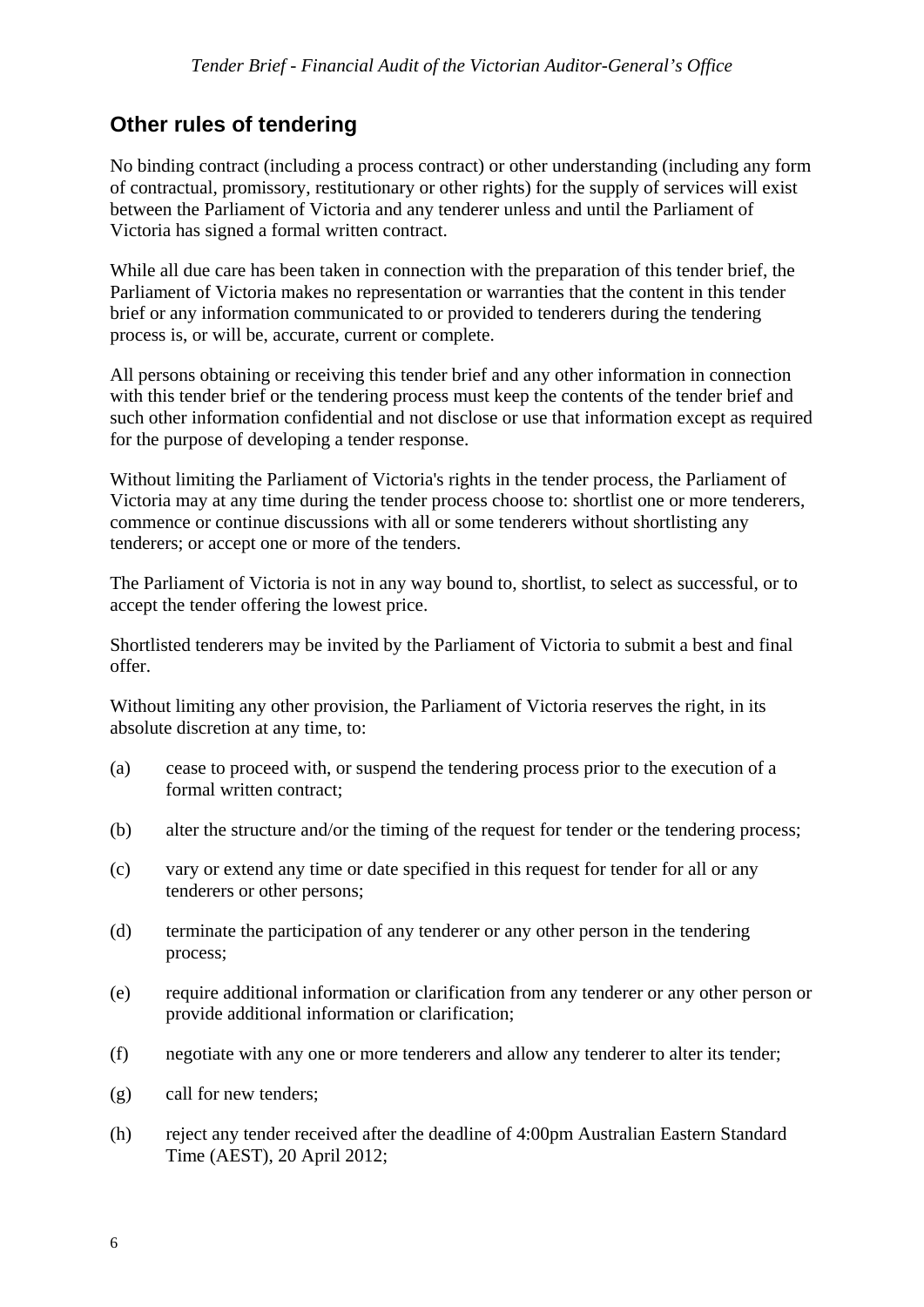## **Questions on this tender brief**

All questions on this tender brief must be submitted in writing by 5:00pm Australian Eastern Standard Time (AEST), Tuesday, 24 April 2012, to:

[paec@parliament.vic.gov.au](mailto:paec@parliament.vic.gov.au)

No further questions will be accepted beyond 5:00pm AEST, Tuesday, 24 April, 2012.

For probity reasons, no verbal discussions with prospective tenderers will be entered into by the Committee, its members or its Secretariat staff in relation to this tender brief.

Answers to all written questions in relation to this tender brief will be posted on the Committee's website for public access on:

<http://www.parliament.vic.gov.au/paec/inquiries/article/1780>

All tenderers will be notified in writing of the outcome of the tender process. Following this, feedback will be offered to unsuccessful tenderers.

The Committee's recommendation and the Parliament of Victoria's decision will be final.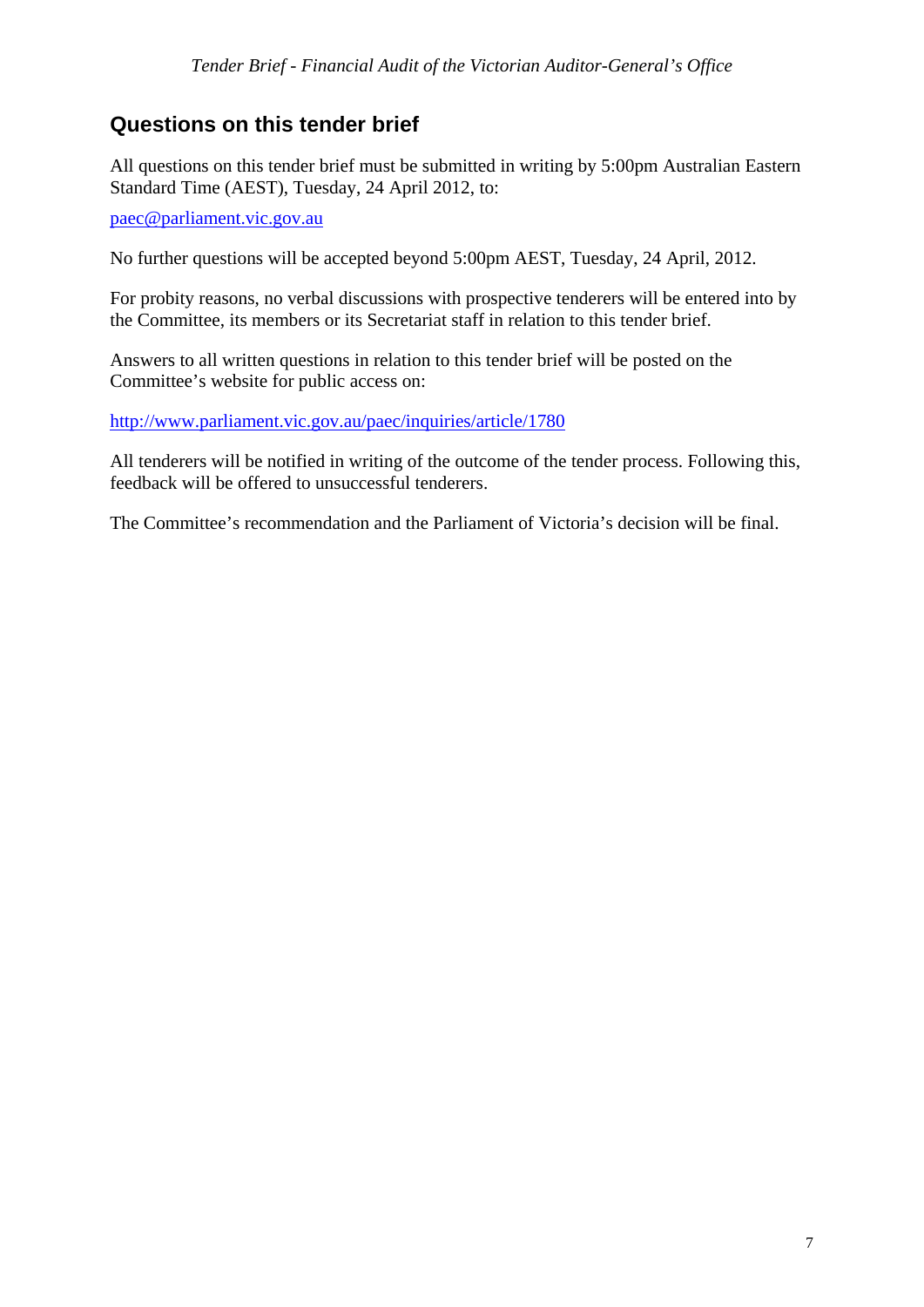# **Tender delivery details**

Please ensure tender documents are delivered by 4:00pm AEST, Friday, 27 April 2012 to the tender box located next to the security desk on the ground floor, 55 St Andrews Place, East Melbourne 3002.

Tenders may also be emailed to [paec@parliament.vic.gov.au](mailto:paec@parliament.vic.gov.au) by 4:00pm AEST, Friday, 27 April 2012, however, all risks entailed with timely email delivery and receipt will reside with the tenderer.

Tenders are to be addressed to:

**Mr Philip R. Davis MP Chairman Public Accounts and Estimates Committee Parliament House Spring Street EAST MELBOURNE VIC 3002** 

Tenders close at 4.00pm AEST, Friday, 27 April 2012. No time extensions will be granted. Tenders received after this time will be disqualified.

## **PLEASE CLEARLY MARK THE TENDER AS:**

**Confidential Tender document – Financial Audit Victorian Auditor-General's Office c/- PUBLIC ACCOUNTS AND ESTIMATES COMMITTEE**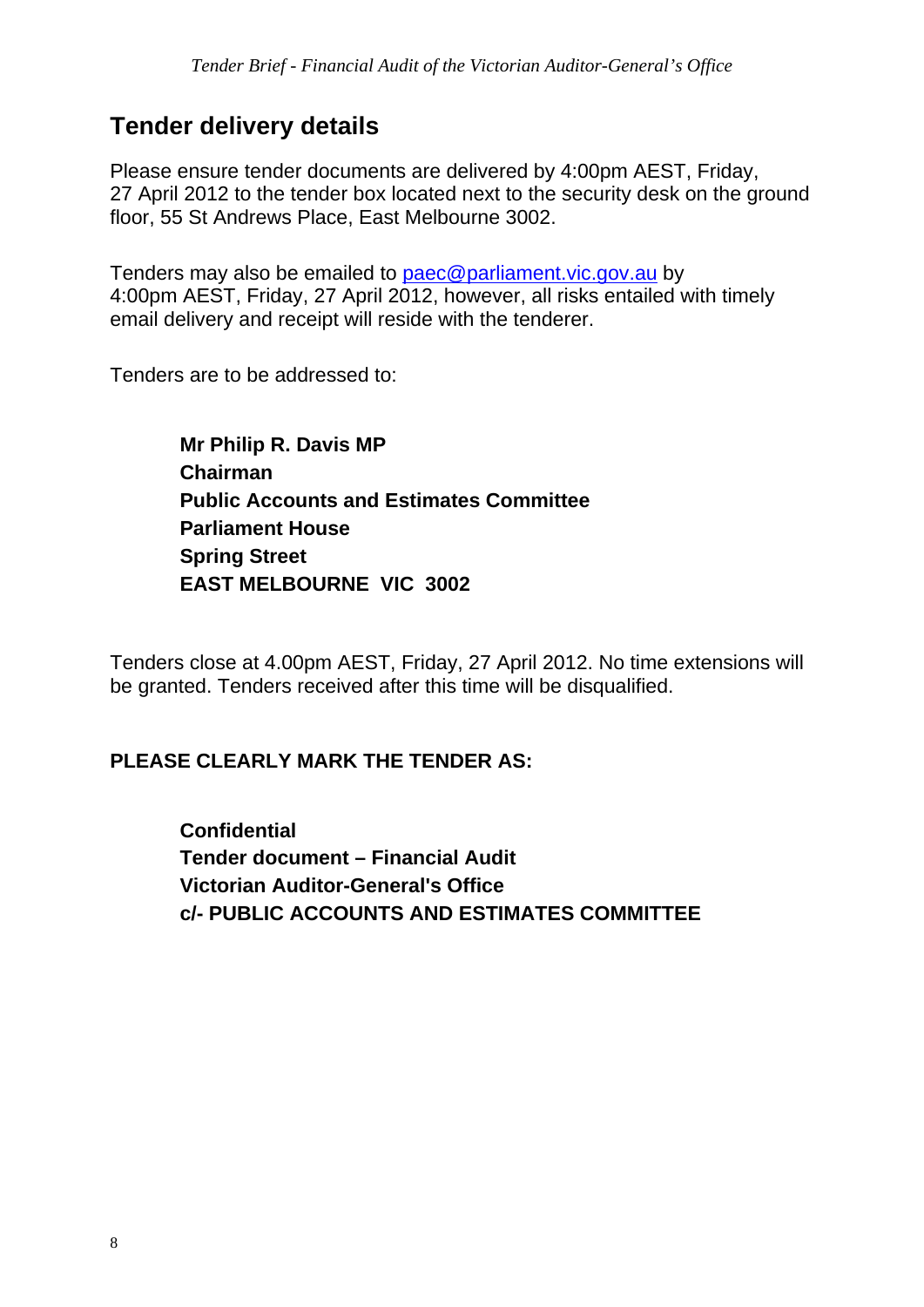**Appendix One** 

# **TERMS AND CONDITIONS AND REMUNERATION OF A PERSON APPOINTED BY THE PARLIAMENT OF VICTORIA PURSUANT TO SECTION 17 OF THE**  *AUDIT ACT 1994*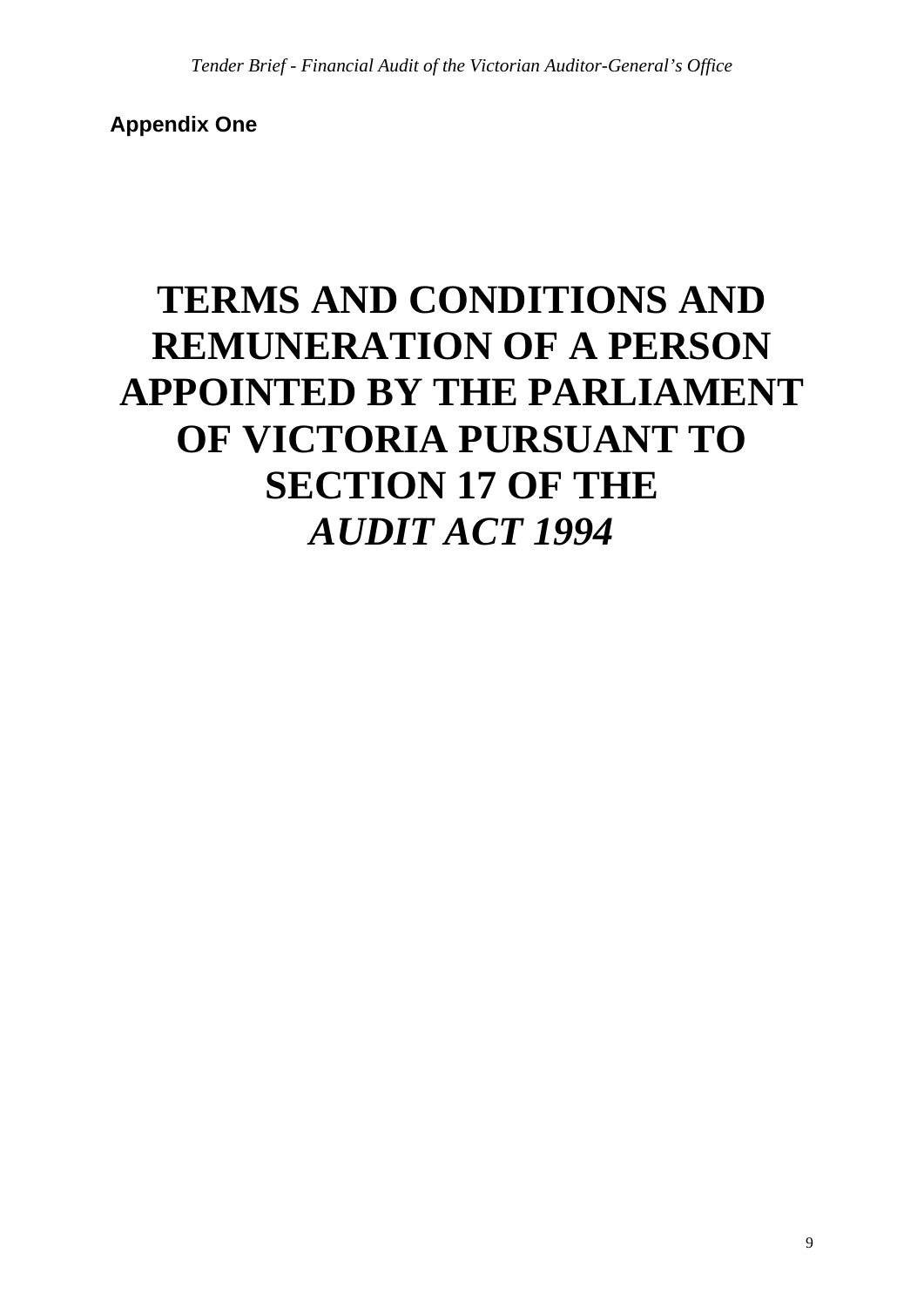# **TABLE OF CONTENTS**

| 1.<br>1.1  |                                                               |  |
|------------|---------------------------------------------------------------|--|
| 2.         |                                                               |  |
| 3.         |                                                               |  |
| 4.         |                                                               |  |
| 5.         |                                                               |  |
| 6.         |                                                               |  |
| 6.1        | Services to be performed in accordance with Service Levels 18 |  |
| 6.2<br>6.3 |                                                               |  |
| 6.4        |                                                               |  |
| 7.         |                                                               |  |
| 7.1        |                                                               |  |
| 7.2        |                                                               |  |
| 8.         |                                                               |  |
| 9.         |                                                               |  |
| 9.1        |                                                               |  |
| 9.2<br>9.3 |                                                               |  |
|            |                                                               |  |
|            | 10.1                                                          |  |
|            | 10.2                                                          |  |
|            |                                                               |  |
|            | 11.1                                                          |  |
|            | 11.2                                                          |  |
|            | 12. Intellectual Property Rights.                             |  |
|            | 12.1                                                          |  |
|            | 12.2<br>12.3                                                  |  |
|            | 12.4                                                          |  |
|            |                                                               |  |
|            |                                                               |  |
|            |                                                               |  |
|            |                                                               |  |
| 17.        |                                                               |  |
| 18.        |                                                               |  |
| 19.        |                                                               |  |
| 20.        |                                                               |  |
| 21.        |                                                               |  |
|            | 21.1                                                          |  |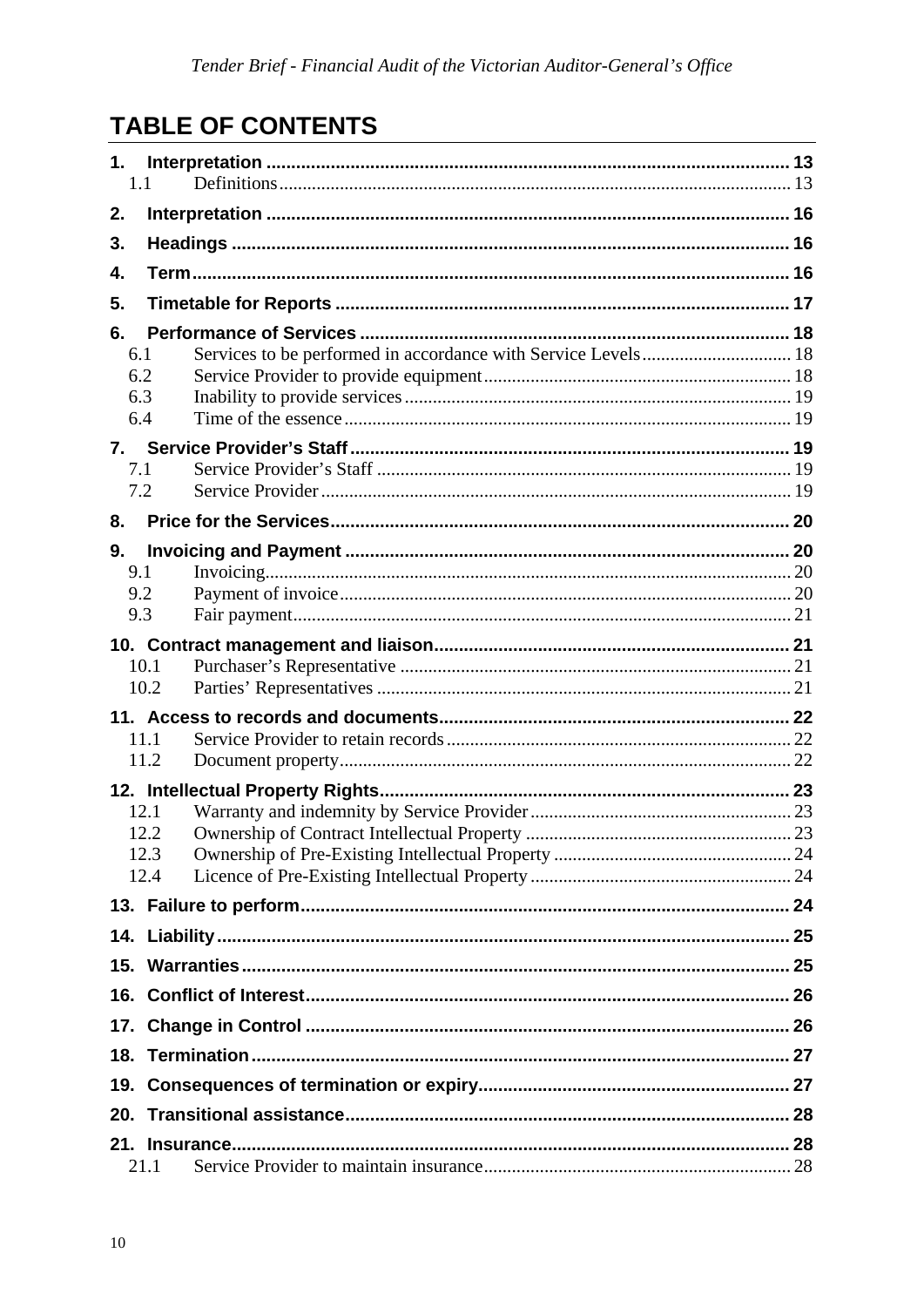| 23.1  |  |
|-------|--|
| 23.2  |  |
| 23.3  |  |
|       |  |
| 24.1  |  |
| 24.2  |  |
| 24.3  |  |
| 24.4  |  |
| 24.5  |  |
|       |  |
|       |  |
|       |  |
| 27.1  |  |
| 27.2  |  |
| 27.3  |  |
|       |  |
| 28.1  |  |
| 28.2  |  |
| 28.3  |  |
| 28.4  |  |
|       |  |
|       |  |
| 30.1  |  |
| 30.2  |  |
| 30.3  |  |
|       |  |
| 31.1  |  |
| 31.2  |  |
| 31.3  |  |
| 31.4  |  |
| 31.5  |  |
| 31.6  |  |
| 31.7  |  |
| 31.8  |  |
| 31.9  |  |
| 31.10 |  |
| 31.11 |  |
| 31.12 |  |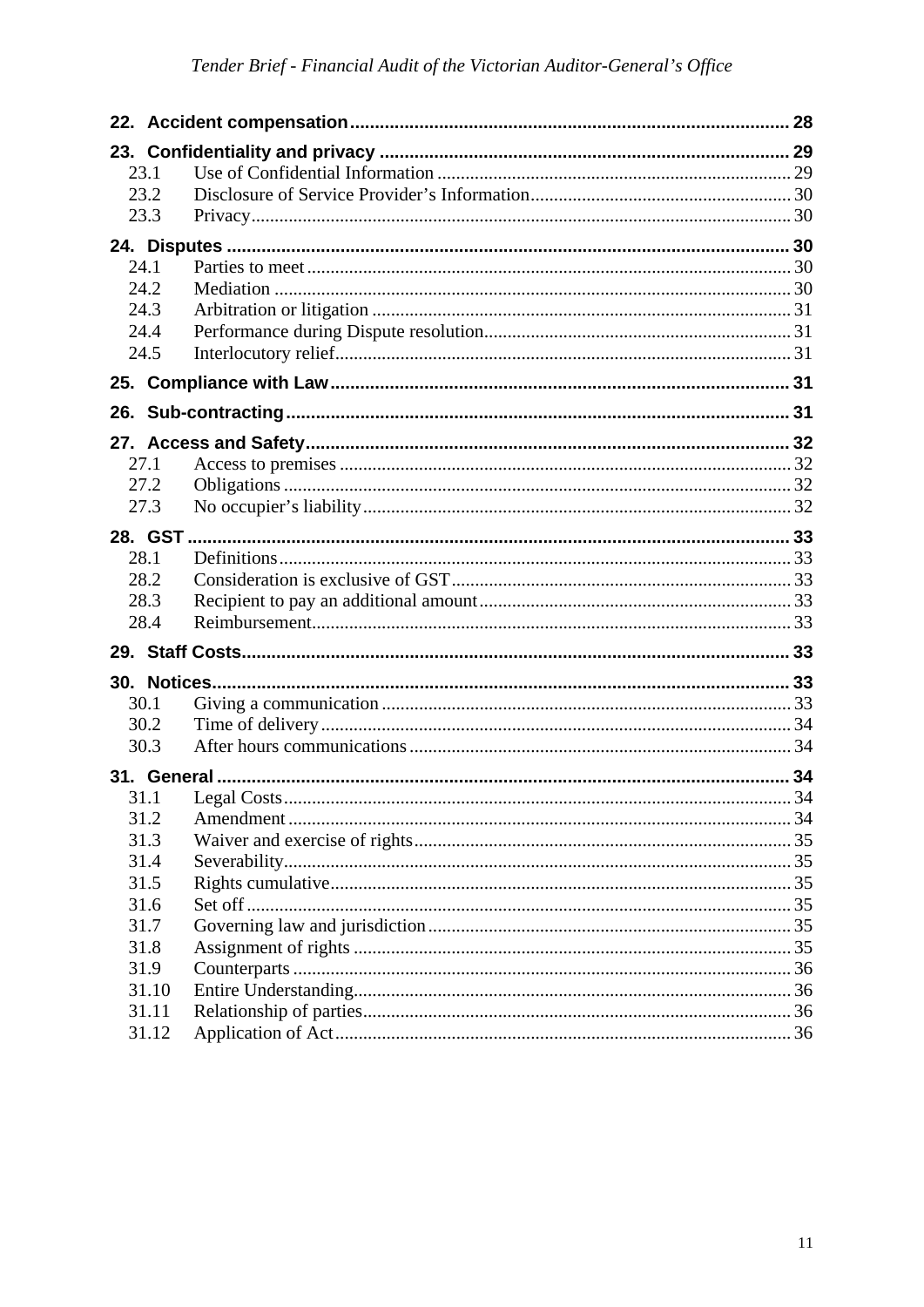| <b>Schedule 1</b> |                                                                               |  |
|-------------------|-------------------------------------------------------------------------------|--|
|                   |                                                                               |  |
|                   |                                                                               |  |
|                   |                                                                               |  |
|                   |                                                                               |  |
|                   |                                                                               |  |
|                   | Item 6: Liaison Officer and Service Provider's Representative (Clause 10)  38 |  |
| <b>Schedule 2</b> |                                                                               |  |
| <b>Schedule 3</b> |                                                                               |  |
| Schedule 4        |                                                                               |  |
| 1.11              |                                                                               |  |
| 2.                |                                                                               |  |
|                   |                                                                               |  |
|                   |                                                                               |  |
|                   |                                                                               |  |
|                   |                                                                               |  |
| 1.                |                                                                               |  |
| 2.                |                                                                               |  |
| 3.                |                                                                               |  |
| 4.                |                                                                               |  |
| 5.                |                                                                               |  |
| 6.                |                                                                               |  |
| 7.                |                                                                               |  |
| 8.                |                                                                               |  |
| 9.                |                                                                               |  |
| 10.               |                                                                               |  |
| 11.<br>12.        |                                                                               |  |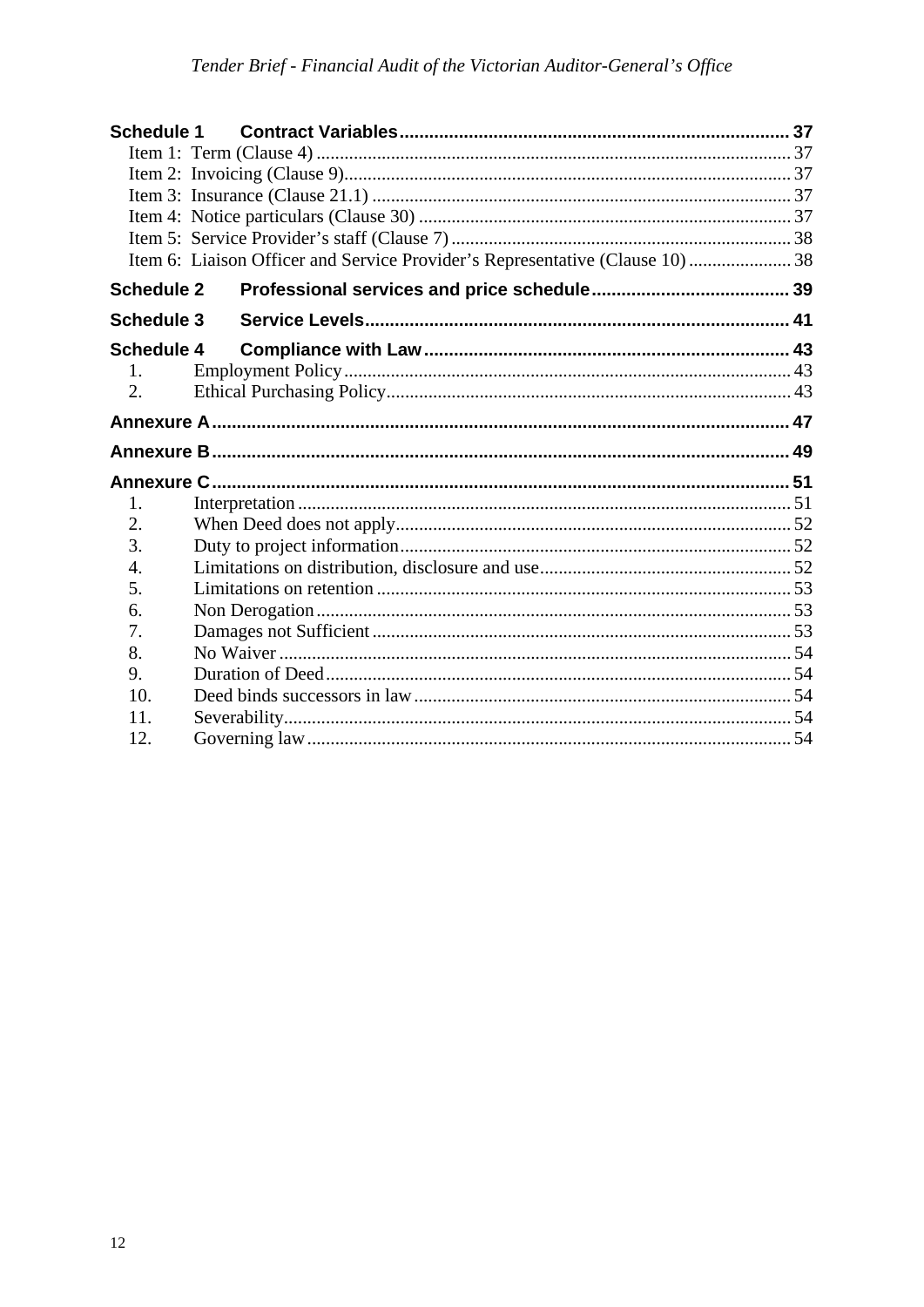#### **TERMS AND CONDITIONS AND REMUNERATION OF A PERSON APPOINTED BY THE PARLIAMENT OF VICTORIA PURSUANT TO SECTION 17 OF THE AUDIT ACT 1994**

**Date …………………………………………… 2012** 

Parties

**The Parliament of Victoria ('the Purchaser')** 

**……………………………. of ……………. [address] …………… ('Service Provider')** 

#### **Whereas**

- A. A financial audit shall be conducted of the Victorian Auditor-General's Office ('**Auditee**') to determine whether the Auditee is achieving its operations and objectives effectively, efficiently and economically in compliance with the Audit Act 1994, as amended.
- B. (Name of successful tenderer) is appointed as Service Provider by resolution of the Legislative Council and the Legislative Assembly (together constitute '**the Parliament of Victoria**' and '**the Purchaser**'), on the recommendation of the Public Accounts and Estimates Committee of the Parliament ('**Purchaser's Representative**'), to conduct the financial audit.
- C. This Agreement applies to financial audits to be conduced by the Service Provider for the financial years ended 30 June 2012, 30 June 2013 and 30 June 2014.
- D. This Agreement records the agreed terms and conditions of appointment and remuneration of a person appointed pursuant to section 17 of the Audit Act.

#### **Agreed Terms and Conditions**

<span id="page-12-1"></span><span id="page-12-0"></span>1. *Interpretation* 

#### 1.1 **Definitions**

In this Agreement unless otherwise specified or unless the context other requires:

'**Agreement**' means this agreement and includes the Schedules and any Annexures to it or documents incorporated by reference.

'**Annexure**' means an annexure to this Agreement.

'**Audit**' means a financial audit as described in section 17 of the Audit Act, as amended.

'**Audit Act**' means the *Audit Act 1994* (Vic).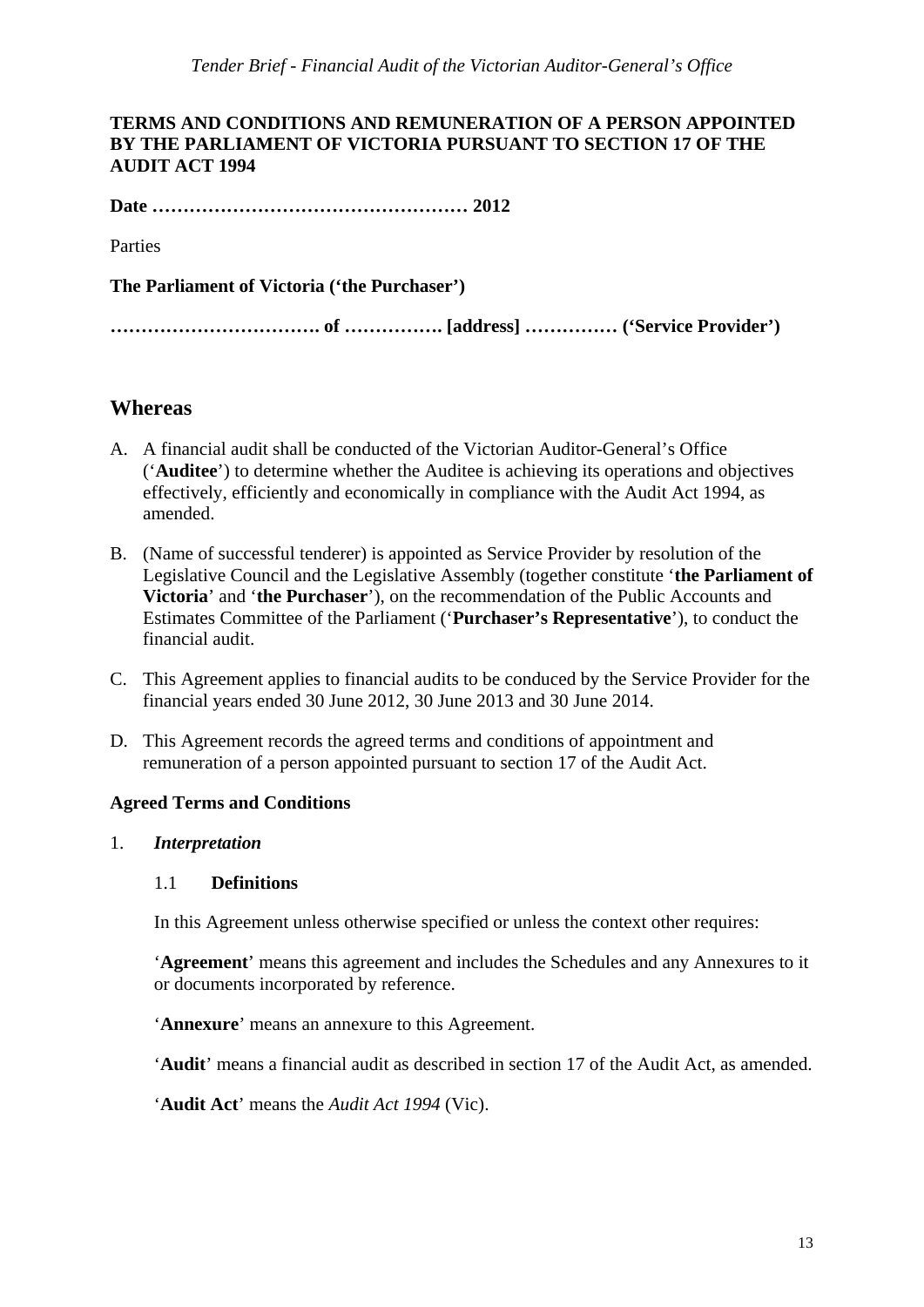'**Business Day**' means a day which is not a Saturday, Sunday or public holiday (being a public holiday appointed as such under the *Public Holidays Act 1993* (Vic)) in Melbourne.

'**Code of Practice**' means a code of practice as defined in, and approved under, the *Information Privacy Act 2000* (Vic).

'**Commencement Date**' means the date set out in **Item 1** of **Schedule 1**.

'**Confidential Information**' means any technical, scientific, commercial, financial or other information or any information designated by the Purchaser's Representative as confidential which is disclosed, made available, communicated or delivered to the Service Provider in connection with this Agreement, but excludes information:

- (a) which is in or which subsequently enters the public domain other than as a result of a breach of this Agreement;
- (b) which the Service Provider can demonstrate was in its possession prior to the date of this Agreement;
- (c) which the Service Provider can demonstrate was independently developed by the Service Provider;
- (d) which is lawfully obtained by the Service Provider from another person entitled to disclose such information; or
- (e) which is disclosed pursuant to legal requirement or order.

'**Contract Intellectual Property**' means any and all Intellectual Property Rights incorporated or comprised in any materials created by or on behalf of the Service Provider in the course of providing the Services to the Purchaser's Representative under this Agreement.

 '**Control**' means, in relation to any body corporate, the ability of any person directly or indirectly to exercise effective control over the body corporate (including the ability to determine the outcome of decisions about the financial and operating and other policies of that body corporate) by virtue of the holding of voting shares, units or other interests in that body corporate or by any other means.

'**Deed of Confidentiality**' means a deed that is in or substantially in the form set out in **Annexure C**.

'**Expiry Date**' means the date set out in **Item 1** of **Schedule 1**.

'**Fees**' means a fixed fee payable to the Service Provider for the provision of the Services as set out in **Schedule 2**.

'**Information Privacy Principles**' means the information privacy principles set out in the *Information Privacy Act 2000* (Vic).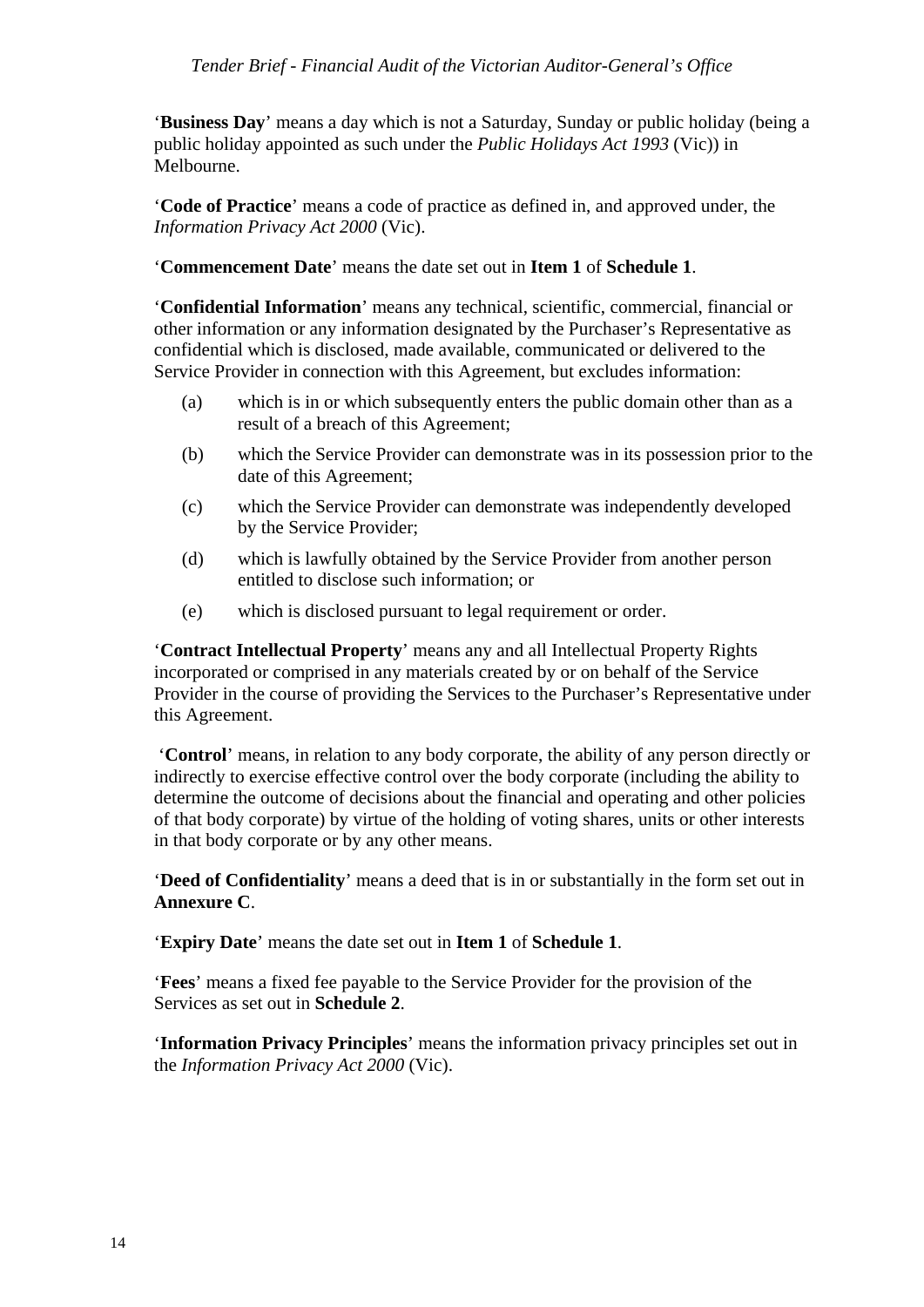'**Intellectual Property Rights**' includes all present and future copyright and neighbouring rights, all proprietary rights in relation to inventions (including patents), registered and unregistered trademarks, confidential information (including trade secrets and know how), registered designs, circuit layouts, and all other proprietary rights resulting from intellectual activity in the industrial, scientific, literary or artistic fields.

'**Laws**' means:

- (a) the law in force in the State of Victoria and the Commonwealth of Australia, including common law and legislation; and
- (b) ordinances, regulations and by-laws of relevant government, semigovernment or local authorities.

'**Liaison Officer**' means the Executive Officer of the Purchaser's Representative, as described in **Item 6** of **Schedule 1**.

 '**Pre-Existing Intellectual Property**' means any and all Intellectual Property Rights in any works, items or systems which are the property of the Service Provider and which existed in substantially the same form and with substantially the same contents prior to the commencement of the provision of the Services.

'**Price Schedule**' means the schedule of Fees payable by the Purchaser to the Service Provider for the provision of the Services, as set out in **Schedule 2**.

'**Public Sector Body**' has the same meaning as defined in section 4 of the *Public Administration Act 2004* (Vic).

'**Schedule**' means a schedule to this Agreement.

'**Service Levels**' means the service levels the Service Provider must comply with in performing its obligations under this Agreement, as specified in **Schedule 3**.

'**Service Provider's Representative**' means the person specified in described in **Item 6** of **Schedule 1**

'**Services**' means the Services to be provided by the Service Provider specified in **Schedule 2** and **Annexure A**.

'**Staff Costs**' means Pay As You Go tax, withholding tax, superannuation contributions or charge amounts, fringe benefits tax, workers' compensation insurance premiums, payroll tax and any like taxes and charges arising out of or in relation to this Agreement, or any engagement arising under this Agreement (together with all interest or penalties payable by reference to those costs).

'**State**' means the Crown in the right of the State of Victoria.

'**Tender Documentation**' means the documentation submitted by the Service Provider in response to a request for tender or request for proposal, in the form finally accepted by the Purchaser's Representative, as set out in **Annexure B**.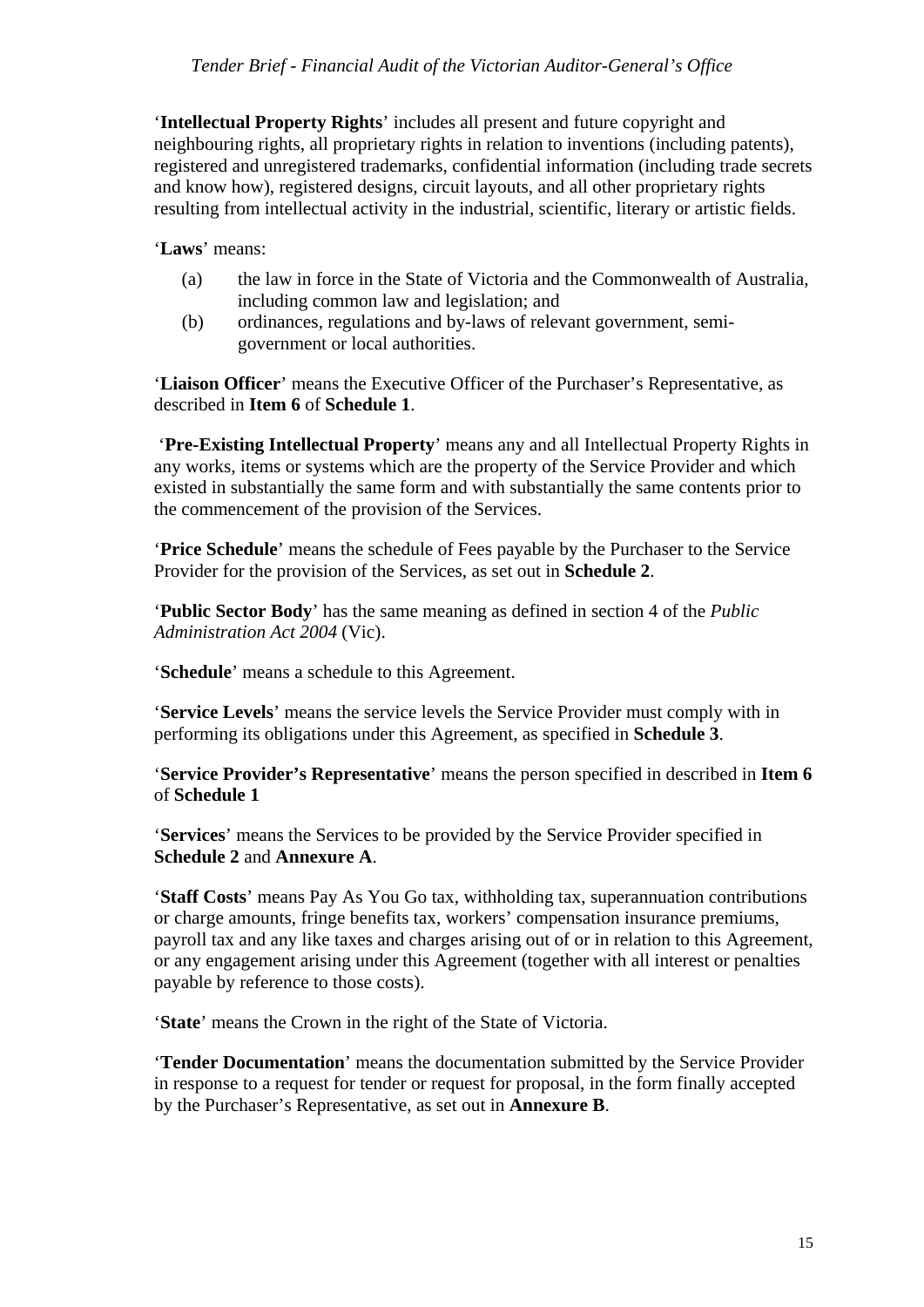'**Term**' means the term of this Agreement determined in accordance with **clause [4](#page-15-2)**.

#### <span id="page-15-0"></span>2. *Interpretation*

Unless expressed to the contrary, in this Agreement:

- (a) words in the singular include the plural and vice versa;
- (b) any gender includes the other genders;
- (c) if a word or phrase is defined its other grammatical forms have corresponding meanings;
- (d) "includes" means includes without limitation;
- (e) no rule of construction will apply to a clause to the disadvantage of a party merely because that party put forward the clause or would otherwise benefit from it;
- (f) a reference to:
	- (i) a person includes a partnership, joint venture, unincorporated association, corporation and a government or statutory body or authority;
	- (ii) a person includes the person's legal personal representatives, successors, assigns and persons substituted by novation;
	- (iii) any legislation includes subordinate legislation under it and includes that legislation and subordinate legislation as modified or replaced;
	- (iv) an obligation includes a warranty or representation and a reference to a failure to comply with an obligation includes a breach of warranty or representation; and
	- (v) '\$', 'dollars' or 'AUD' is a reference to the lawful currency of the Commonwealth of Australia; and
- (g) if the date on or by which any act must be done under this Agreement is not a Business Day, the act must be done on or by the next Business Day.

#### <span id="page-15-1"></span>3. *Headings*

Headings do not affect the interpretation of this Agreement.

#### <span id="page-15-2"></span>4. *Term*

This Agreement commences on the Commencement Date and, unless terminated earlier under **clause 18** or extended by agreement of the Purchaser's Representative and the Service Provider, will end on the Expiry Date.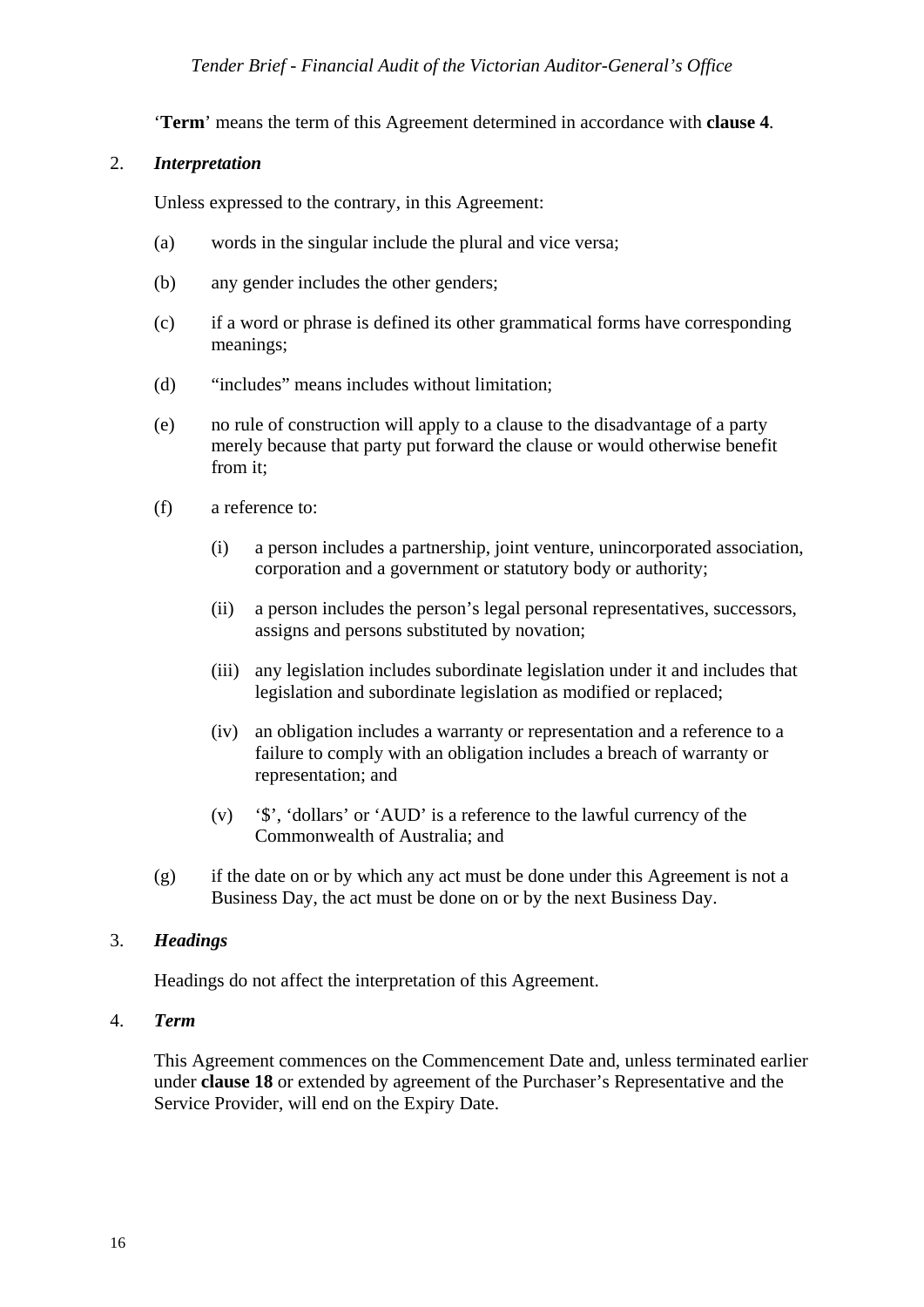#### 5. *Timetable for Reports*

- (a) Subject to **clause 5(d)**, for financial audits conducted for the financial years ending 30 June 2012, 30 June 2013 and 30 June 2014, the Service Provider shall deliver to the Liaison Officer for the Purchaser Representative's feedback:
	- (i) a proposed audit plan by 31 May for each applicable financial year, unless this date is varied by prior mutual agreement between the Service Provider and the Purchaser's Representative;
	- (ii) a progress report, including details of the Service Provider's performance against the Service Levels, within five weeks of the commencement of each financial audit;
	- (iii) if the Service Provider thinks fit, following the conduct of each audit, under section 18 of the Audit Act to prepare a report on the audit, including recommendations for the more effective, efficient and economic operation of the Auditee, a preliminary report and draft audit opinion including a copy of a proposed management letter and/or operations letter at least three weeks before transmission to Parliament; and
	- (iv) a final report and audit opinion including a copy of the final management letter and/or operations letter to be provided to the Purchaser's Representative as soon as completed and prior to the inclusion of the audit opinion in the Auditor-General's annual report to the Parliament.
- (b) The Service Provider shall present the preliminary report referred to in **clause 5(a)(iii)** to the Auditee for review at least 10 Business Days prior to making its final audit report and may consider any submissions or comments from the Auditee in accordance with section 18 (3) of the Audit Act.
- (c) A report on the conduct of the independent financial audit including details of meetings with the Auditor-General and the Auditee and auditing issues dealt with during the audit must be provided to the Purchaser's Representative simultaneously with the auditor's final report, audit opinion and management and/or operations letter outlined in **clause 5(a)(iv)**.
- <span id="page-16-0"></span>(d) In relation to the audit for the financial year ended 30 June 2012:
	- (i) the Service Provider's preliminary report referred to in **clause 5(a)(iii)** and draft audit opinion including a copy of a proposed management letter and/or operations letter, must be provided to the Purchaser's Representative and Auditor-General by 31 July 2012, unless this date is varied by prior mutual agreement between the Service Provider and the Purchaser's Representative; and
	- (ii) the Service Provider must transmit the final audit opinion to Parliament by 15 August 2012 (unless this date is varied by prior mutual agreement between the Service Provider and the Purchaser's Representative), via its inclusion within the Auditor-General's 2011-12 Annual Report when the Auditor General tables the report in Parliament.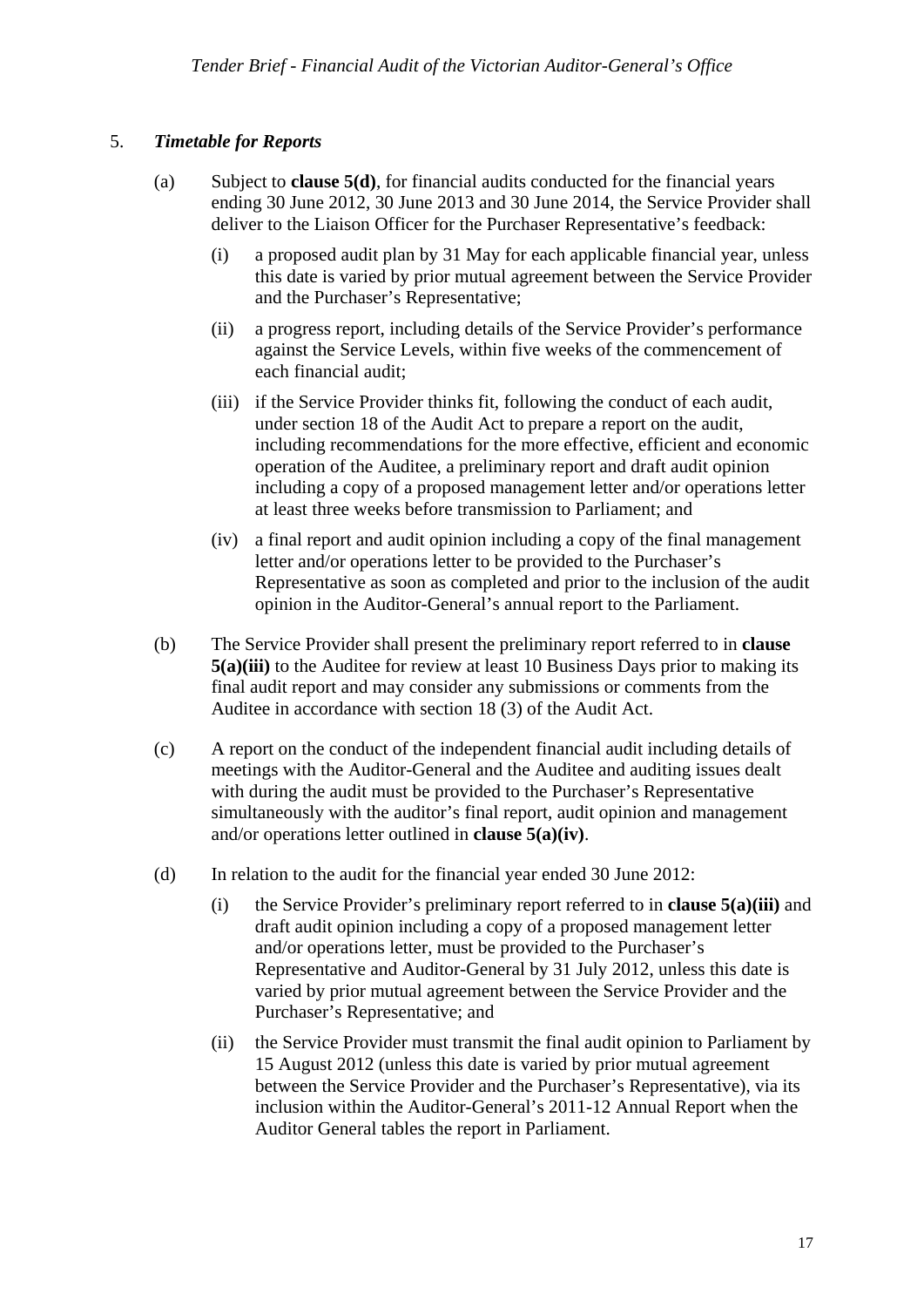- (e) The Service Provider acknowledges that specific timeframes for reports for the following two financial years ended 30 June 2013 and 30 June 2014, proposed audit plans and methodologies for each year will be agreed and confirmed with the Purchaser's Representative prior to the commencement of the audits for each of those two years.
- (f) In relation to any audit report and recommendations made under Section 18 of the Audit Act, the Service Provider will transmit the final report to Parliament as required under section 18(4) of the Audit Act.

#### <span id="page-17-1"></span><span id="page-17-0"></span>6. *Performance of Services*

#### 6.1 **Services to be performed in accordance with Service Levels**

The Service Provider must provide the Services to a standard that reaches or exceeds the Service Levels. The Parties acknowledge and agree that the purpose of the Service Levels is to ensure a minimum level of performance by the Service Provider. In addition, the Service Provider must:

- (a) provide the Services in accordance with the terms of this Agreement;
- (b) provide the Services in a proper, timely and efficient manner using the standard of care, skill, diligence, prudence and foresight that would reasonably be expected from a prudent, professional and experienced provider of services that are similar to the Services;
- (c) ensure the highest quality of work and the delivery of the Services with the utmost efficiency;
- (d) act in good faith and in the best interests of the Purchaser;
- (e) comply with all statements or representations as to its performance or the provision of the Services set out in the Tender Documentation;
- (f) keep the Purchaser's Representative informed of all matters of which it ought reasonably be made aware, and provide such information in relation to the provision of the Services as may reasonably be required by the Purchaser's Representative; and
- (g) carry out its obligations and duties and complete the provision of the Services to the reasonable satisfaction of and in accordance with the requirements of the Purchaser's Representative.

#### <span id="page-17-2"></span>6.2 **Service Provider to provide equipment**

The Service Provider must provide any and all equipment (including computer hardware and software and any ancillary support) necessary for the performance of the Services.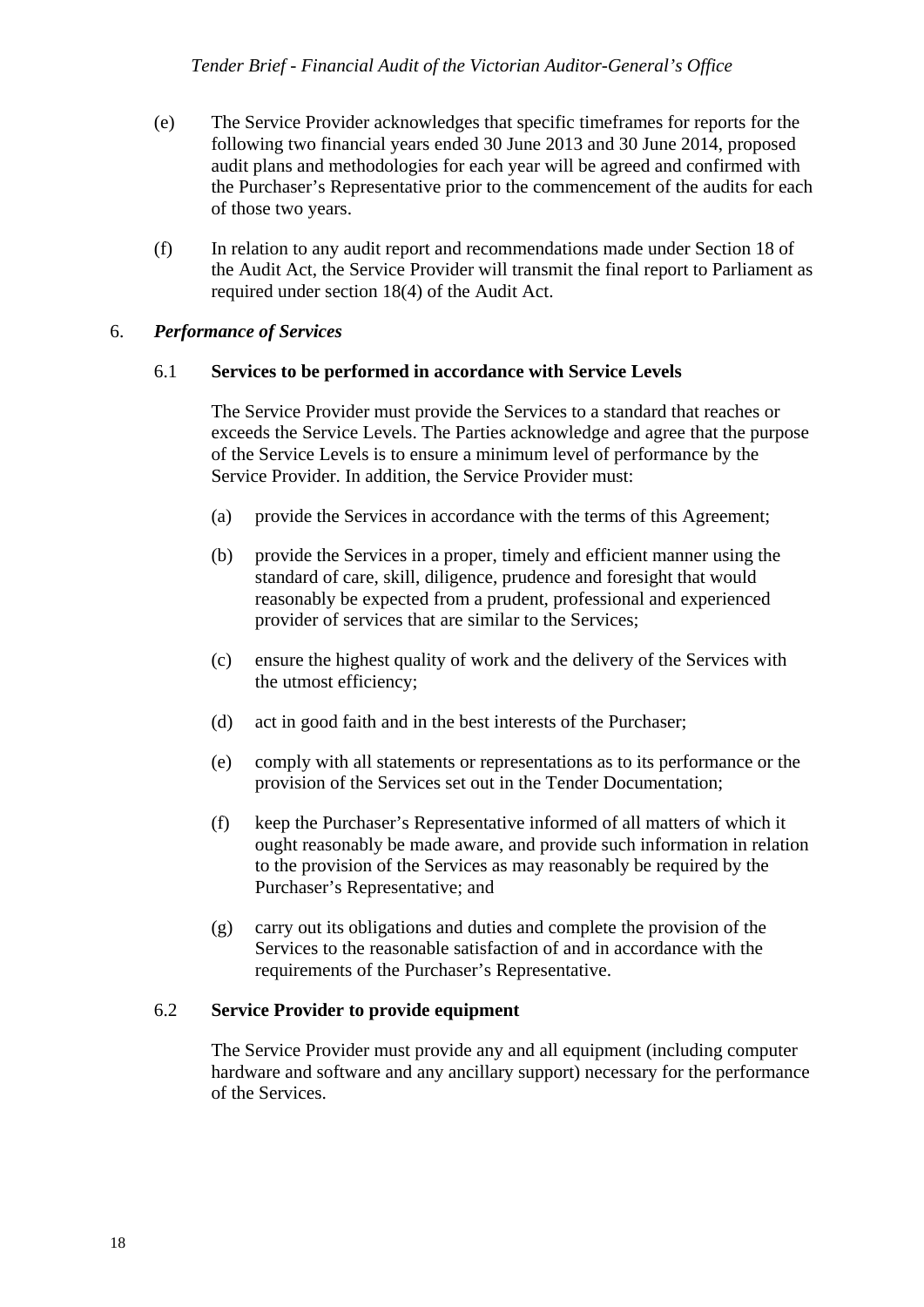#### <span id="page-18-0"></span>6.3 **Inability to provide services**

If at any time during the Term the Service Provider is unable or is likely to become unable, for whatever reason, to provide any or all of the Services, the Service Provider must immediately notify the Purchaser's Representative of that fact.

#### 6.4 **Time of the essence**

Time will be of the essence in the performance of the Services.

#### <span id="page-18-3"></span><span id="page-18-2"></span><span id="page-18-1"></span>7. *Service Provider's Staff*

#### 7.1 **Service Provider's Staff**

- (a) The Services must be performed by the persons specified in **Item 5** of **Schedule 1**.
- (b) If the persons identified in **Item 5** of **Schedule 1** or any of them are unavailable or otherwise unable to provide the Services, the Service Provider must promptly notify the Purchaser's Representative of that fact and provide details of alternate, suitably qualified and experienced staff to replace the persons specified in **Item 5** of **Schedule 1** (**Replacement Staff**).
- (c) The Purchaser's Representative must notify the Service Provider in writing within five Business Days as to whether or not it accepts the Replacement Staff proposed by the Service Provider pursuant to **clause 7.1(b)**.
- (d) The Service Provider acknowledges and agrees that the Purchaser's Representative will be under no obligation to accept any person proposed by the Service Provider if the Purchaser's Representative is not satisfied as to the qualifications and experience of such person. In such case, the Purchaser may terminate this Agreement in accordance with **clause 18(b)(iv)**.

#### <span id="page-18-4"></span>7.2 **Service Provider**

The parties acknowledge and agree that for the purposes of this Agreement:

- (a) the Service Provider is deemed to include all persons involved in the provision of the Services (including the persons specified in **Item 5** of **Schedule 1** and any Replacement Staff); and
- (b) the acts and omissions of such persons are deemed to be the acts and omissions of the Service Provider.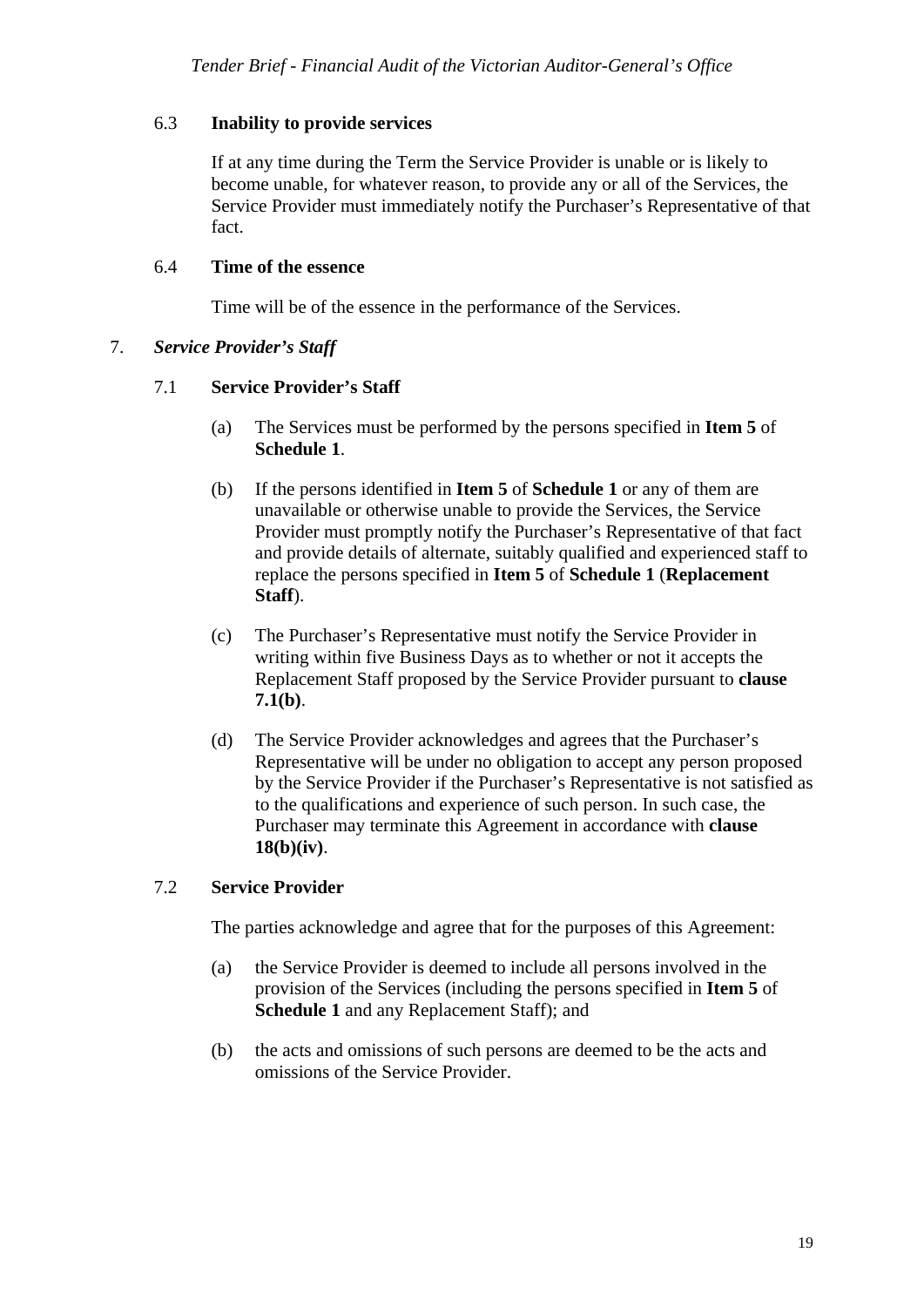#### <span id="page-19-0"></span>8. *Price for the Services*

- (a) The Fee according to which the Service Provider will charge the Purchaser for Services is set out in **Schedule 2**. The Fee is fixed for the Term.
- (b) Expenses or other disbursements may only be charged by the Service Provider in accordance with **Schedule 2**.

#### <span id="page-19-2"></span><span id="page-19-1"></span>9. *Invoicing and Payment*

#### 9.1 **Invoicing**

- (a) For each financial year during the Term, the Service Provider must submit to the Purchaser's Representative:
	- (i) after submission of the draft preliminary audit report, draft audit opinion and draft management/operations letter if made as described in **clause 5(a)(iii)**, a first tax invoice for 50% of the Fee for the financial year audit that is the subject of the report;
	- (ii) after submission of the final audit report as described in **clause 5(a)(iv)**, a second and final tax invoice for the remaining 50% of the Fee for the financial year audit that is the subject of the report.
- (b) No advance payments will be made for Services not yet provided.
- (c) A tax invoice submitted for payment pursuant to **clause 9.1(a)** must contain each of the matters specified in **Item 2** of **Schedule 1** and be sent to the address specified in **Item 2** of **Schedule 1**.

#### <span id="page-19-3"></span>9.2 **Payment of invoice**

- (a) Subject to the remainder of this **clause 9.2**, the Purchaser will pay the invoiced amount to the Service Provider within 30 days of receipt of the invoice.
- (b) An invoice will not be paid until such time as the invoice is certified for payment by the Purchaser's Representative. An invoice will not be certified for payment unless the Purchaser's Representative is satisfied that it is correctly calculated with respect to the Services and that the Services have been delivered in accordance with this Agreement.
- (c) If the Purchaser's Representative disputes the invoiced amount (whether in whole or in part) for any reason, the Purchaser must pay the undisputed amount of such invoice (if any), and the Purchaser's Representative must notify the Service Provider of the amount the Purchaser's Representative believes is due for payment. If the Purchaser's Representative and the Service Provider are unable to agree on the balance of the invoiced amount, the dispute will be referred for determination in accordance with **clause 24**.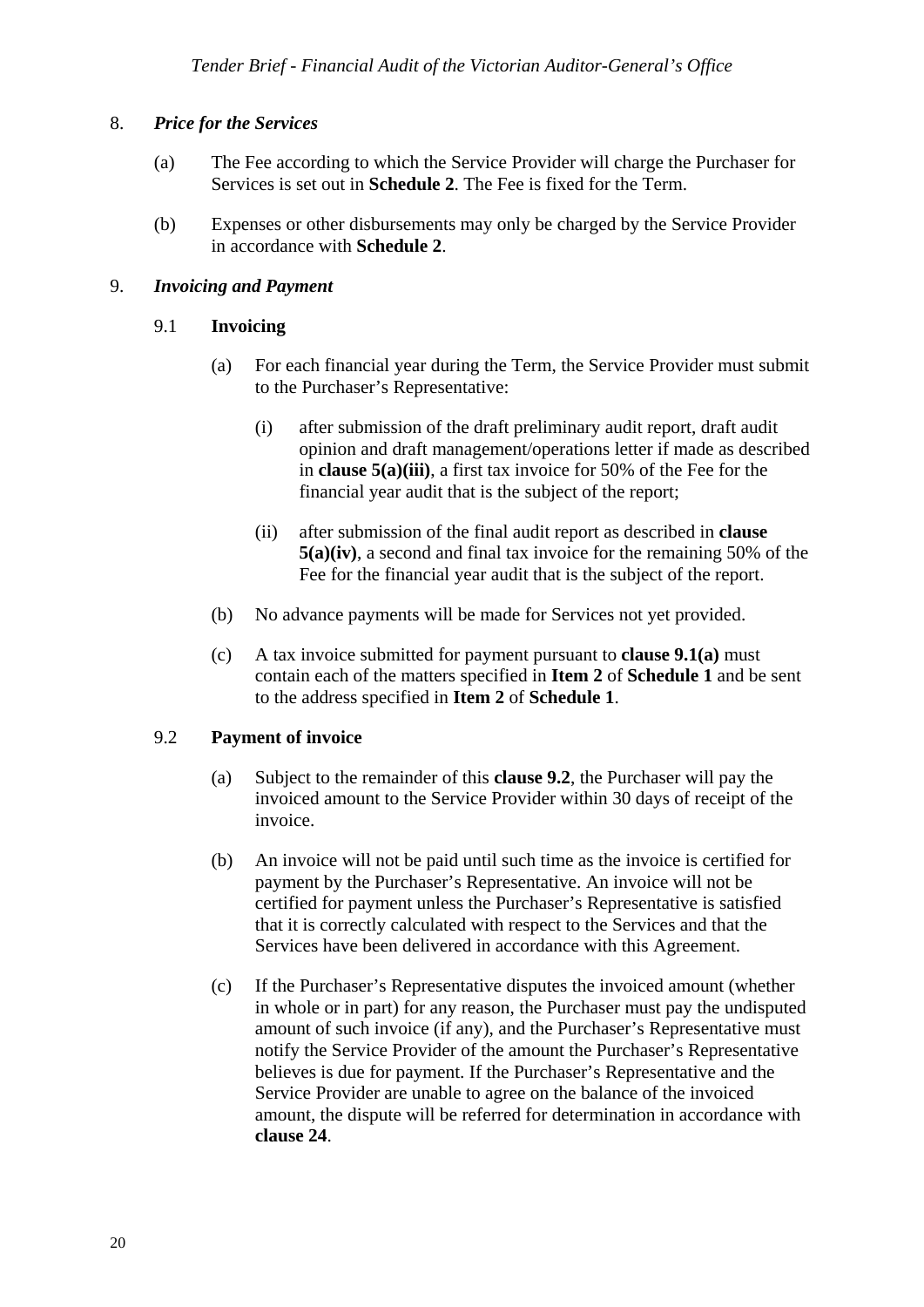- (d) Payment of an invoice is **not** to be taken as:
	- (i) evidence or an admission that the Services have been provided in accordance with the Service Levels and otherwise in accordance with this Agreement;
	- (ii) evidence of the value of the Services supplied; or
	- (iii) an admission of liability,

but must be taken only as payment on account.

#### <span id="page-20-0"></span>9.3 **Fair payment**

- (a) The Purchaser will, on demand by the Service Provider, pay simple interest on a daily basis on any overdue amount, at the rate for the time being fixed under section 2 of the *Penalty Interest Rates Act 1983* (Vic).
- (b) For the purposes of **clause 9.3(a), overdue amount** means an amount (or part thereof) that:
	- (i) is not, or is no longer, disputed in accordance with this Agreement;
	- (ii) is due and owing under a tax invoice (as defined in the *A New Tax System (Goods and Services Tax) Act 1999* (Cth)) properly rendered by the Service Provider in accordance with this Agreement; and
	- (iii) has been outstanding for more than 30 days from the date of receipt of the invoice or the date that the amount ceased to be disputed, as the case may be.

#### <span id="page-20-2"></span><span id="page-20-1"></span>10. *Contract management and liaison*

#### 10.1 **Purchaser's Representative**

The Service Provider acknowledges that the Service Provider must comply with directions as to the Services given by the Purchaser's Representative.

#### <span id="page-20-3"></span>10.2 **Parties' Representatives**

- (a) All queries or issues of a day-to-day operational nature including in connection with this Agreement, the delivery of Services and the invoicing and payment will be dealt with in good faith by the Service Provider's Representative and the Liaison Officer (**Representatives**).
- (b) During the period of the Services, the Liaison Officer shall make him or herself available as reasonably required.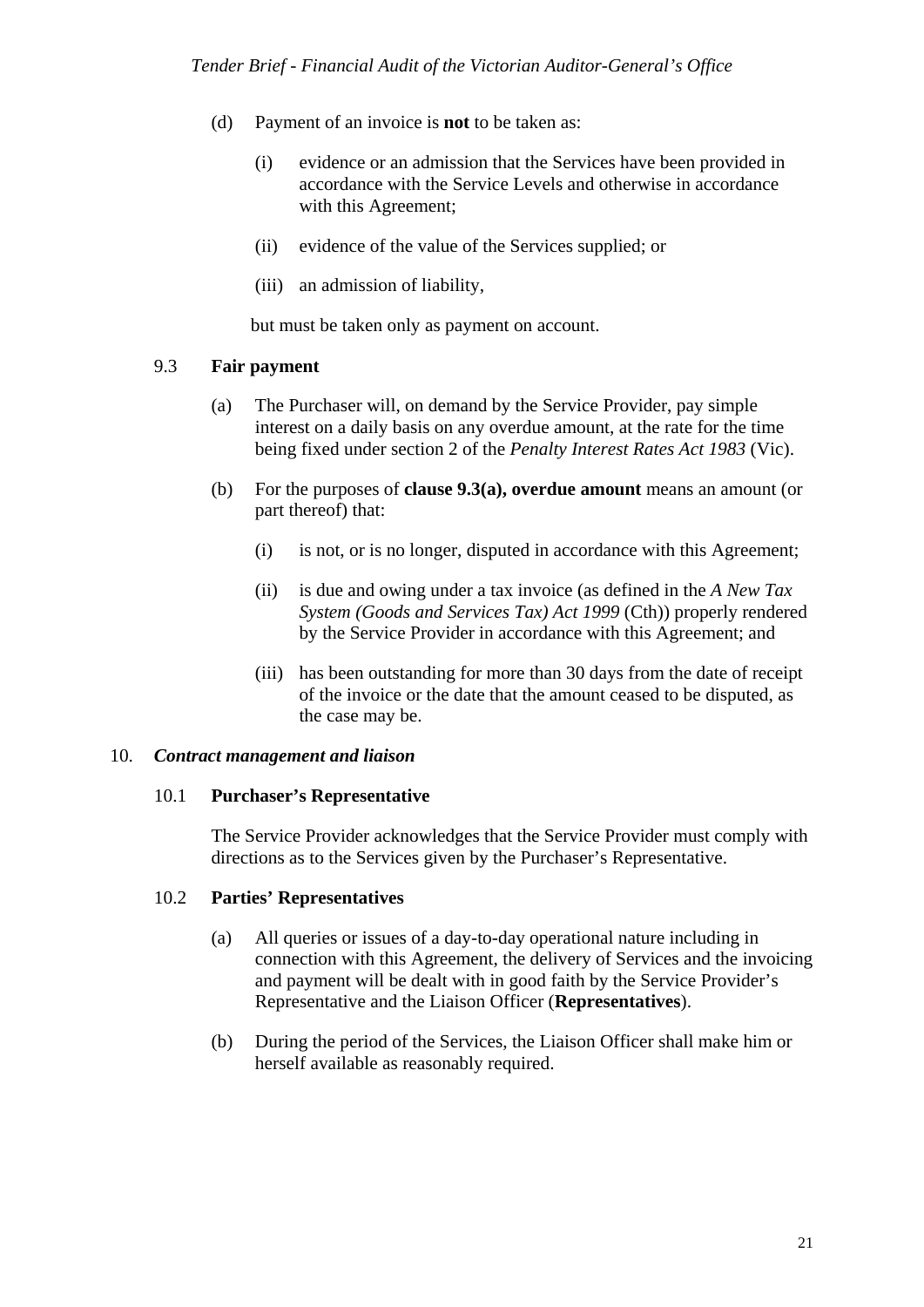- (c) The Service Provider's Representative must make him or herself available at all times during business hours on reasonable notice by the Liaison Officer to meet with the Liaison Officer and discuss any queries, progress, concerns, issues or disputes arising under or in connection with this Agreement.
- (d) The Service Provider will have regard to all requirements of the Liaison Officer and will comply with all reasonable directions of the Liaison Officer.
- (e) Both the Purchaser's Representative and the Service Provider may nominate a replacement Representative by notice in writing to the other party. The appointment of the replacement Representative will be effective from the date on which such notice is given.

#### <span id="page-21-1"></span><span id="page-21-0"></span>11. *Access to records and documents*

#### 11.1 **Service Provider to retain records**

The Service Provider must, for a period of seven years after the Expiry Date (or, if the Agreement is extended in accordance with **clause 4**, seven years after the date on which such extension of the term concludes) keep true and particular accounts and records of:

- (a) all Services supplied under this Agreement; and
- (b) all associated records including:
	- (i) records of purchase of Services by the Service Provider; and
	- (ii) all supporting materials used to generate and substantiate invoices submitted in respect of Services supplied under this Agreement.

#### <span id="page-21-2"></span>11.2 **Document property**

- (a) All documents (other than working papers) prepared pursuant to the Services and all documents supplied to the Service Provider for the purpose of the Services (excluding those documents returned to the originating source) shall be and remain the property of the Parliament of Victoria and shall be delivered by the Service Provider to the Purchaser's Representative on the completion of the Services.
- (b) All working papers are to be made available to future persons appointed under the Audit Act, as amended.
- (c) The documents supplied to the Service Provider pursuant to the Services shall not without the prior approval of the Purchaser's Representative be used, copied or reproduced for any purpose other than for the execution of the Services.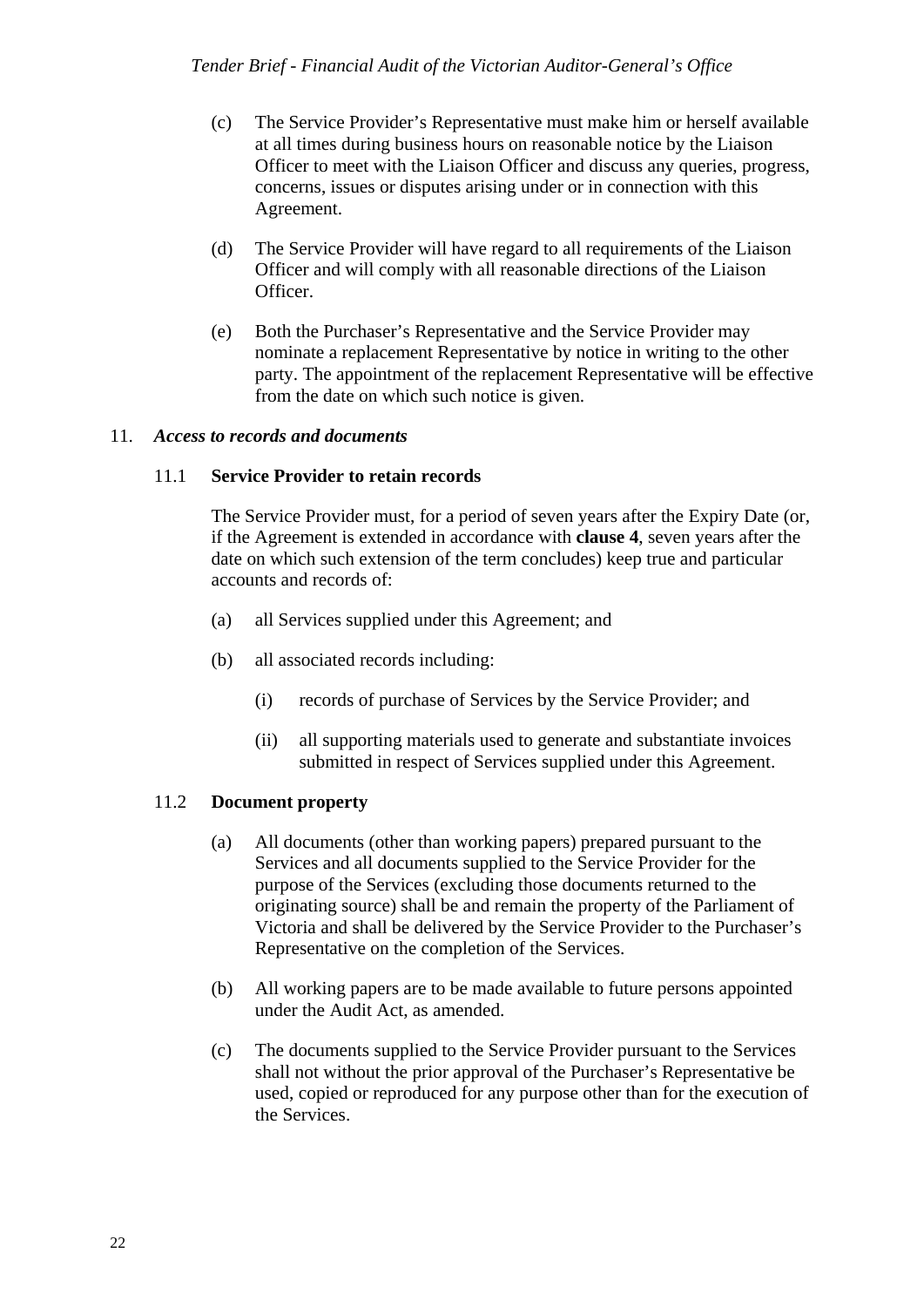(d) The Service Provider shall ensure that its working papers including electronic versions and draft and final reports are secure from any third party preview and interference.

#### <span id="page-22-1"></span><span id="page-22-0"></span>12. *Intellectual Property Rights*

#### 12.1 **Warranty and indemnity by Service Provider**

- (a) The Service Provider warrants to the Purchaser that it is entitled to use and deal with any Intellectual Property Rights which may be used by it in connection with the provision of the Services under this Agreement.
- (b) The Service Provider indemnifies and will at all times keep the Purchaser indemnified against any loss, damage, claim, action or expense (including reasonable legal expenses) arising out of or otherwise in connection with any breach or alleged breach by the Service Provider of the Intellectual Property Rights of any third person, relating to the provision of the Services under this Agreement or relating to the Purchaser's use of the Services.

#### <span id="page-22-2"></span>12.2 **Ownership of Contract Intellectual Property**

- (a) Subject to **clause 12.3**, as between the parties, all Contract Intellectual Property vests in and is the property of the Purchaser from the time of its creation.
- (b) Subject to **clause 12.3**, the Service Provider hereby irrevocably and unconditionally assigns to the Purchaser, free of additional charge, all of its right, title and interest in and to the Contract Intellectual Property, and the Service Provider must sign all documents and do all things reasonably required to ensure that such assignment is effected.
- (c) The Service Provider must procure from all of its employees, agents, contractors and other third parties who are authors or makers of any Contract Intellectual Property (and must ensure that any contract with any third party for the creation of any Contract Intellectual Property includes a provision that requires such person to obtain from its employees, agents and contractors) a written assignment of all Intellectual Property Rights of the employee, agent, contractor or third party in the Contract Intellectual Property as necessary to give effect to **clauses 12.2(a)** and **(b)** and a written consent from all individuals involved in the creation of any Contract Intellectual Property irrevocably consenting to the Purchaser exercising its rights in the Contract Intellectual Property in a manner that, but for the consent, would otherwise infringe the moral rights of those individuals.
- (d) If requested, the Purchaser may in its absolute discretion grant the Service Provider a licence to use Contract Intellectual Property owned by the Purchaser on terms acceptable to the Purchaser.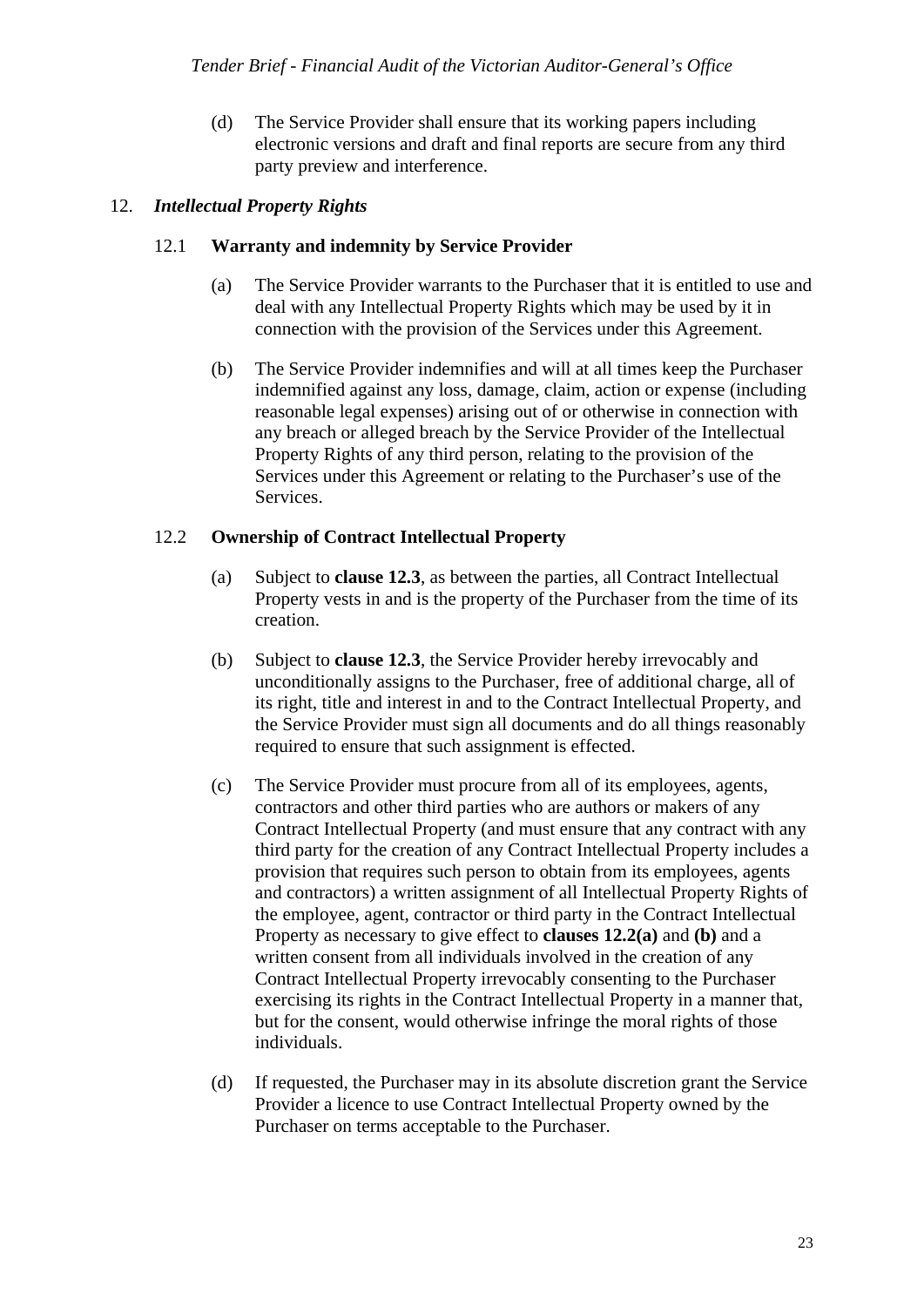#### <span id="page-23-0"></span>12.3 **Ownership of Pre-Existing Intellectual Property**

All Pre-Existing Intellectual Property used by the Service Provider in connection with the provision of Services under this Agreement or the creation of Contract Intellectual Property remains the property of the Service Provider or its licensors.

#### <span id="page-23-1"></span>12.4 **Licence of Pre-Existing Intellectual Property**

- (a) Subject to **clause 12.4(b)**, the Service Provider hereby irrevocably and unconditionally grants to the Purchaser, free of additional charge, a nonexclusive, worldwide licence to use any Pre-Existing Intellectual Property to the extent that such Pre-Existing Intellectual Property forms part of or is integral to, any works or other items created by the Service Provider in connection with the provision of Services under this Agreement or the creation of Contract Intellectual Property.
- (b) The licence granted in **clause 12.4(a)** is limited to use of the relevant Pre-Existing Intellectual Property by the Purchaser for the purposes of the Purchaser and for no other purpose.

#### <span id="page-23-2"></span>13. *Failure to perform*

- (a) Without limiting any other clause of this Agreement, or any other remedy the Purchaser may have, if the Service Provider fails to provide or perform any of the Services in accordance with the requirements of this Agreement, and the applicable Services Levels, the Purchaser will not be required to pay for those Services and the Purchaser's Representative may, by notice in writing to the Service Provider, require the Service Provider to:
	- (i) remedy any default (if the default is capable of being remedied) at the Service Provider's own expense; or
	- (ii) re-perform the Services (if the Services are capable of being re-performed by the Service Provider),

within the time specified in the notice (which must be reasonable having regard to the nature of the Services).

(b) If the remedied or re-performed Services are remedied or re-performed in accordance with the applicable Service Levels and otherwise to the satisfaction of the Purchaser's Representative, then the Purchaser will pay the applicable Fees for those remedied or re-performed Services (which the parties acknowledge may be less than the cost to the Service Provider of remedying or re-performing the Services).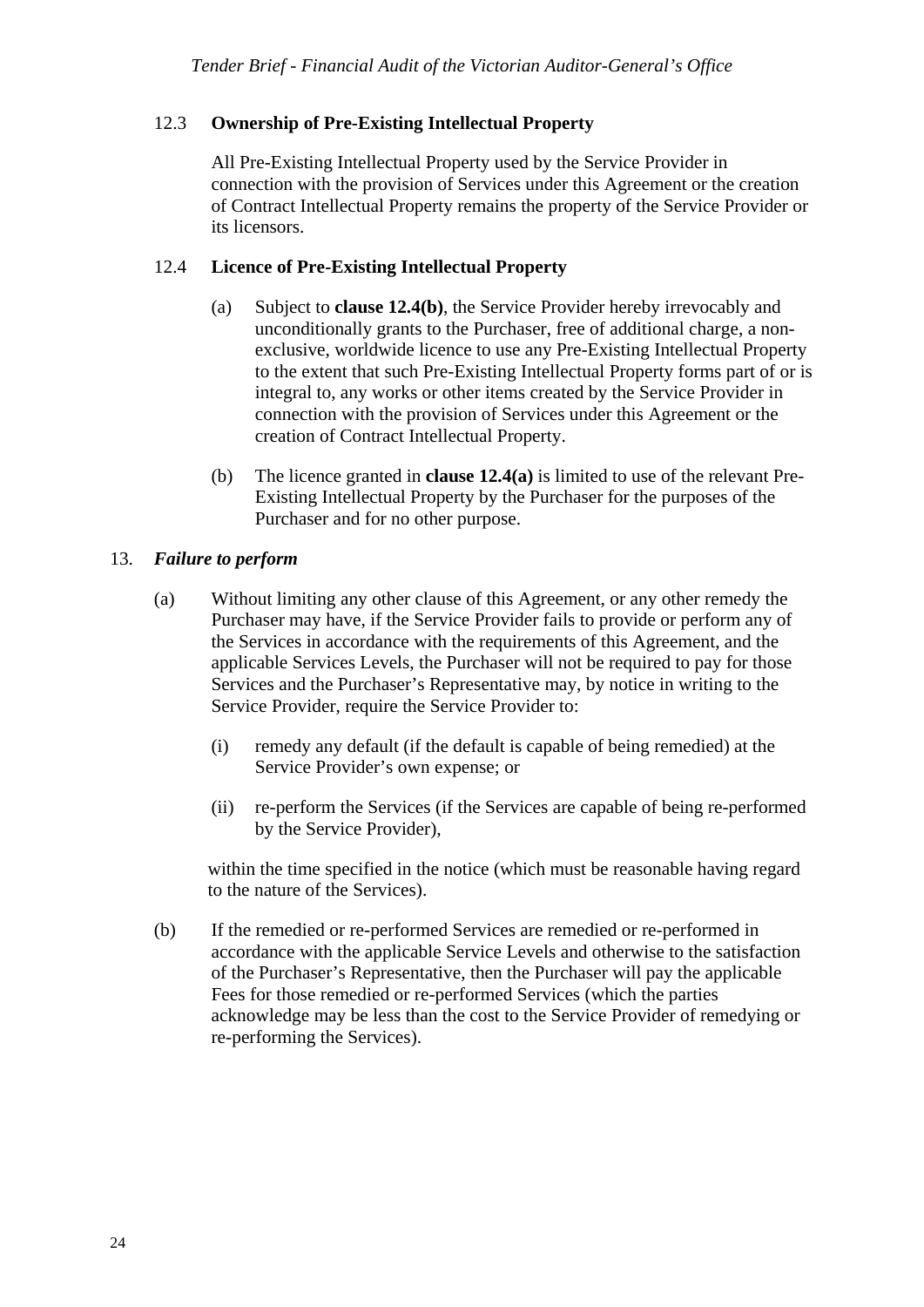- (c) If the default referred to in **clause 13(a)** is not capable of being remedied or the Services are not capable of being re-performed, or the Service Provider fails within the time specified to remedy the default or re-perform the Services, the Purchaser may either:
	- (i) remedy that default or re-perform the Services itself; or
	- (ii) have the Services remedied or re-performed by a third party,

and in either case, the Service Provider must pay the reasonable costs incurred by the Purchaser in doing so.

#### <span id="page-24-0"></span>14. *Liability*

- (a) The Service Provider must indemnify the Purchaser and each of its respective officers, employees and agents (**Indemnified Party**) against any loss, damage, claim, action of expense (including reasonable legal expenses) which any Indemnified Party suffers as a direct or indirect result of any of the following:
	- (i) a breach of this Agreement by the Service Provider, including any failure to provide the Services in accordance with this Agreement;
	- (ii) any warranty given by the Service Provider under this Agreement being incorrect or misleading in any way; or
	- (iii) any negligent act or failure to act by the Service Provider or any of the Service Provider's employees, agents, officers or sub-contractors,

except to the extent that any such loss, damage, claim, action or expense is caused by the negligence or other wrongful act or omission of the Purchaser, its employees or agents.

(b) If any indemnity payment is made by the Service Provider under this **clause 14**, the Service Provider must also pay to the Indemnified Party an additional amount equal to any tax which is payable by the Indemnified Party in respect of that indemnity payment.

#### <span id="page-24-1"></span>15. *Warranties*

The Service Provider warrants to the Purchaser that:

- (a) the provision of the Services will be carried out with all due care and skill and in accordance with all applicable standards, principles and practices;
- (b) the Service Provider has the accreditation or membership of professional or other bodies in relation to the provision of the Services as set out in the Tender Documentation for the provision of the Services and that it will use its best endeavours to maintain such accreditation or membership during the Term;
- (c) it and its employees, agents and contractors are appropriately qualified and have the requisite knowledge, skill and expertise to provide the Services in accordance with the Service Levels;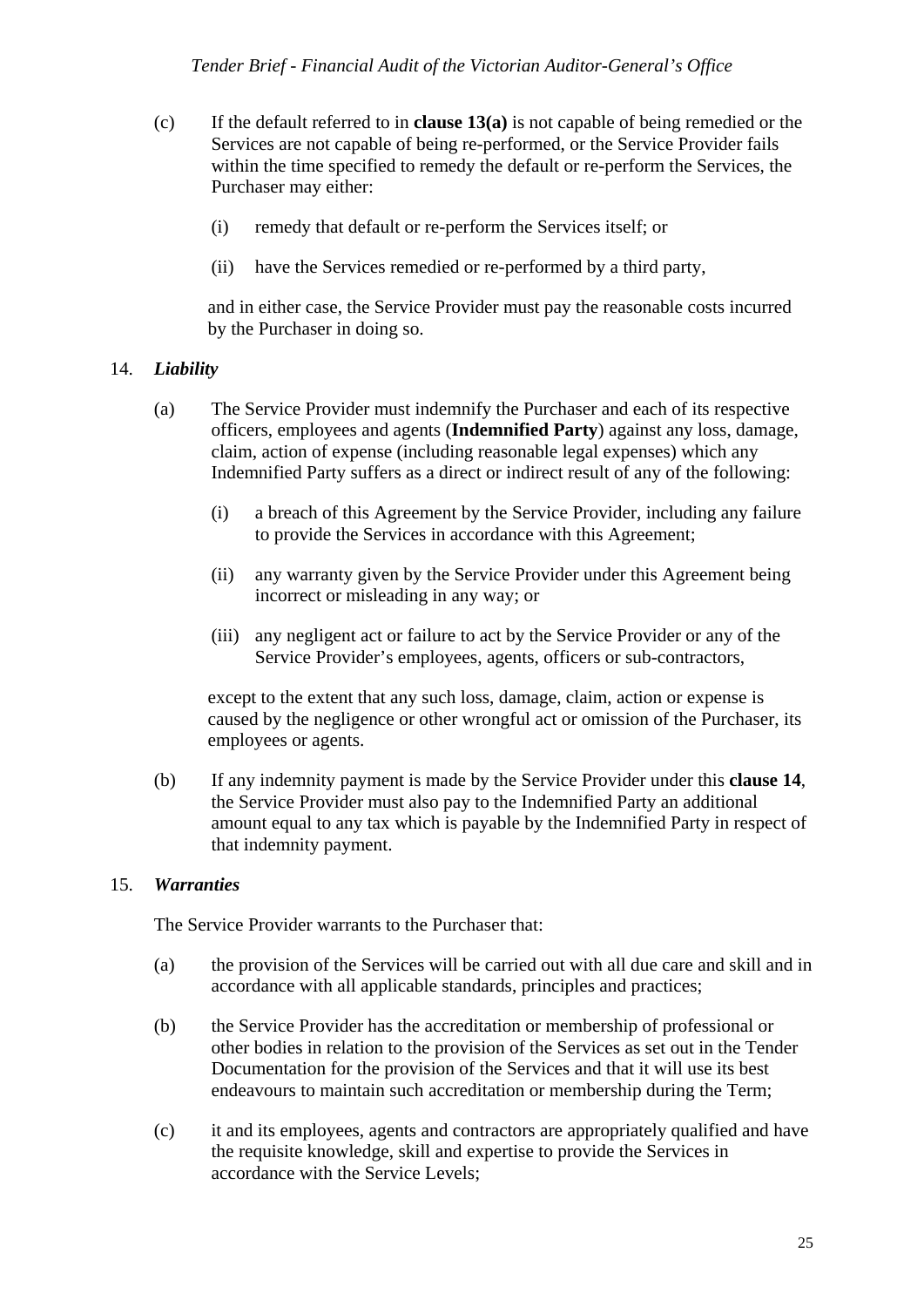- (d) whilst on premises owned or controlled by the Auditee, the Service Provider and its employees, agents and contractors will at all times comply with the Auditee's lawful directions and policies of which the Service Provider is notified or is otherwise aware, including any applicable occupational health and safety and security policies;
- (e) where the Purchaser has, either expressly or by implication, made known to the Service Provider any particular purpose for which the Services are required, the Services will be performed in such a way as to achieve that result;
- (f) the provision of the Services will not infringe any right of any third party (including, without limitation, any intellectual property right) or any Laws;
- (g) all representations made by the Service Provider in or in connection with the Tender Documentation were and remain accurate; and
- (h) the information contained in the Tender Documentation as to the structure, viability, reliability, insurance cover, capacity, experience and expertise of the Service Provider, its employees and contractors is correct.

#### <span id="page-25-0"></span>16. *Conflict of Interest*

- (a) The Service Provider warrants to the Purchaser that it does not, and will ensure that its employees, agents and contractors do not, hold any office or possess any property, are not engaged in any business, trade or calling and do not have any obligations by virtue of any contract whereby, directly or indirectly, duties or interests are or might be created in conflict with or might appear to be created in conflict with their duties and interest under this Agreement.
- (b) The Service Provider must promptly inform the Purchaser's Representative of any matter which may give rise to an actual or potential conflict of interest at any time during the Term, including but not limited to any relevant application of the Code of Ethics for Professional Accountants issued by the Accounting Professional and Ethical Standards Board.
- (c) The Service Provider acknowledges and agrees that failure to comply with this **clause 16** will constitute a breach of a fundamental term of this Agreement.

#### <span id="page-25-1"></span>17. *Change in Control*

- (a) The Service Provider must notify the Purchaser's Representative in writing of any proposed or impending change in Control of the Service Provider or the ultimate holding company of the Service Provider of which it becomes aware.
- (b) In determining whether or not to provide its consent to a change in Control, the Purchaser may consider such information as it considers relevant or necessary. If the Purchaser notifies the Service Provider that it does not consent to the proposed change in Control or consent is not sought, and the change in Control occurs notwithstanding, the Purchaser may, by notice in writing to the Service Provider, terminate this Agreement, such termination to take effect at any nominated time within the immediately succeeding 12 months.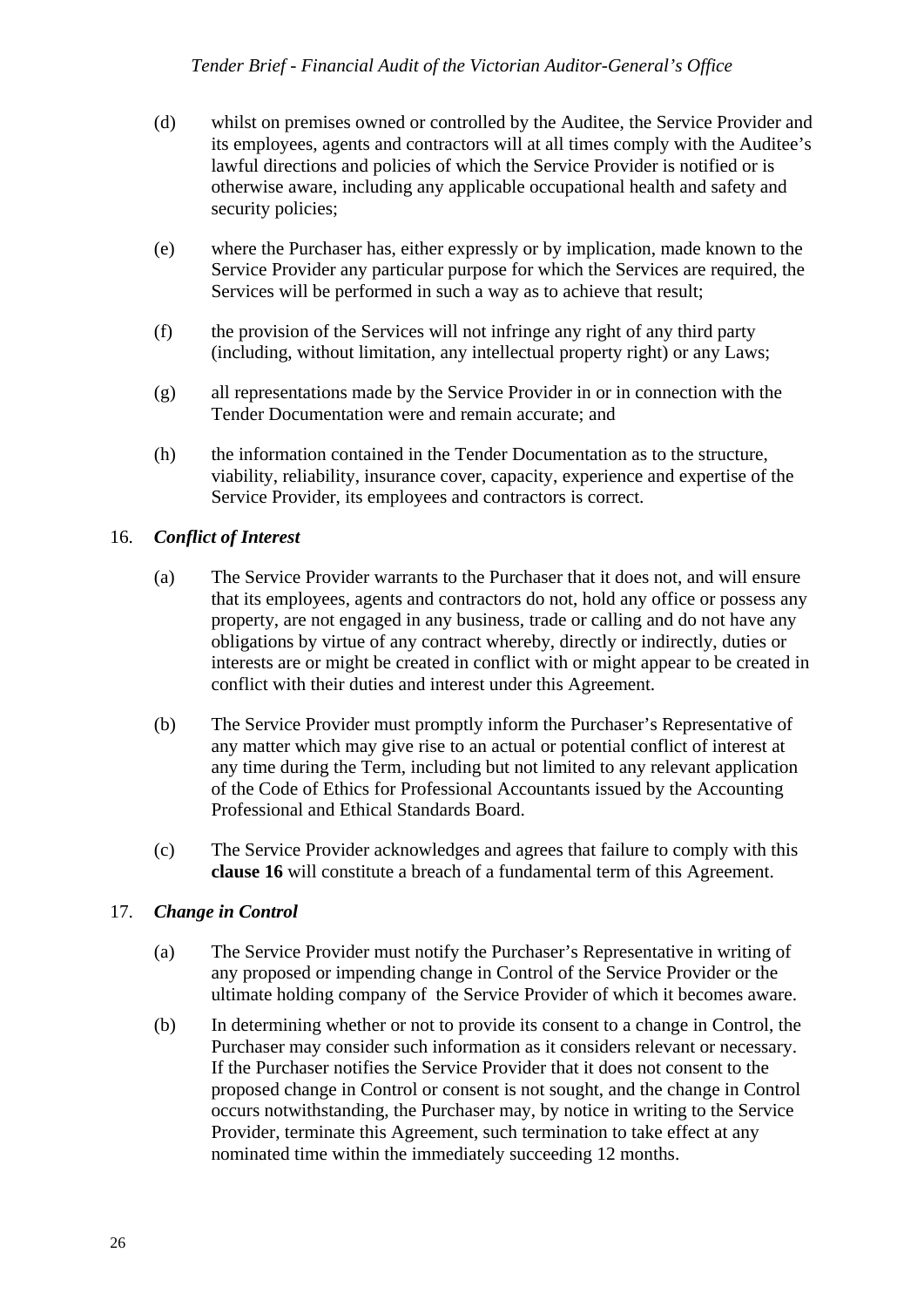#### 18. *Termination*

- (a) By resolution of the Legislative Council and the Legislative Assembly, on the recommendation of the Purchaser's Representative, the Purchaser at any time without cause by giving written notice to the Service Provider of its intention so to do may abrogate or constrict the Services or any part of or further part thereof and upon such notice being given the Service Provider shall cease or reduce the provision of the Services according to the notice and shall forthwith do everything possible to mitigate the losses consequent thereto.
- (b) The Purchaser may terminate this Agreement immediately by notice in writing to the Service Provider if:
	- (i) the Service Provider consistently fails to provide the Services in accordance with the Service Levels or otherwise in accordance with the requirements of this Agreement;
	- (ii) the Service Provider fails to remedy, to the satisfaction of the Purchaser's Representative, any breach of this Agreement (which in the reasonable opinion of the Purchaser's Representative is able to be remedied) within 14 days after the date on which the Purchaser's Representative issues the Service Provider a written notice requiring the Service Provider to remedy the breach;
	- (iii) the Service Provider breaches any material provision of this Agreement and in the reasonable opinion of the Purchaser's Representative such breach cannot be remedied;
	- (iv) the Replacement Staff proposed by Service Provider under **clause 7.1(b)** are unacceptable to the Purchaser's Representative;
	- (v) the Service Provider or any of its employees, agents or sub-contractors are guilty of fraud, dishonesty or any other serious misconduct;
	- (vi) the Service Provider commits any act or does any thing that is contrary to prevailing community standards, or is otherwise regarded by the public as unacceptable or which brings the reputation of the Service Provider into disrepute and as a consequence the Purchaser's Representative believes that its continued association with the Service Provider will be prejudicial or otherwise detrimental to the reputation of the State; or
	- (vii) if the Service Provider becomes bankrupt or enters into a scheme or arrangement with creditors.

#### <span id="page-26-1"></span><span id="page-26-0"></span>19. *Consequences of termination or expiry*

(a) Termination or expiry of this Agreement will not prejudice any right of action or remedy which may have accrued to either party prior to termination or expiry (as the case may be).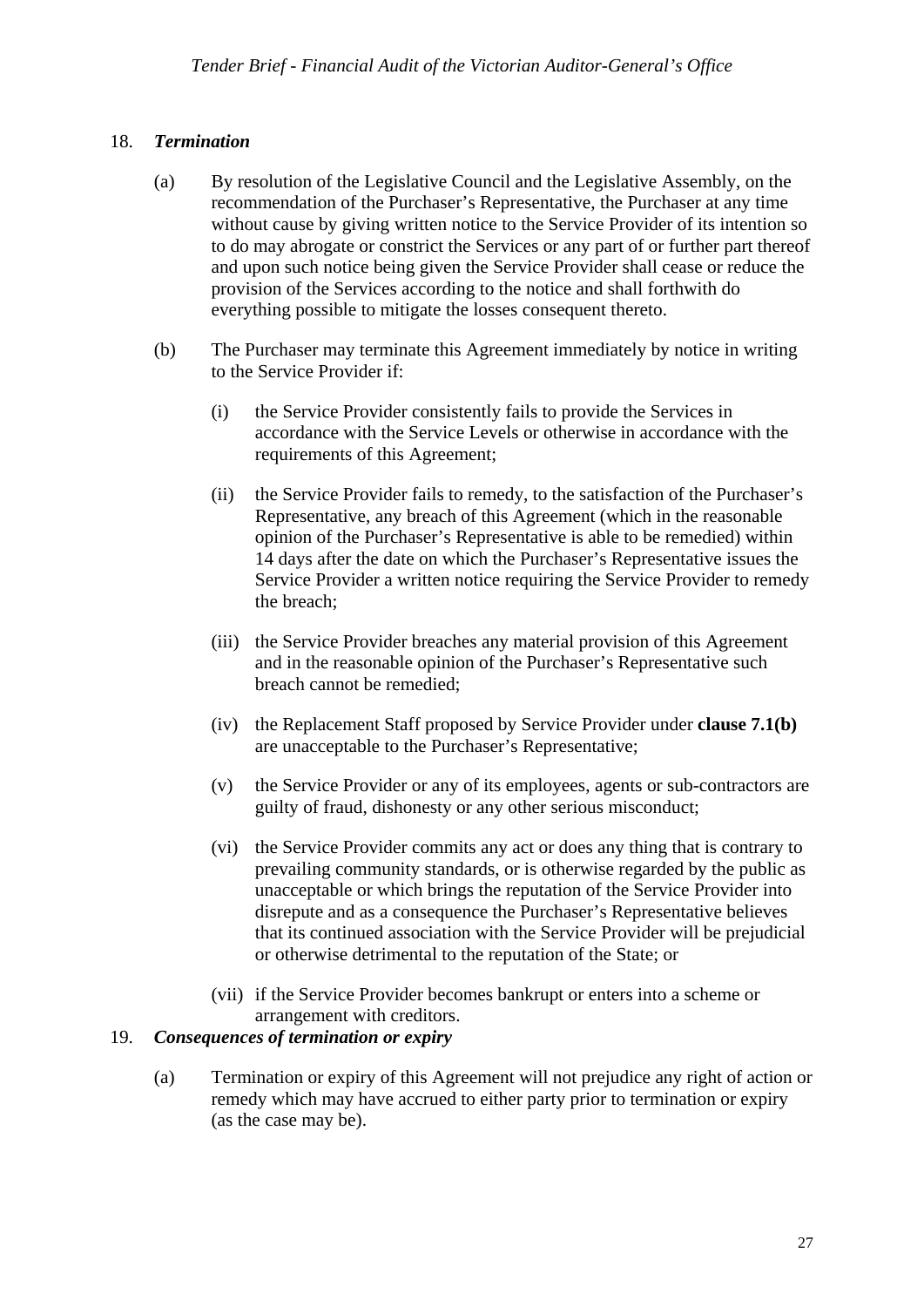(b) **Clauses [11](#page-21-0), [12](#page-22-0), 14, 17, 19, 23** and **24** of this Agreement survive the termination or expiry of this Agreement or the completion of the Services and may be enforced at an time.

#### <span id="page-27-0"></span>20. *Transitional assistance*

The Service Provider acknowledges and agrees that on termination or expiry of this Agreement the Service Provider will provide all such transitional assistance as may be reasonably necessary or requested by the Purchaser to facilitate the smooth transition of any relevant information, knowledge, systems or assets from the Service Provider to the Purchaser (or to a third party nominated by the Purchaser) to enable the Purchaser to continue to obtain the benefit of such information, knowledge, systems or assets for the business purposes of the Purchaser, following the termination or expiry of this Agreement. The Purchaser will pay fair compensation to the Service Provider in respect of any physical assets which have not been provided to the Purchaser under this **clause 20**.

#### <span id="page-27-2"></span><span id="page-27-1"></span>21. *Insurance*

#### 21.1 **Service Provider to maintain insurance**

- (a) The Service Provider must (must ensure that any sub-contractors appointed by it under **clause 26**) obtain and maintain for the Term (and for the obligations that survive expiry or termination of the Agreement) the insurances specified in **Item 3** of **Schedule 1**.
- (b) The Service Provider must provide the Purchaser's Representative with evidence of the currency of any insurance it is required to obtain on or prior to the Commencement Date, and otherwise on request by the Purchaser's Representative at any time during the Term.
- (c) If the Purchaser's Representative acting reasonably so requires, any insurance obtained pursuant to **clause 21.1(a)** must be on terms (including any excess) and with an insurer which are acceptable to the Purchaser's Representative.
- (d) The Service Provider will immediately advise the Purchaser's Representative if at any time the Service Provider becomes aware or reasonably believes that it ceases to have the benefit of an insurance policy as required in **clause 21.1,** whether through cancellation, lapse or otherwise.

#### <span id="page-27-3"></span>22. *Accident compensation*

The Service Provider must ensure that, in respect of its employees and sub-contractors and any other persons engaged by the Service Provider to provide the Services, it:

- (a) complies with the provisions of the *Accident Compensation Act 1985*  (Vic);
- (b) insures against its liability to pay compensation whether under legislation or otherwise; and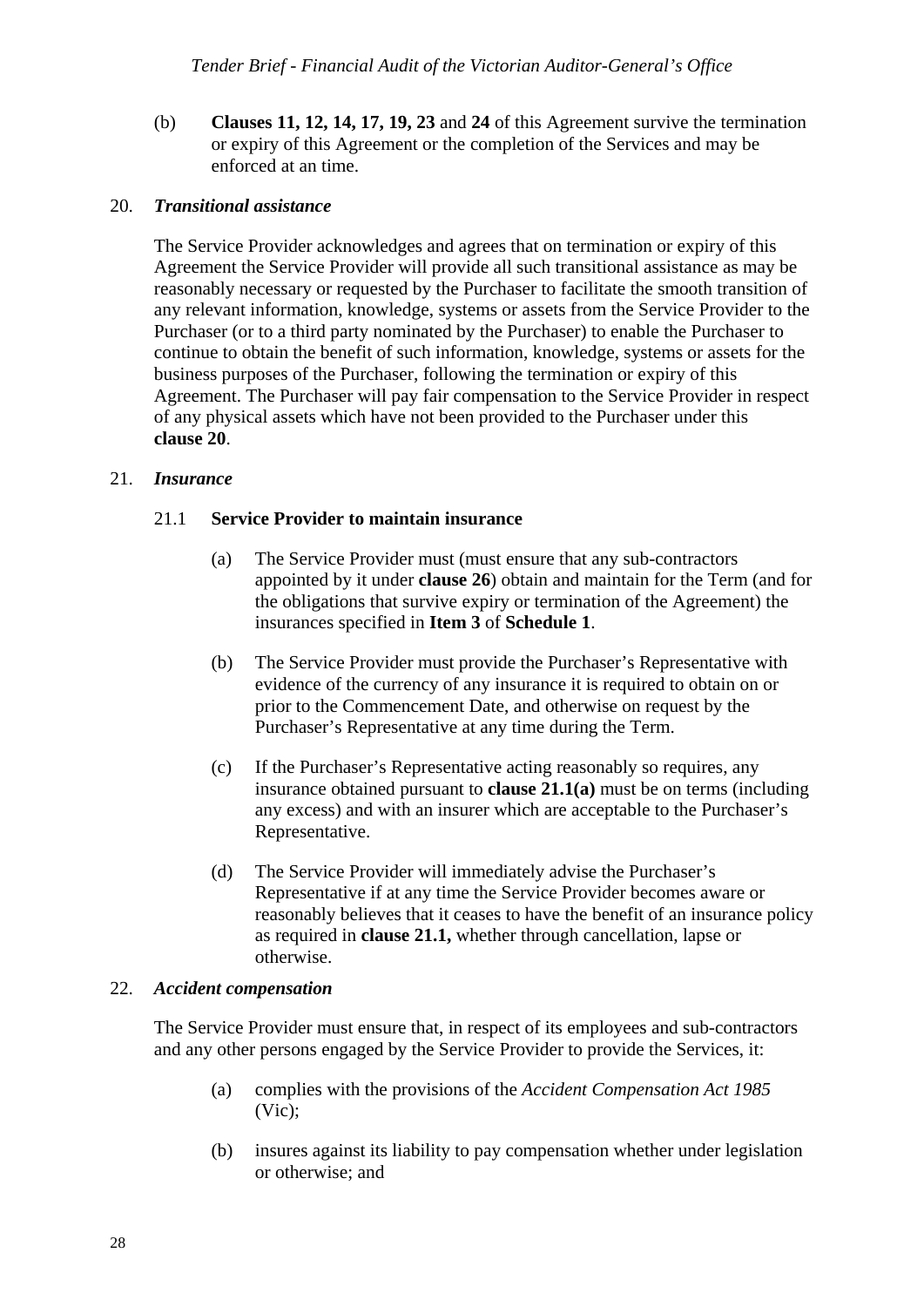(c) produces to the Purchaser's Representative on request any certificates or like documentation required by the *Accident Compensation Act 1985*  (Vic).

#### <span id="page-28-1"></span><span id="page-28-0"></span>23. *Confidentiality and privacy*

#### 23.1 **Use of Confidential Information**

- (a) The Service Provider will (and will ensure that its employees, agents and advisers will):
	- (i) use and reproduce Confidential Information only to perform its obligations under this Agreement; and
	- (ii) not disclose or otherwise make available Confidential Information other than to:
		- (A) personnel who have a need to know the information to enable the Service Provider to perform its obligations under this Agreement; or
		- (B) in the event that legal advise is required in respect of this Agreement, the Service Provider's legal advisers; or
		- (C) in the event of a dispute or a potential claim relating to this Agreement, the Service Provider's insurers under the relevant contract of insurance.
- (b) If it is necessary to disclose Confidential Information to a third party, other than for a purpose within **clause 23.1(a)(ii)**, the Service Provider will (and will ensure that its employees, agents and advisers will) obtain the written consent of the Purchaser's Representative.
- (c) All Confidential Information will remain the property of the Purchaser's Representative and upon termination or expiry of the Agreement or upon completion of the Services, the Service Provider will, subject to **clause 23.1(d)**:
	- (i) deliver all copies or other records containing the Confidential Information (or any part of it) to the Purchaser's Representative; and
	- (ii) delete, erase, or otherwise destroy all Confidential Information contained in computer memory, magnetic, optical, laser, electronic or other media in its possession or control which is not capable of delivery to the Purchaser's Representative.
- (d) The Service Provider may retain one copy of information (including Confidential Information) that it reasonably wishes to retain for legitimate internal audit or quality assurance purposes. Retention of information pursuant to this **clause 23.1(d)** does not release the Service Provider from its confidentiality obligations under this Agreement.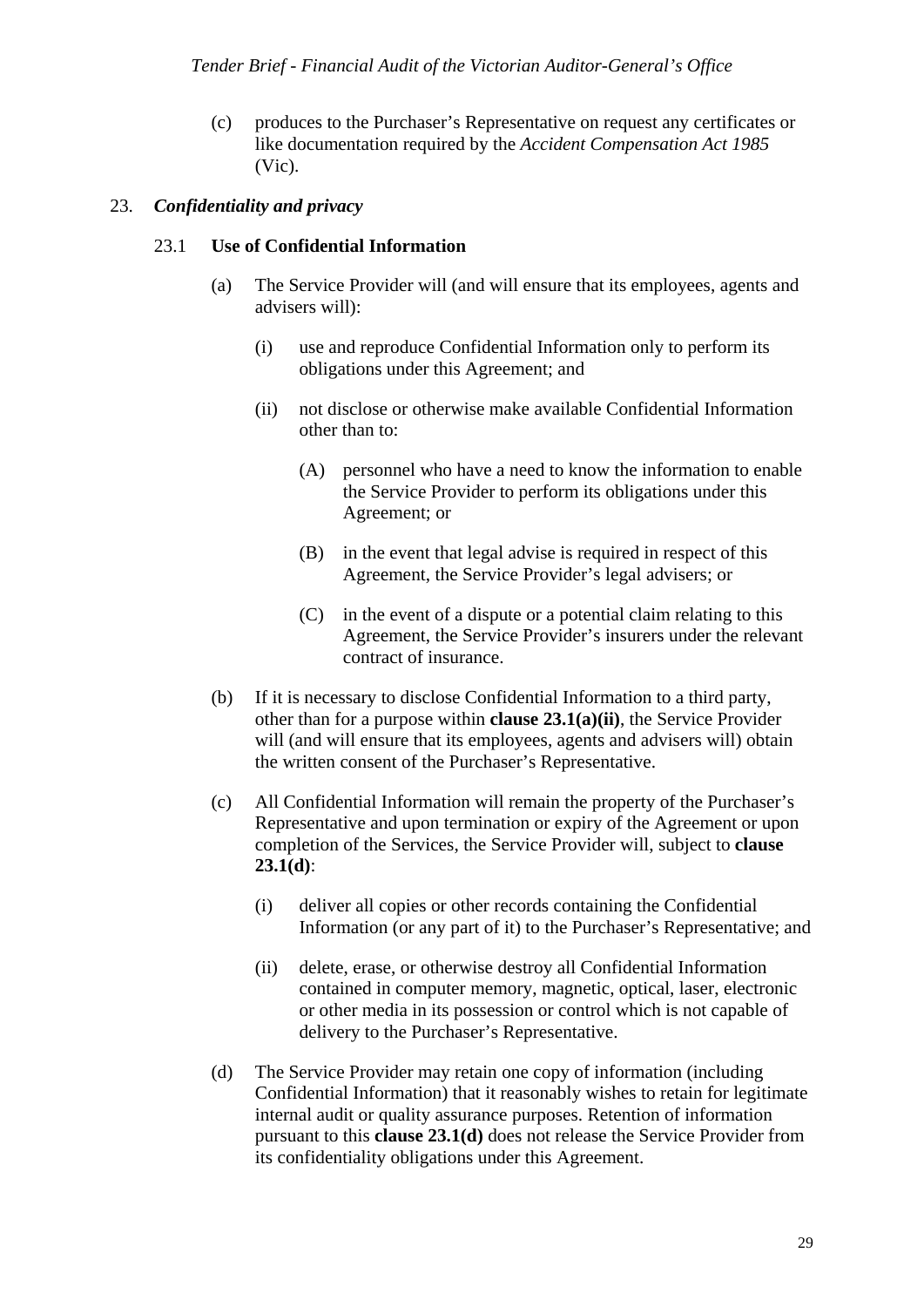- (e) The Service Provider acknowledges that the Purchaser will be entitled (in addition to any other remedy it may have) to seek an injunction or other equitable relief with respect to any actual or threatened breach or noncompliance by the Service Provider of this **clause 23** and without the need on the part of the Purchaser to prove any special damage.
- (f) The Service Provider will ensure that its employees, agents and advisers will, if requested by the Purchaser's Representative, execute a Deed of Confidentiality.

#### <span id="page-29-0"></span>23.2 **Disclosure of Service Provider's Information**

- (a) Subject to **clause 23.2(b)**, the Purchaser agrees to treat as confidential all information of or relating to the Service Provider that is provided to it, whether under this Agreement or the Tender Documentation, by or on behalf of the Service Provider, excepting for this Agreement which will be tabled in Parliament.
- (b) The Service Provider hereby acknowledges and/or consents to the Purchaser publishing, whether on the internet or otherwise, all such information as is necessary to comply with the *Freedom of Information Act 1982* (Vic), any other relevant Laws and Parliamentary procedures.

#### <span id="page-29-1"></span>23.3 **Privacy**

The Service Provider acknowledges that it will be bound by the Information Privacy Principles and any applicable Code of Practice with respect to any act done or practice engaged in by the Service Provider under or in connection with this Agreement in the same way and to the same extent as the State or the Purchaser would have been bound had it been directly done or engaged in by the Purchaser.

#### <span id="page-29-3"></span><span id="page-29-2"></span>24. *Disputes*

#### 24.1 **Parties to meet**

If any dispute arises under or in connection with this Agreement (**Dispute**) which Dispute is not able to be resolved by the Liaison Officer appointed by the Purchaser's Representative within 14 days, the Chair of the Purchaser's Representative and the nominated senior executive of the Service Provider will promptly meet and discuss in good faith with a view to resolving such Dispute.

#### <span id="page-29-4"></span>24.2 **Mediation**

(a) If any Dispute is unable to be resolved in accordance with **clause 24.1** within 14 days, the parties agree to endeavour in good faith to settle the Dispute by mediation administered by the Australian Commercial Disputes Centre (**ACDC**) before having recourse to arbitration or litigation.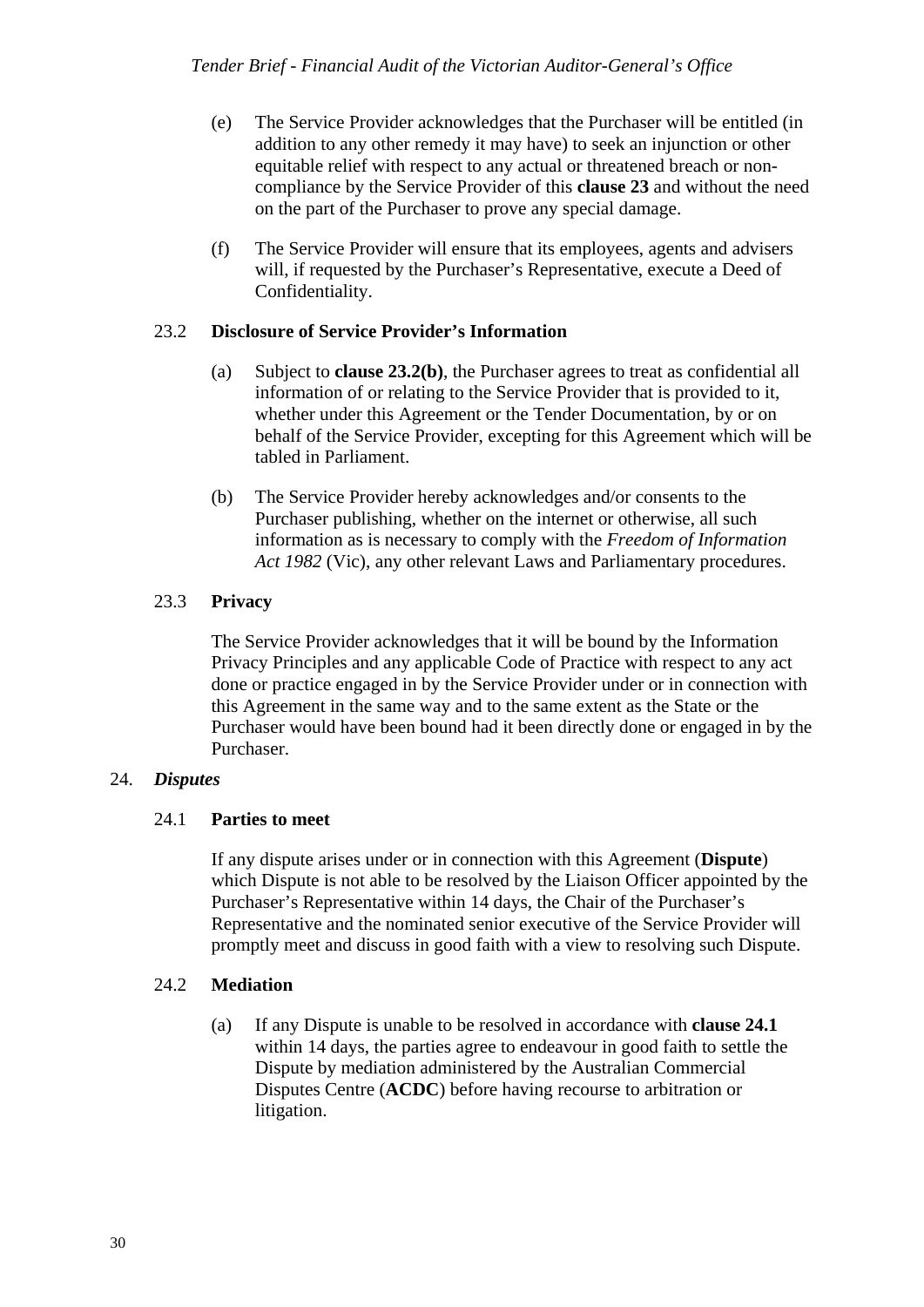(b) The mediation will be conducted in accordance with the mediation guidelines of ACDC (**Guidelines**) which set out the procedures to be adopted, the process of selection of the mediator and the costs involved and the terms of those Guidelines are incorporated by this Agreement.

#### <span id="page-30-0"></span>24.3 **Arbitration or litigation**

- (a) If the parties fail to settle any Dispute in accordance with **clause 24.2**, the parties may agree to submit the Dispute for resolution to final and binding arbitration under the Rules of Arbitration of the Institute of Arbitrators and Mediators Australia by one or more arbitrators appointed in accordance with those rules.
- (b) If the parties do not agree to refer the Dispute to arbitration in accordance with **clause 24.3(a)**, either party may submit the Dispute for resolution to the exclusive jurisdiction of the Courts of Victoria, Australia.

#### <span id="page-30-1"></span>24.4 **Performance during Dispute resolution**

The parties to a Dispute will continue to perform their respective obligations under this Agreement, pending the resolution of a Dispute under this **clause 24**.

#### 24.5 **Interlocutory relief**

Nothing in this **clause 24** is to be taken as preventing any party to a Dispute from seeking interlocutory relief in respect of such dispute.

#### <span id="page-30-3"></span><span id="page-30-2"></span>25. *Compliance with Law*

The Service Provider must, in performing its obligations under this Agreement, comply with all Laws affecting or applicable to the provision of Services by the Service Provider. Without limitation to the foregoing, the Service Provider must comply with the provisions set out in **Schedule 4**.

#### <span id="page-30-4"></span>26. *Sub-contracting*

- (a) Except as expressly provided in this Agreement, the Service Provider must not sub-contract to any third person any of its obligations under this Agreement without the prior written consent of the Purchaser's Representative, which consent may be given or be withheld by the Purchaser's Representative in its absolute discretion.
- (b) The Service Provider must ensure that any person engaged by it complies with all obligations imposed on the Service Provider by this Agreement. The Service Provider will not, as a result of any sub-contracting arrangement, be relieved from the performance of any obligation under this Agreement and will be liable for all acts and omissions of a subcontractor as though they were the actions of the Service Provider itself.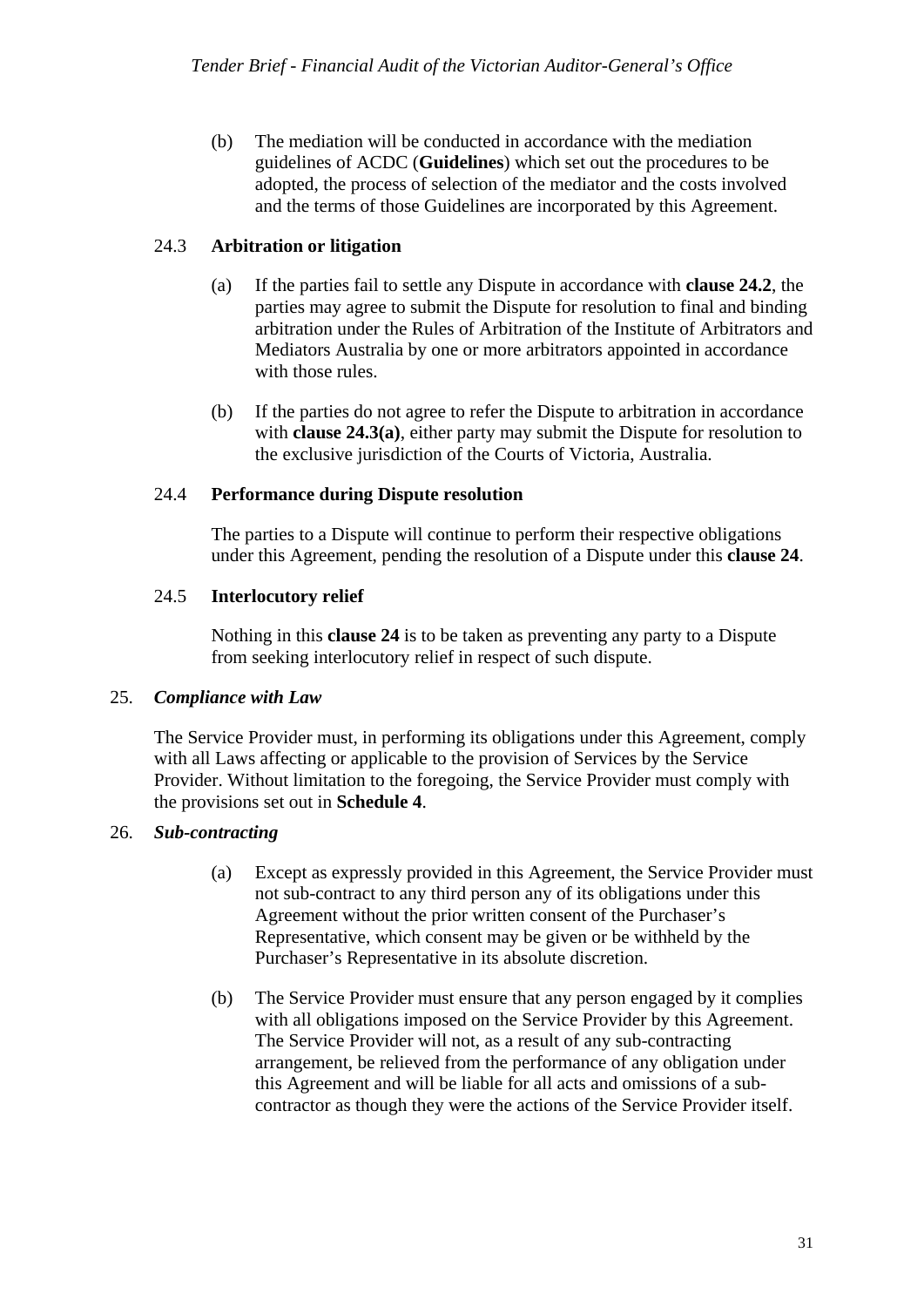#### <span id="page-31-1"></span>27. *Access and Safety*

#### 27.1 **Access to premises**

If the Service Provider requires access to the premises of the Auditee in connection with the provision of the Services, the Purchaser's Representative will liaise with the Auditor-General of Victoria and use best endeavours, subject to relevant security and other requirements, to facilitate a permit for the Service Provider for reasonable access to the premises at such times as may be reasonably necessary to enable the Service Provider to provide the Services.

#### <span id="page-31-2"></span>27.2 **Obligations**

When the Service Provider enters the premises of the Auditee pursuant to **clause 27.1** the Service Provider must and must ensure that its employees, agents and contractors use all reasonable endeavours to:

- (a) protect people and property;
- (b) prevent nuisance and unnecessary noise and disturbance; and
- (c) act in a safe and lawful manner and comply with the safety standards policies and terms and conditions of the Auditee (as may be notified to the Service Provider).

#### <span id="page-31-3"></span>27.3 **No occupier's liability**

- (a) The Purchaser, Auditee and their respective officers, employees, agents and invitees will not be responsible for any damage done to the Service Provider's property or to that of any of the Service Provider's officers, employees, agents or sub-contractors or for any personal injury sustained by any of the Service Provider's employees, agents or sub-contractors occurring on the premises of the Auditee:
	- (i) as a result of the negligence or recklessness of such employee, agent or sub-contractors; or
	- (ii) if such employee, agent or sub-contractor has failed to comply with the occupational health and safety and security policies of the Auditee (as may be notified to the Service Provider).
- <span id="page-31-0"></span>(b) The Service Provider unconditionally and irrevocably releases the Purchaser, the Auditee and their respective employees, agents and invitees from all such responsibility and agrees to indemnify the Purchaser, the Auditee, their officers, employees, agents and invitees (each an **Indemnified Party**) against any loss that the Indemnified Party may suffer as a result of any third party bringing an action against the Indemnified Party in relation to any such circumstances, except to the extent that such circumstances were caused directly as a result of the Indemnified Party's negligence.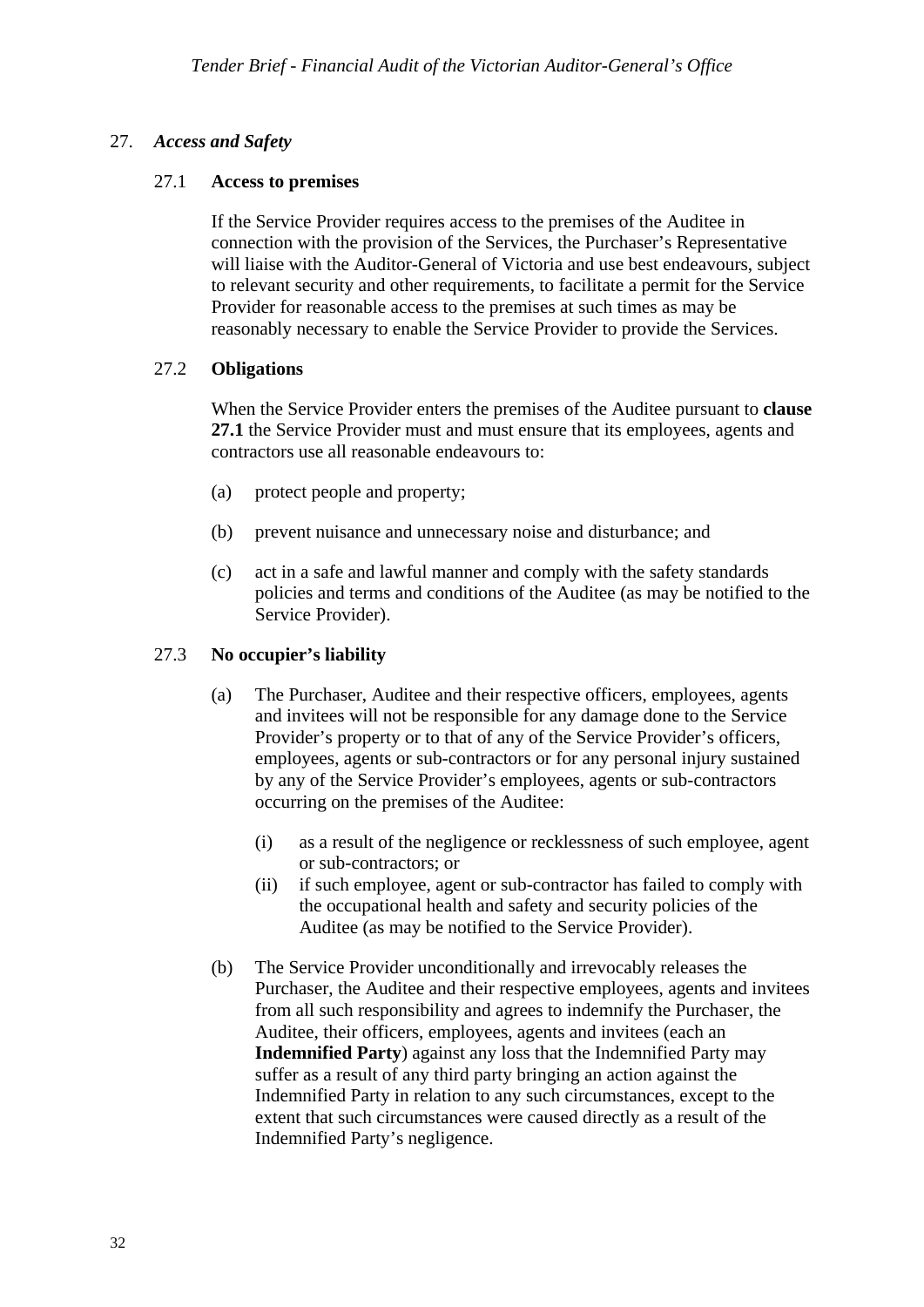#### <span id="page-32-1"></span>28. *GST*

#### 28.1 **Definitions**

Terms used in this clause have the same meanings given to them in the *A New Tax System (Goods and Services Tax) Act 1999 (Cth)*.

#### <span id="page-32-2"></span>28.2 **Consideration is exclusive of GST**

Unless otherwise expressly stated, all prices or other sums payable or consideration to be provided under or in accordance with this Agreement are exclusive of GST.

#### <span id="page-32-3"></span>28.3 **Recipient to pay an additional amount**

If GST is imposed on any supply made under or in accordance with this Agreement, the recipient of the taxable supply must pay to the supplier an additional amount equal to the GST payable on or for the taxable supply subject to the recipient receiving a valid tax invoice in respect of the supply at or before the time of payment. Payment of the additional amount will be made at the same time as payment for the taxable supply is required to be made in accordance with this Agreement.

#### <span id="page-32-4"></span>28.4 **Reimbursement**

If this Agreement requires a party to pay for, reimburse or contribute to any expense, loss or outgoing (reimbursable expense) suffered or incurred by another party, the amount required to be paid, reimbursed or contributed by the first party will be the amount of the reimbursable expense net of input tax credits (if any) to which the other party is entitled in respect of the reimbursable expense plus any GST payable by the other party.

#### <span id="page-32-5"></span>29. *Staff Costs*

- (a) The Service Provider will indemnify and keep indemnified the Purchaser from and against all liability for the Staff Costs in any way relating to the Services.
- (b) If the Purchaser is or becomes liable to pay any Staff Costs, that Purchaser may deduct the amount of its liability for the Staff Costs from any amount due by the Purchaser to the Service Provider, whether under this Agreement or otherwise.

#### <span id="page-32-7"></span><span id="page-32-6"></span><span id="page-32-0"></span>30. *Notices*

#### 30.1 **Giving a communication**

A notice, demand, certification, process or other communication relating to this Agreement must be in writing in the English language, and may (in addition to any other method permitted by law) be sent by pre-paid post, pre-paid courier or by electronic mail as follows: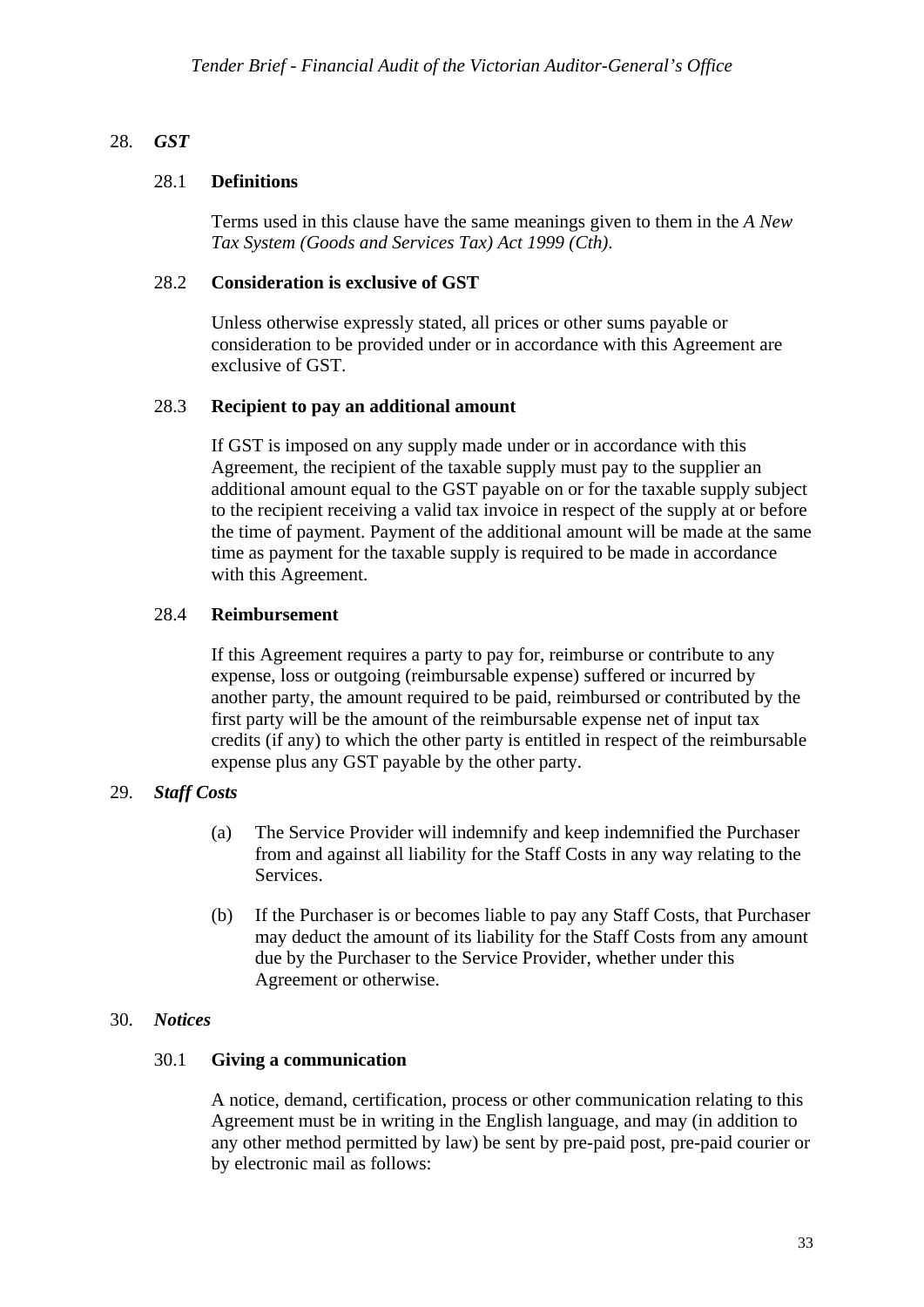- (a) to the Purchaser: at the address of the Purchaser's Representative which is set out in **Item 4** of **Schedule 1**;
- (b) to the Service Provider: at the address which is set out in **Item 4** of **Schedule 1**.

#### <span id="page-33-0"></span>30.2 **Time of delivery**

A notice or document shall be taken to be delivered or served as follows:

- (a) in the case of delivery in person or by courier, when delivered;
- (b) in the case of delivery by post, two Business Days after the date of posting;
- (c) in the case of facsimile transmission, on receipt by the sender of a transmission report from the despatching machine showing: the date of transmission, the relevant number of pages, the correct telephone number of the destination facsimile machine and the result of the transmission as satisfactory; and
- (d) in the case of electronic mail, if the receiving party has agreed to receipt in that form under the Agreement, and the message is correctly addressed to and successfully transmitted to that party's electronic mail address (e-mail address), when acknowledgement of receipt is recorded on the sender's computer.

#### <span id="page-33-1"></span>30.3 **After hours communications**

If any notice or document is delivered or deemed to be delivered:

- (a) after 5.00pm in the place of receipt; or
- (b) on a day which is a Saturday, Sunday or public holiday in the place of receipt,

it is taken as having been delivered at 9.00 am on the next day which is not a Saturday, Sunday or public holiday in that place.

#### <span id="page-33-3"></span><span id="page-33-2"></span>31. *General*

#### 31.1 **Legal Costs**

Except as expressly stated otherwise in this Agreement, each party must pay its own legal and other costs and expenses of negotiating, preparing, executing and performing its obligations under this Agreement.

#### <span id="page-33-4"></span>31.2 **Amendment**

This Agreement may only be varied or replaced by a document executed by the Purchaser's Representative and the Service Provider.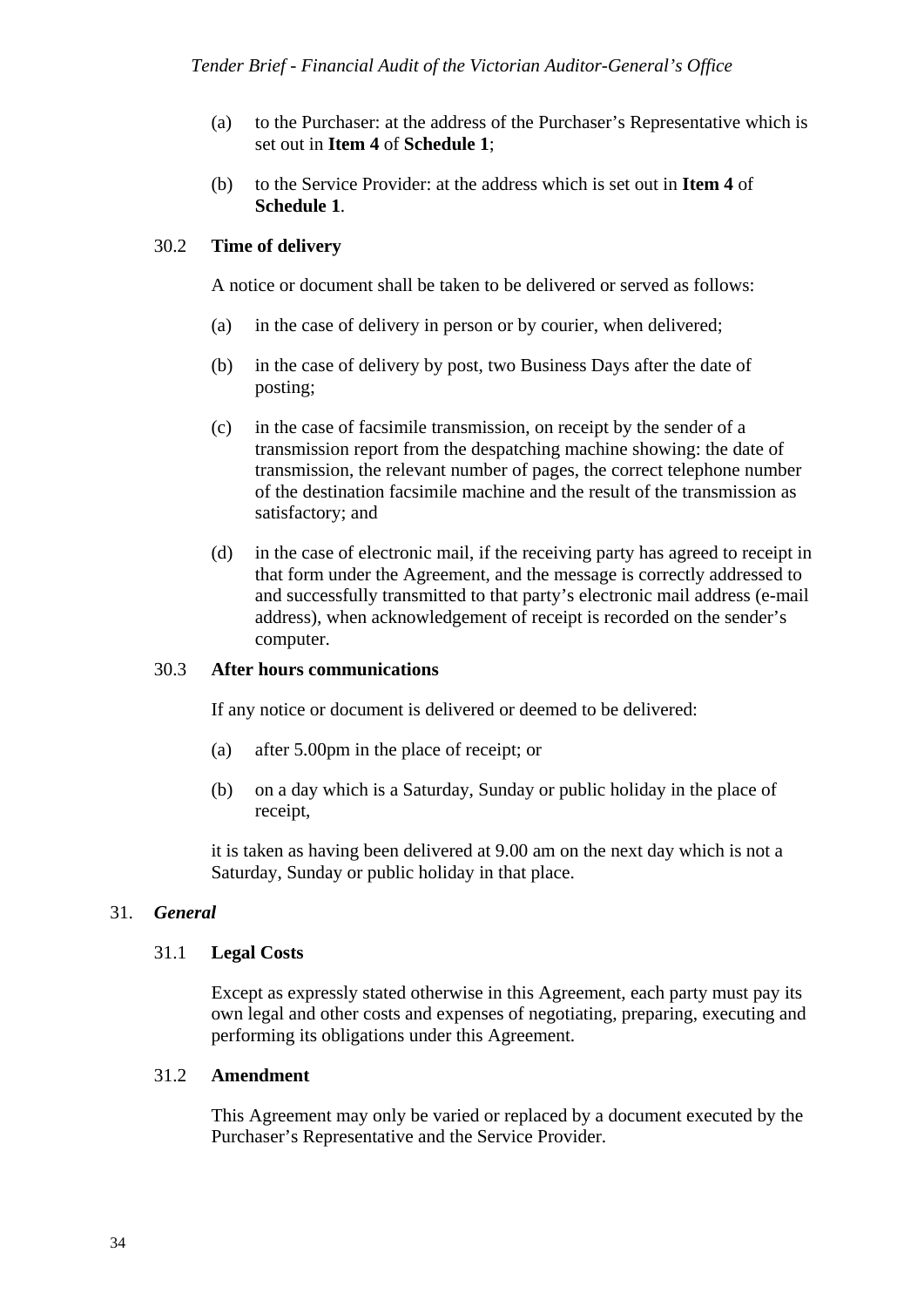#### 31.3 **Waiver and exercise of rights**

- (a) A single or partial exercise or waiver by a party of a right relating to this Agreement does not prevent any other exercise of that right or the exercise of any other right.
- (b) A party is not liable for any loss, cost or expense of any other party caused or contributed to by the waiver, exercise, attempted exercise, failure to exercise or delay in the exercise of a right by the first party.

#### <span id="page-34-1"></span>31.4 **Severability**

Any provision of this Agreement which is invalid or unenforceable is to be read down, if possible, so as to be valid and enforceable, and, if that is not possible, the provision shall, to the extent that it is capable, be severed to the extent of the invalidity or unenforceability, without affecting the remaining provisions.

#### <span id="page-34-2"></span>31.5 **Rights cumulative**

Except as expressly stated otherwise in this Agreement, the rights of a party under this Agreement are cumulative and are in addition to any other rights of that party.

#### <span id="page-34-3"></span>31.6 **Set off**

The Purchaser may set off against any sum owing to the Service Provider under this Agreement any amount then owing by the Service Provider to the Purchaser.

#### <span id="page-34-4"></span>31.7 **Governing law and jurisdiction**

- (a) This Agreement is governed by and is to be construed in accordance with the laws applicable in Victoria.
- (b) Each party irrevocably and unconditionally submits to the exclusive jurisdiction of the courts of Victoria and any courts which have jurisdiction to hear appeals from any of those courts and waives any right to object to any proceedings being brought in those courts.

#### <span id="page-34-5"></span>31.8 **Assignment of rights**

- (a) The Service Provider may assign any right under this Agreement with the prior written consent of the Purchaser.
- <span id="page-34-0"></span>(b) The Service Provider will not, as a result of any assignment pursuant to **clause 31.8(a)**, be relieved from the performance of any obligation under this Agreement, and will be responsible for acts and omissions of any assignee.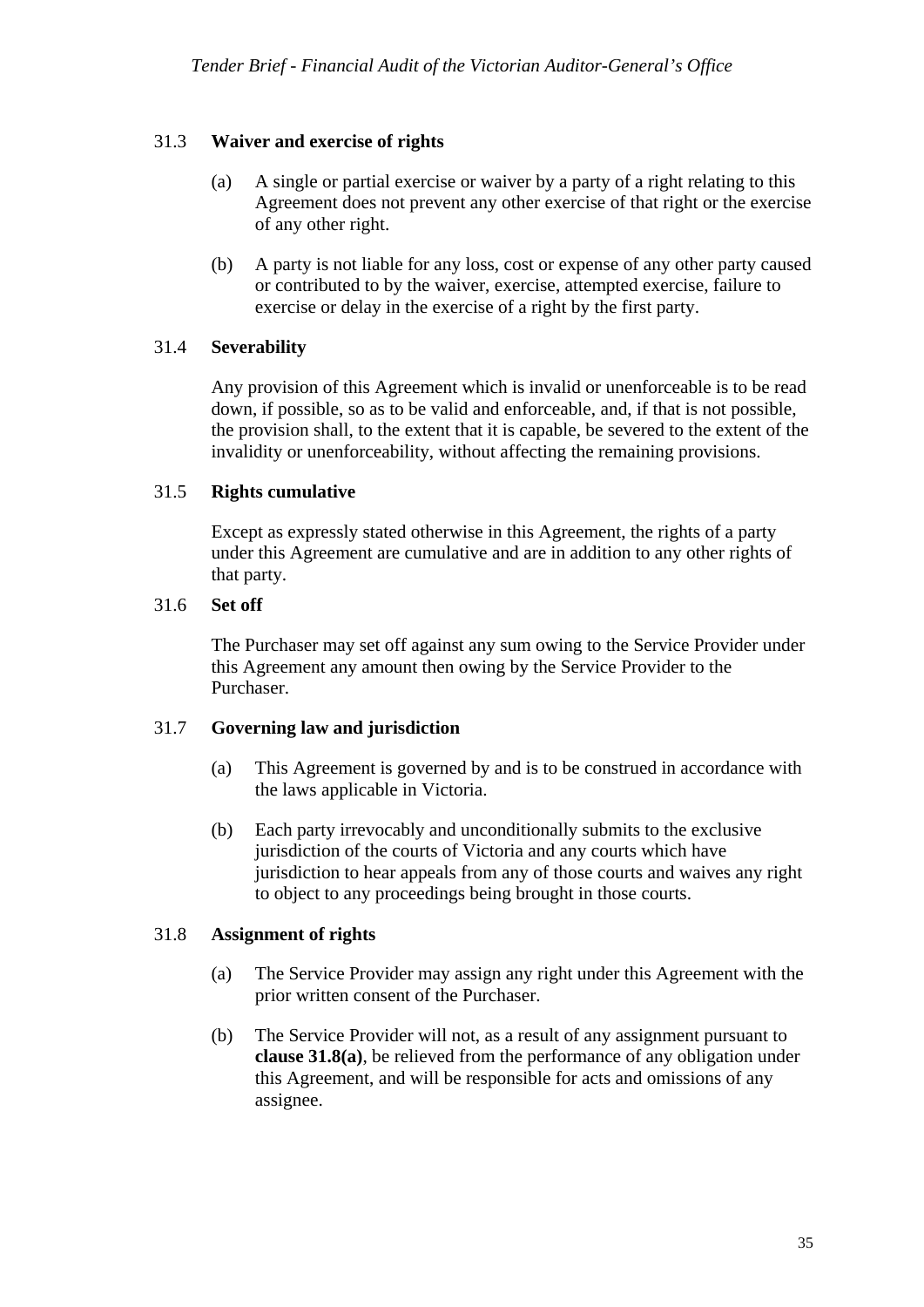#### <span id="page-35-0"></span>31.9 **Counterparts**

This Agreement may consist of a number of counterparts and, if so, the counterparts taken together constitute one document.

#### <span id="page-35-1"></span>31.10 **Entire Understanding**

- (a) This Agreement, together with its Schedules and Annexures contains the entire understanding between the parties as to the subject matter of this Agreement.
- (b) Except as otherwise provided in **clause 31.10(a)**:
	- (i) all previous negotiations, understandings, representations, warranties, memoranda or commitments concerning the subject matter of this Agreement are merged in and superseded by this Agreement and are of no effect; and
	- (ii) no oral explanation or information provided by any party to another:
		- (A) affects the meaning or interpretation of this Agreement; or
		- (B) constitutes any collateral agreement, warranty or understanding between any of the parties.

#### <span id="page-35-2"></span>31.11 **Relationship of parties**

This Agreement is not intended to create a partnership, joint venture or agency relationship between the parties.

#### <span id="page-35-3"></span>31.12 **Application of Act**

.

Pursuant to section 17 of the Audit Act, sections 11, 12 and 14 of the Act apply to the Service Provider as if references in those sections to the Auditor-General were references to the person.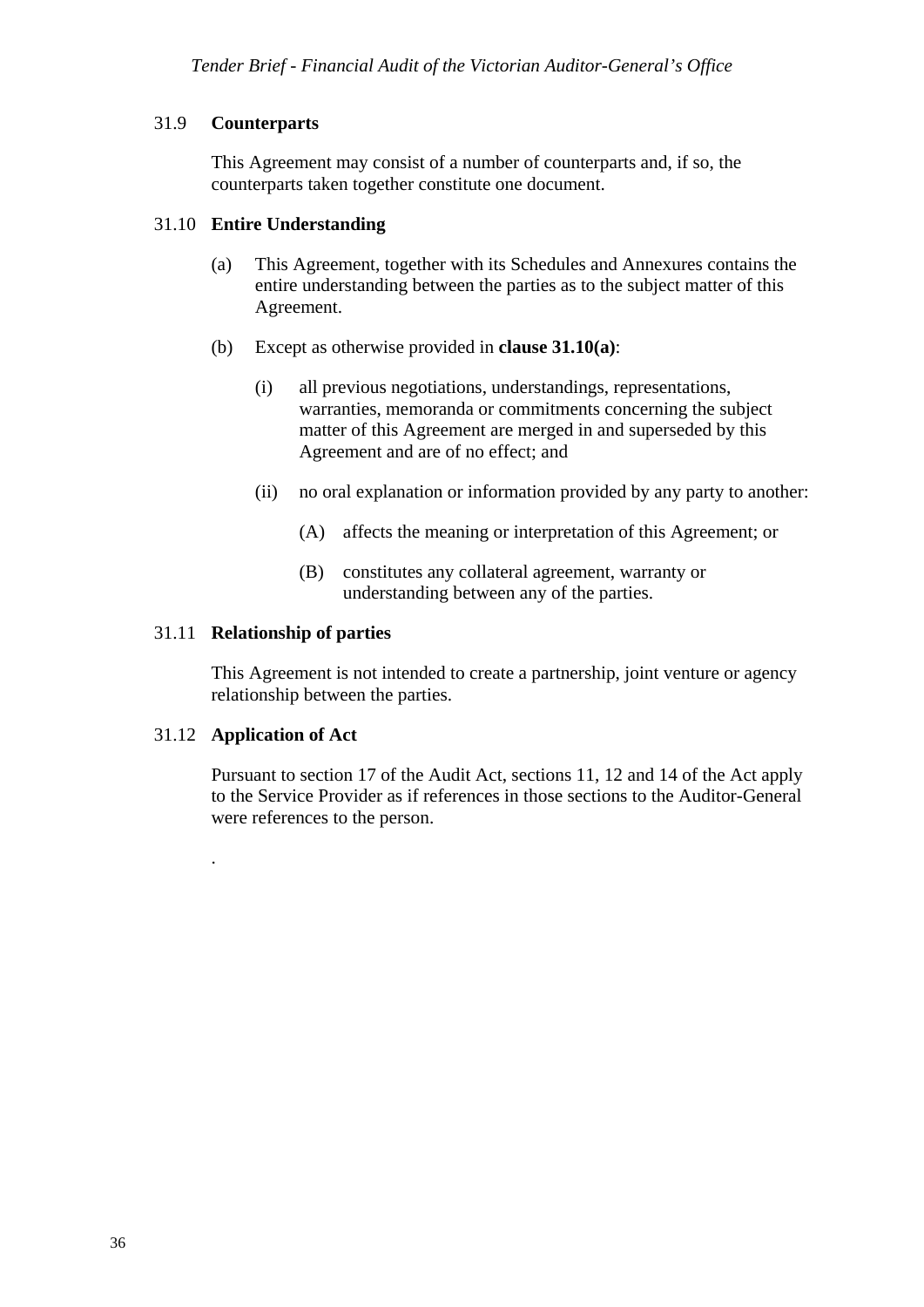# <span id="page-36-0"></span>**Schedule 1** Contract Variables (to be completed before execution by **parties)**

### <span id="page-36-1"></span>**Item 1: Term (Clause 4)**

Commencement date: XX XX 2012

Expiry date: XX XX 2015

#### <span id="page-36-2"></span>**Item 2: Invoicing (Clause 9)**

#### **Invoice Requirements:**

Invoices must contain the information necessary to be a tax invoice for the purposes of the *A New Tax System (Services and Services Tax) Act 1994* (Cth).

#### **Address for invoice:**

All invoices must be sent to: The Executive Officer

Public Accounts and Estimates Committee Parliament House Spring Street East Melbourne Vic 3002

#### <span id="page-36-3"></span>**Item 3: Insurance (Clause 21.1)**

The Service Provider is required to obtain and maintain during the Term:

| Type of coverage                 | <b>Amount (AUD)</b> |
|----------------------------------|---------------------|
| Professional indemnity insurance | \$5 million         |
| Public liability insurance       | \$10 million        |

#### <span id="page-36-4"></span>**Item 4: Notice particulars (Clause 30)**

| <b>The Purchaser:</b> | Purchaser's Representative – the Public Accounts and<br><b>Estimates Committee</b> |
|-----------------------|------------------------------------------------------------------------------------|
| Address:              | Parliament House, Spring Street, East Melbourne, Vic<br>3002                       |
| Fax:                  | 03 8682 2898                                                                       |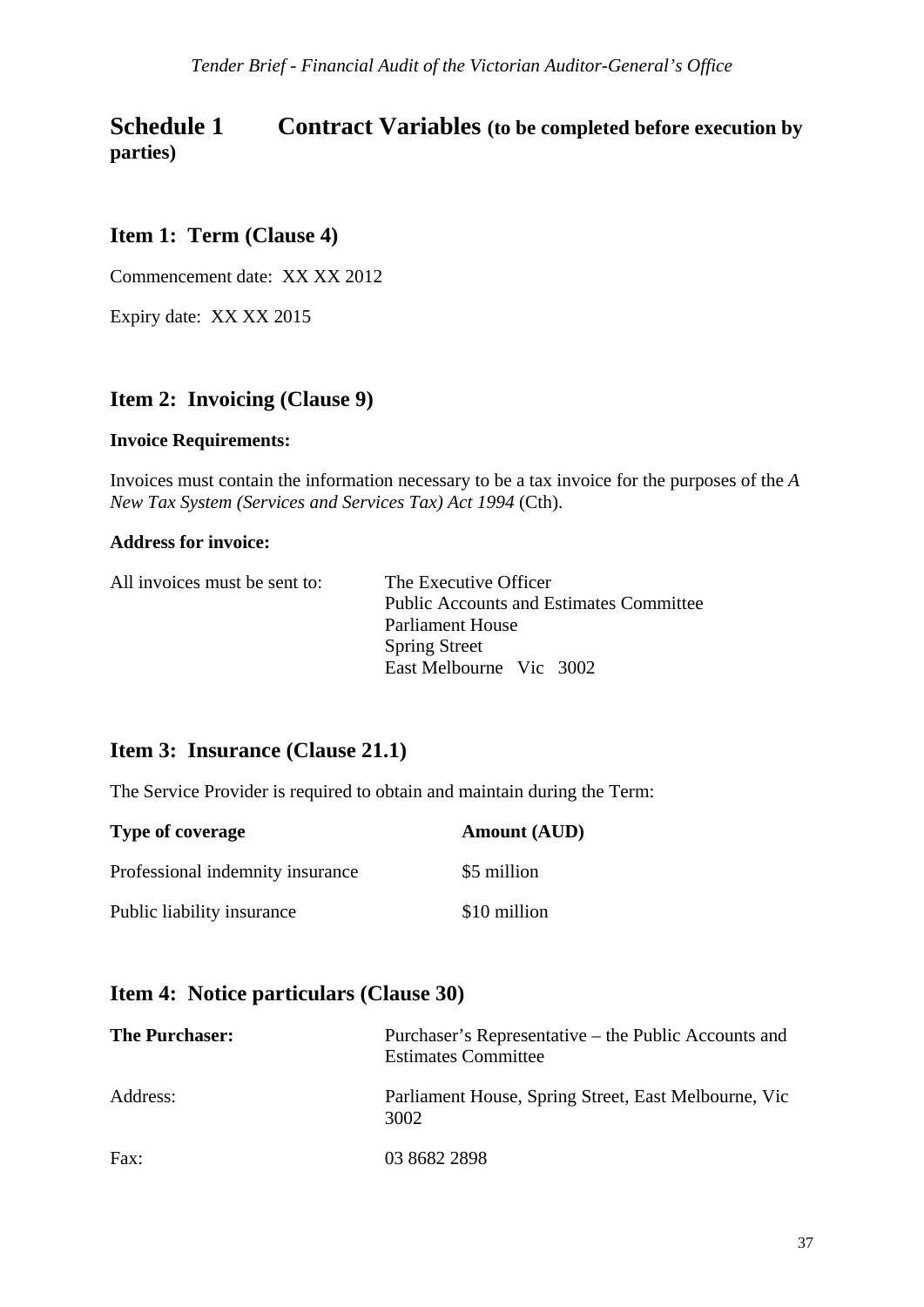Email: paec@parliament.vic.gov.au

Addressee: Valerie Cheong Executive Officer

#### **Service Provider:**

Address:

Fax:

Email:

Addressee:

### <span id="page-37-0"></span>**Item 5: Service Provider's staff (Clause 7)**

#### **Key Personnel:**

Partner or equivalent:

Senior Associate/Director or equivalent:

Other Nominated:

### <span id="page-37-1"></span>**Item 6: Liaison Officer and Service Provider's Representative (Clause 10)**

#### **Liaison Officer**

Name:

Address:

Telephone:

Fax:

Email:

#### **Service Provider's Representative**

Name:

Address:

Telephone:

Fax:

Email: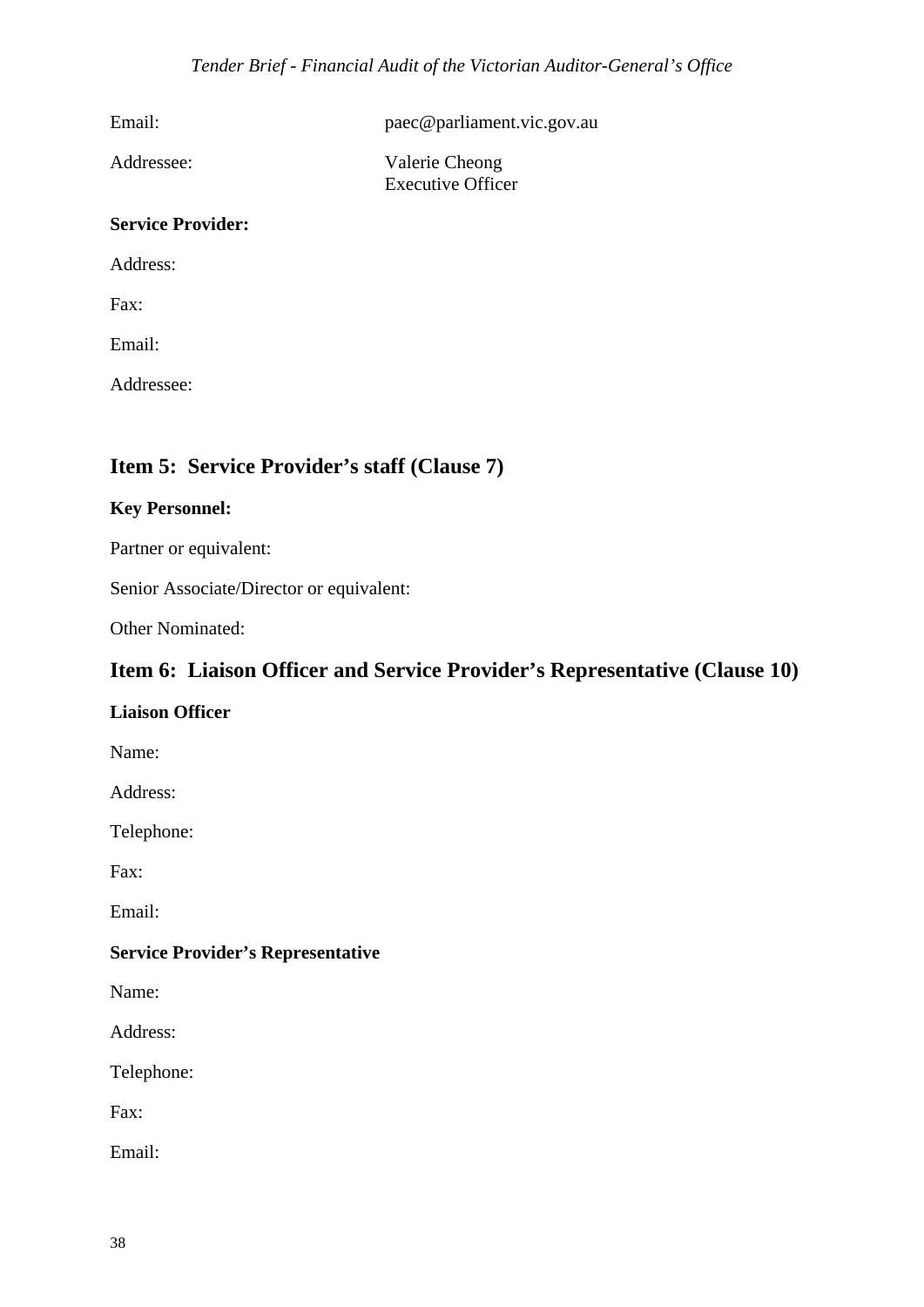## <span id="page-38-0"></span>**Schedule 2 Professional services and price schedule (to be completed before execution by parties)**

Services required by the Purchaser's Representative to be provided by the Service Provider are those detailed in the tender brief in **Annexure A**.

For the audit for the financial year ended 30 June 2012, total fixed Fees (**exclusive** of GST but including all other taxes and charges) will not exceed \$…………….

Included within this total fixed fee is an allowance of \$……………. for contingencies, the amount of which will not be exceeded.

For the audit for the financial year ended 30 June 2013, total fixed Fees (**exclusive** of GST but including all other taxes and charges) will not exceed \$…………….

Included within this total fixed fee is an allowance of \$……………. for contingencies, the amount of which will not be exceeded.

For the audit for the financial year ended 30 June 2014, total fixed Fees (**exclusive** of GST but including all other taxes and charges) will not exceed \$…………….

Included within this total fixed fee is an allowance of \$……………. for contingencies, the amount of which will not be exceeded.

Total maximum costs for travel, disbursements and expenses \$ ……………… for the year ended 30 June 2012, \$ ……………… for the year ended 30 June 2013, \$ ……………… for the year ended 30 June 2014.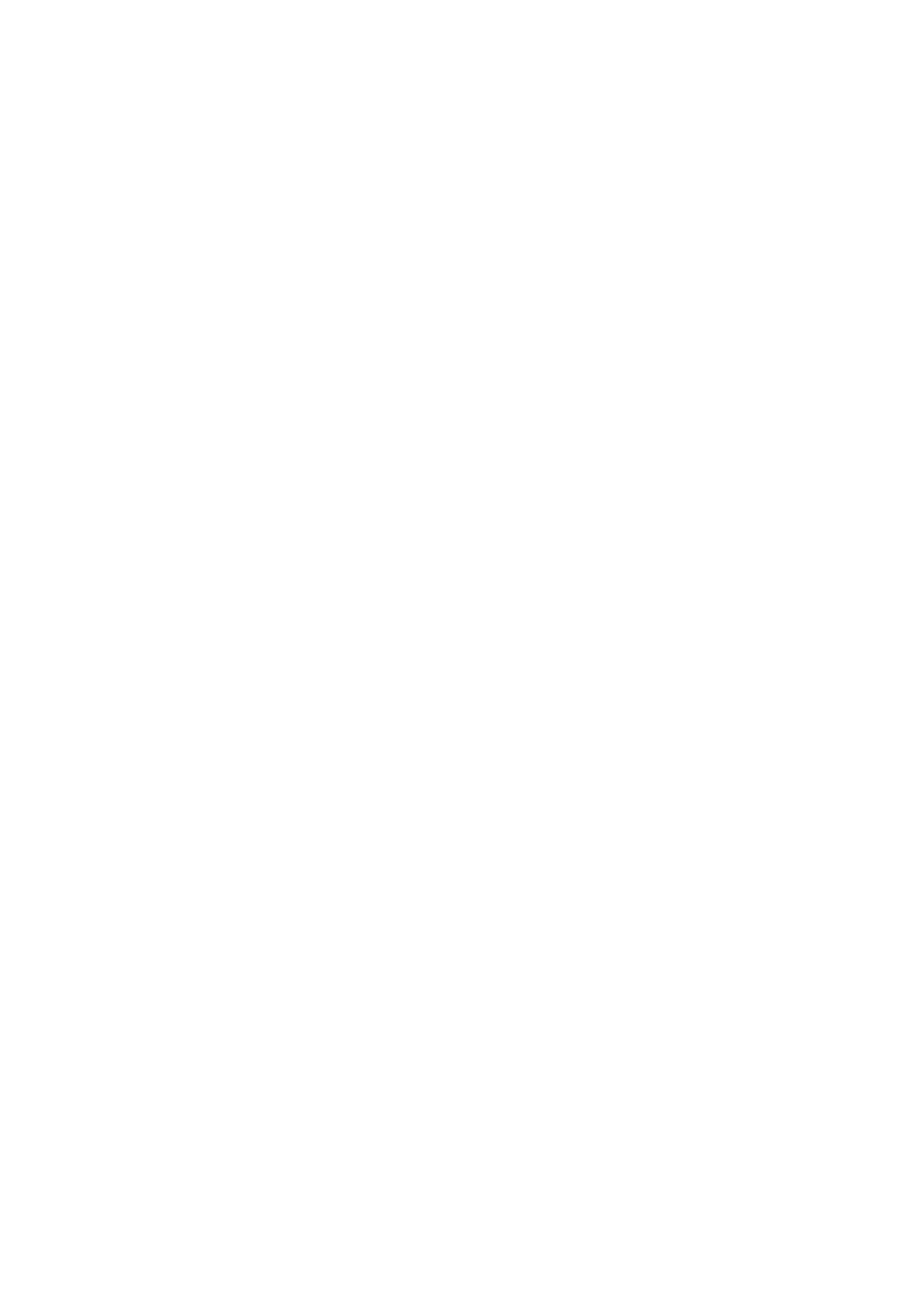# <span id="page-40-0"></span>**Schedule 3 Service Levels**

The Service Provider must maintain the requisite capacity, capability, experience and depth of resources to ensure that the Services provided to the Parliament of Victoria:

- are high quality and reliable:
- represent best value for money; and
- support the Parliament of Victoria in successful management, negotiation and mitigation of commercial risks.

Generally, the performance of Service Providers will adhere to the following principles:

- services provided to time, quality and cost parameters;
- consistent performance, continuity and quality of staff;
- ensuring advisory independence and adherence to probity, conflict of interest and confidentiality requirements;
- having advisory recommendations acknowledged and acted upon and consistent with industry standards;
- services conducted to industry professional standards/best practice in the field;
- ability to meet engagement deliverables and any key performance indicators specified in this Agreement; and
- responsive and pro-active project management.

In providing the Services and otherwise performing its obligations under the Agreement, the Service Provider must comply with these Service Levels, including the following key performance indicators: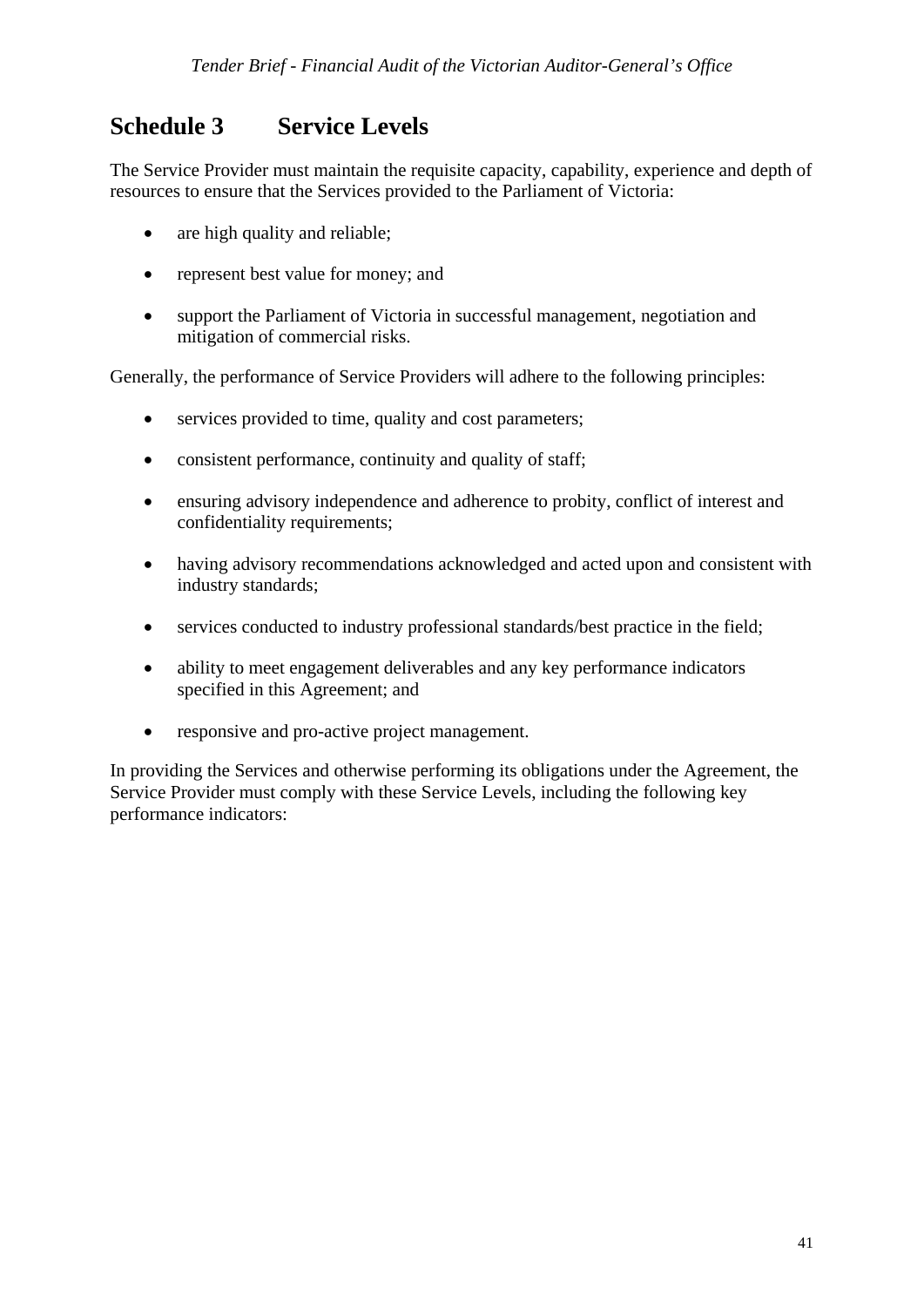| <b>Key Performance Indicator</b>                                          | <b>Measure</b>                                                                                                                                                                                                                                                                                                                                                                                                                                                        |
|---------------------------------------------------------------------------|-----------------------------------------------------------------------------------------------------------------------------------------------------------------------------------------------------------------------------------------------------------------------------------------------------------------------------------------------------------------------------------------------------------------------------------------------------------------------|
| Purchaser's Representative<br>satisfaction with the Services              | A specific review of the Service Provider's reports in<br>clause 5 by the Purchaser's Representative.                                                                                                                                                                                                                                                                                                                                                                 |
| Quality and impartiality of<br>analysis, findings and<br>recommendations. | That the advice facilitates delivery of the primary<br>objectives of the tender brief in Annexure A of this<br>Agreement.<br>That the advice provided is sufficiently clear, precise and<br>documented to allow the Purchaser's Representative and<br>the Parliament of Victoria to make informed decisions in<br>relation to the audit findings and recommendations.<br>That the advice provided has regard to applicable<br>legislative objectives and constraints. |
| Timeliness of advice received                                             | That the timelines for reporting and tabling in Parliament<br>as set out in this Agreement are met by the Service<br>Provider.<br>That the Purchaser's Representative is satisfied with the<br>quality and timeliness of the advice provided.                                                                                                                                                                                                                         |
| Retention of key personnel                                                | That the Service Provider's key personnel remains<br>substantially unchanged during the performance of the<br>Services, or if key personnel vary, that the Service<br>Provider can continue to meet the engagement<br>requirements.                                                                                                                                                                                                                                   |
| No adverse feedback on the<br><b>Preliminary Report</b>                   | The Purchaser's Representative provides no adverse<br>feedback related to the outcomes of the preliminary report<br>provided by the Service Provider.                                                                                                                                                                                                                                                                                                                 |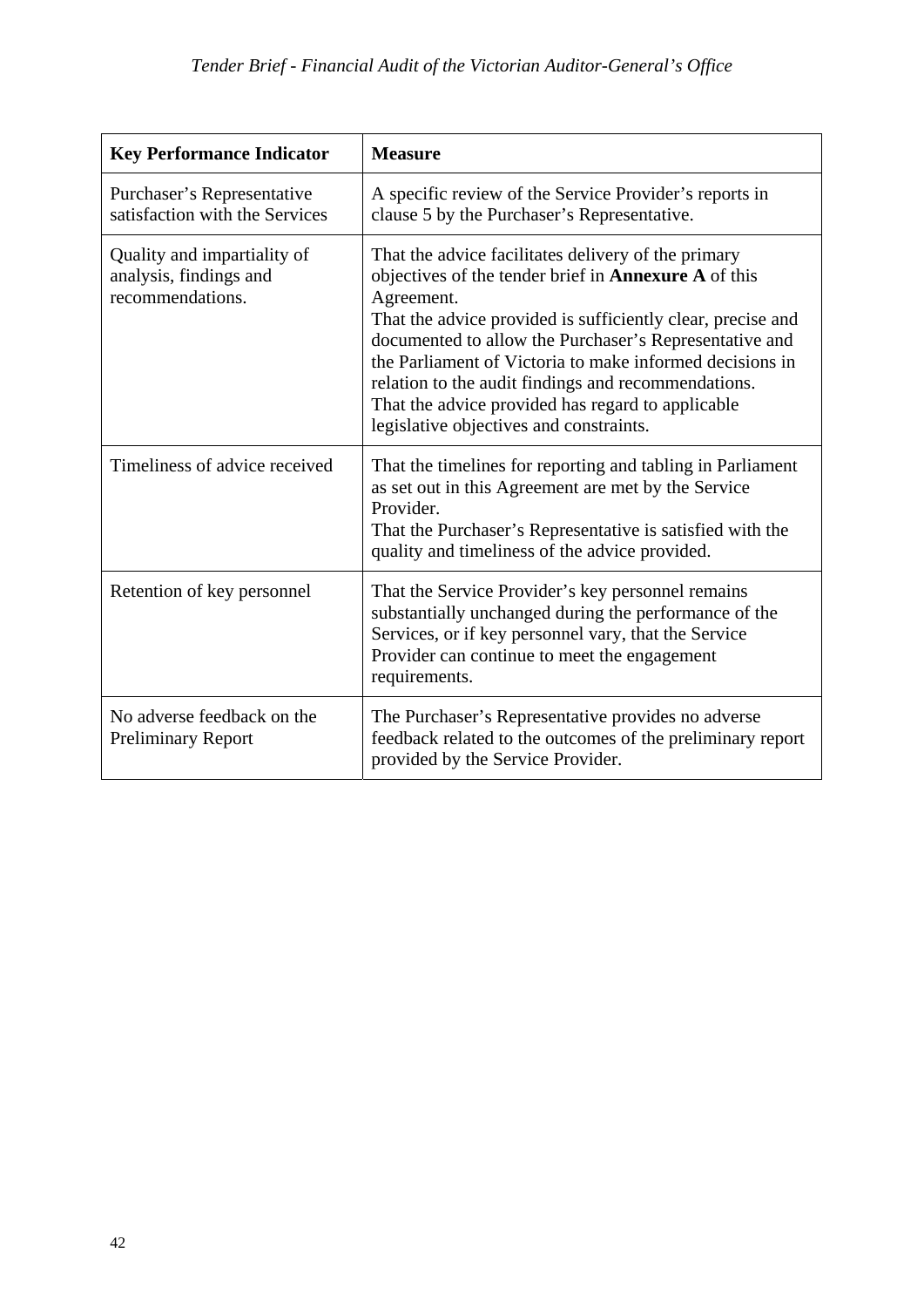# <span id="page-42-0"></span>**Schedule 4 Compliance with Law**

In performing its obligations under this Agreement, the Service Provider must comply with the following (without limiting any of its other obligations under this Agreement):

#### <span id="page-42-1"></span>**1. Employment Policy**

- (a) The Service Provider must comply with Anti-Discrimination Law.
- (b) The Service Provider and any person engaged in the provision of the Services shall not:
	- (i) engage in unethical work practices; or
	- (ii) engage employees or sub-contracted workers upon terms and conditions which do not meet industry standards generally applicable in Victoria.
- <span id="page-42-2"></span> (c) Where a federal industrial award may apply to the capacity in which an employee is engaged by the Service Provider, or by a sub-contractor, in the provision of the Services, the rates of pay and conditions on which that employee is engaged shall be no less beneficial to the employee than the rates and conditions under that award.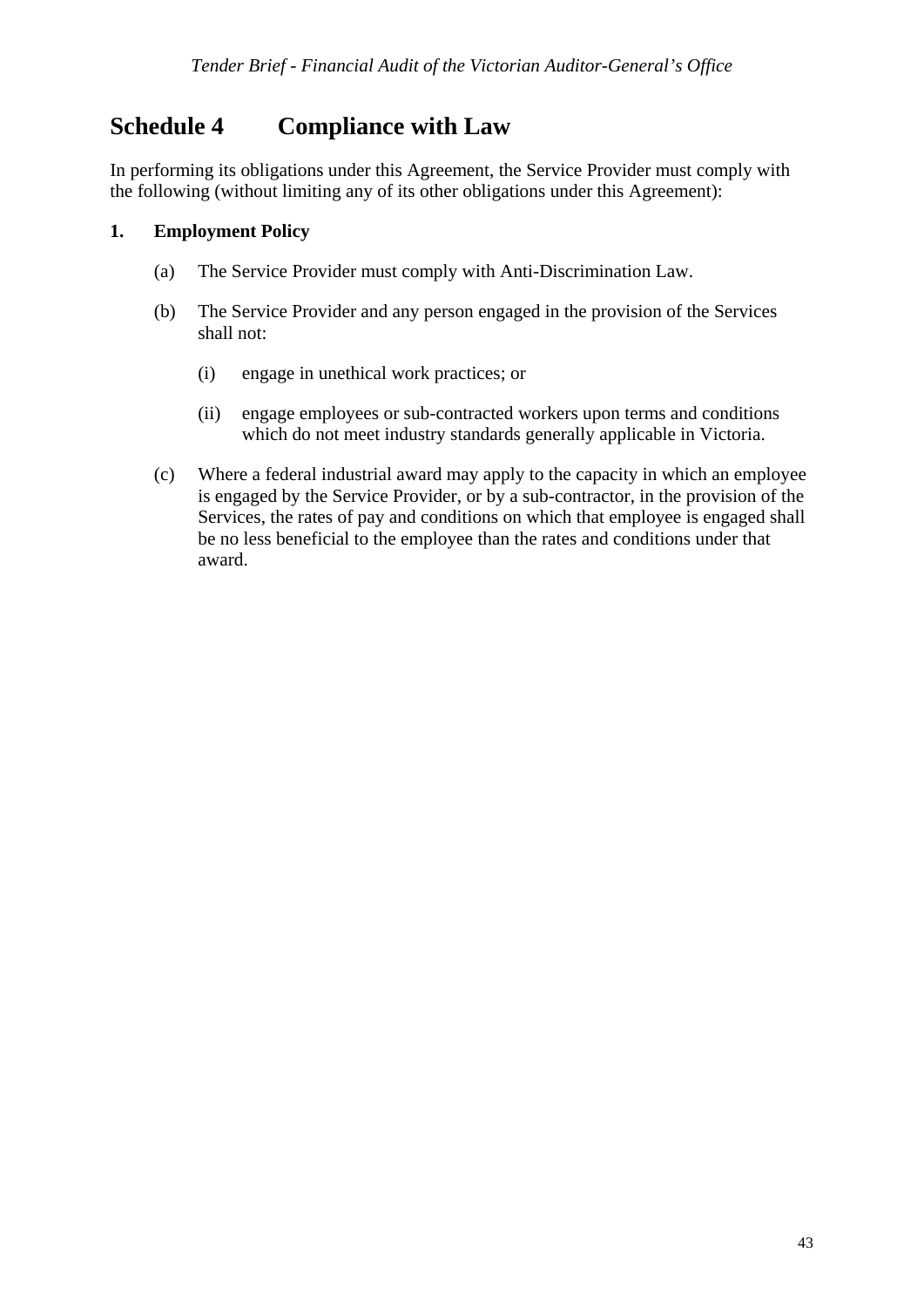**Executed** as an agreement.

| Signed by Hon Ken Smith, MP           |  |
|---------------------------------------|--|
| <b>Speaker, Legislative Assembly</b>  |  |
| for and on behalf of the              |  |
| Parliament of Victoria in the         |  |
| presence of:                          |  |
| Witness                               |  |
| Name of Witness (print)               |  |
| Signed by Hon Bruce Atkinson, MLA     |  |
| <b>President, Legislative Council</b> |  |
| for and on behalf of the              |  |
| Parliament of Victoria in the         |  |
| presence of:                          |  |

……………………………………….. Witness

……………………………………….. Name of Witness (print)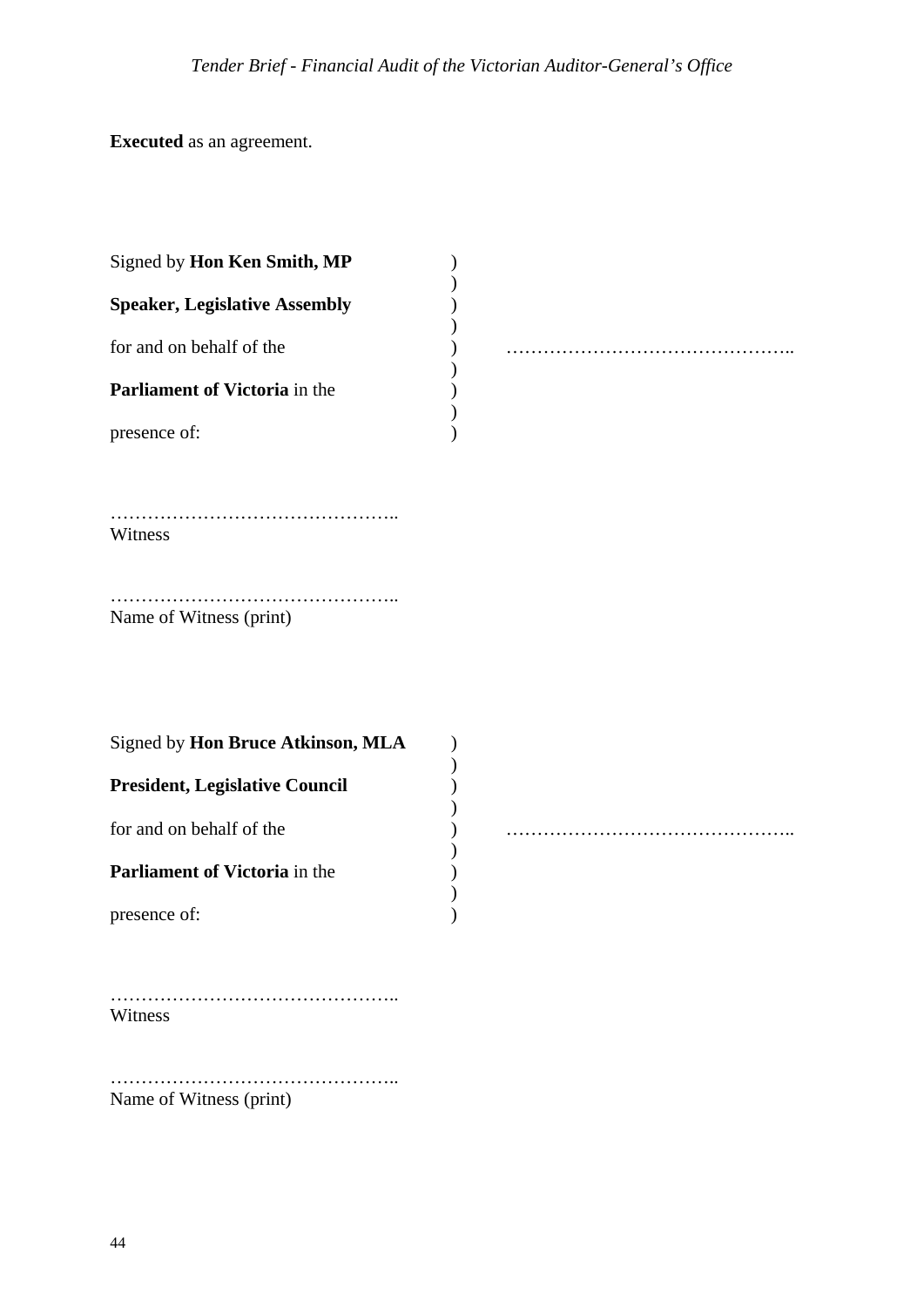*The Service Provider :*

| <b>Signed</b> for [ <i>Insert</i> ] by its duly authorised<br>representative, in the presence of: |                                           |  |  |
|---------------------------------------------------------------------------------------------------|-------------------------------------------|--|--|
|                                                                                                   | Name of Authorised Representative (print) |  |  |
| Witness                                                                                           |                                           |  |  |
|                                                                                                   |                                           |  |  |

Name of Witness (print)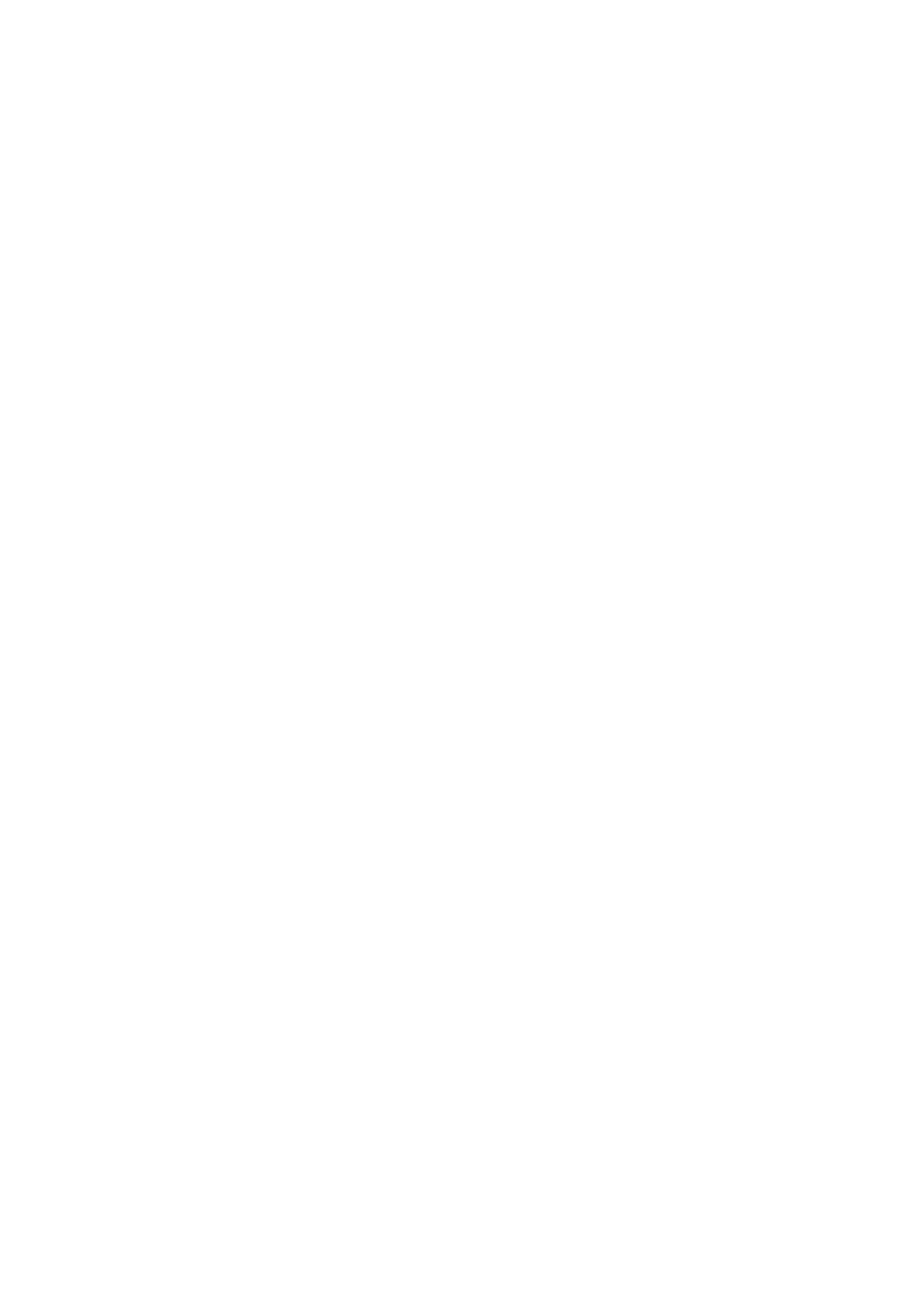# <span id="page-46-0"></span>**Annexure A**

Tender Brief dated 5 April 2012.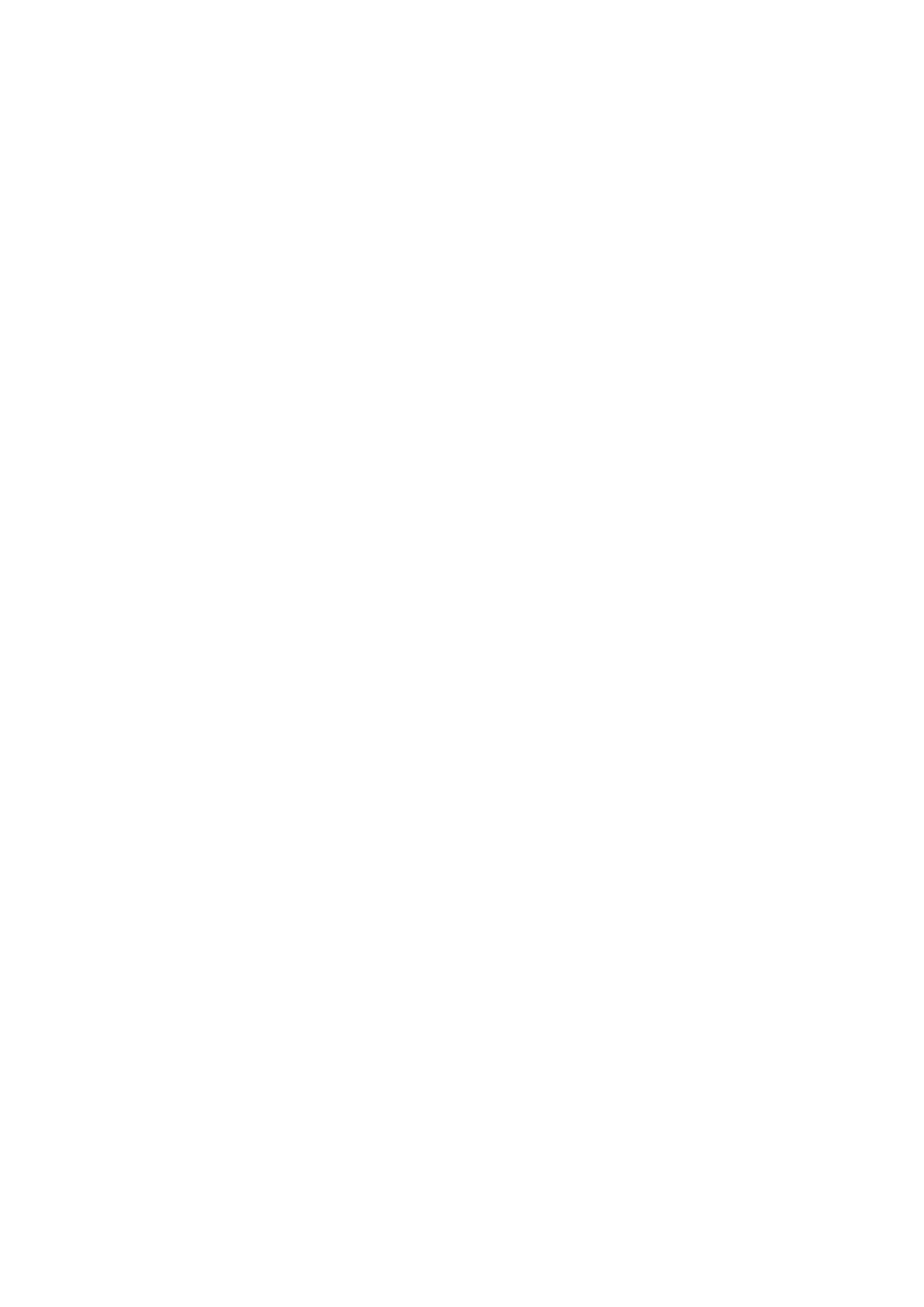# <span id="page-48-0"></span>**Annexure B**

Tender Documentation submitted by the Service Provider dated XX XX 2012.

**(Commercial-in-confidence)**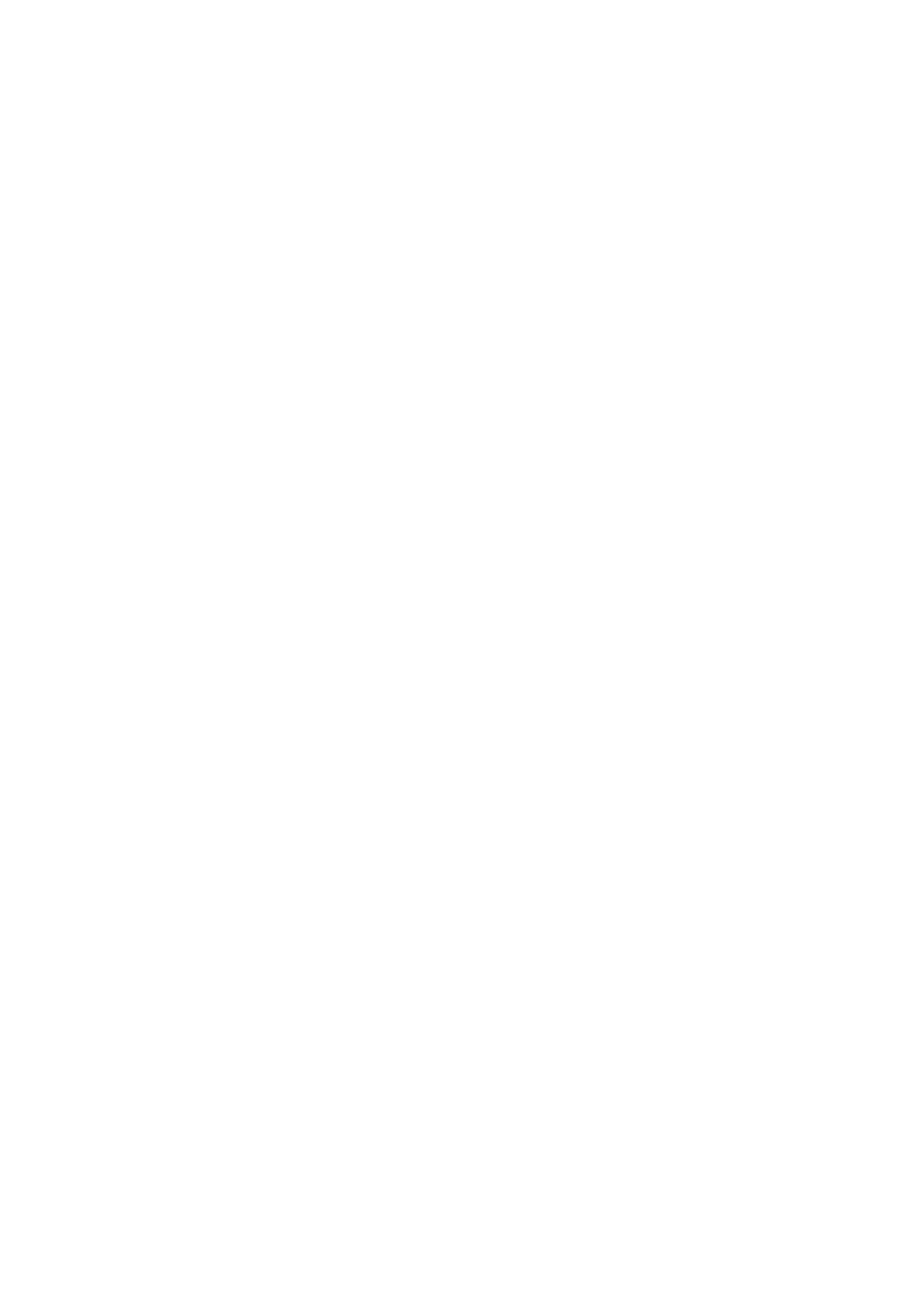# <span id="page-50-0"></span>**Annexure C**

# **Deed Poll of Confidentiality**

By [*NAME*] of [*address*] ('the Confidant')

in favour of

The PARLIAMENT OF VICTORIA ('the Purchaser')

Date:

#### **Recitals**

- A. The Purchaser has entered into an Agreement with [*insert name of Service Provider*] ("the Service Provider") for the provision of Financial Auditing Services dated [*insert date*] ("the Agreement") for the supply of professional services as outlined in the Tender Brief (**Annexure A**).
- B. In order to supply the services under the Agreement, the Service Provider and the Confidant have entered into a subcontract, employment or agency arrangement ("the Contract").
- C. In performance of the Contract, information of a secret and confidential nature concerning the Parliament of Victoria and the State of Victoria in the possession of the Victorian Auditor-General's Office may be inadvertently provided to or otherwise become known to the Confidant. The Confidant agrees to keep information confidential pursuant to the following terms and conditions.

#### **Operative Provisions**

#### <span id="page-50-1"></span>**1. Interpretation**

1.1 For the purposes of this Deed –

 **"Information"** includes anything capable of being known and communicated obtained or coming into the possession of the Confidant in performance the Contract and includes –

- (a) each and every item, part and component of such information; and
- (b) any copy (in whatever form) of such information, including any form in which the information is recorded or stored, whether or not it is the same form in which it was first conveyed to or came into the possession of the Confidant.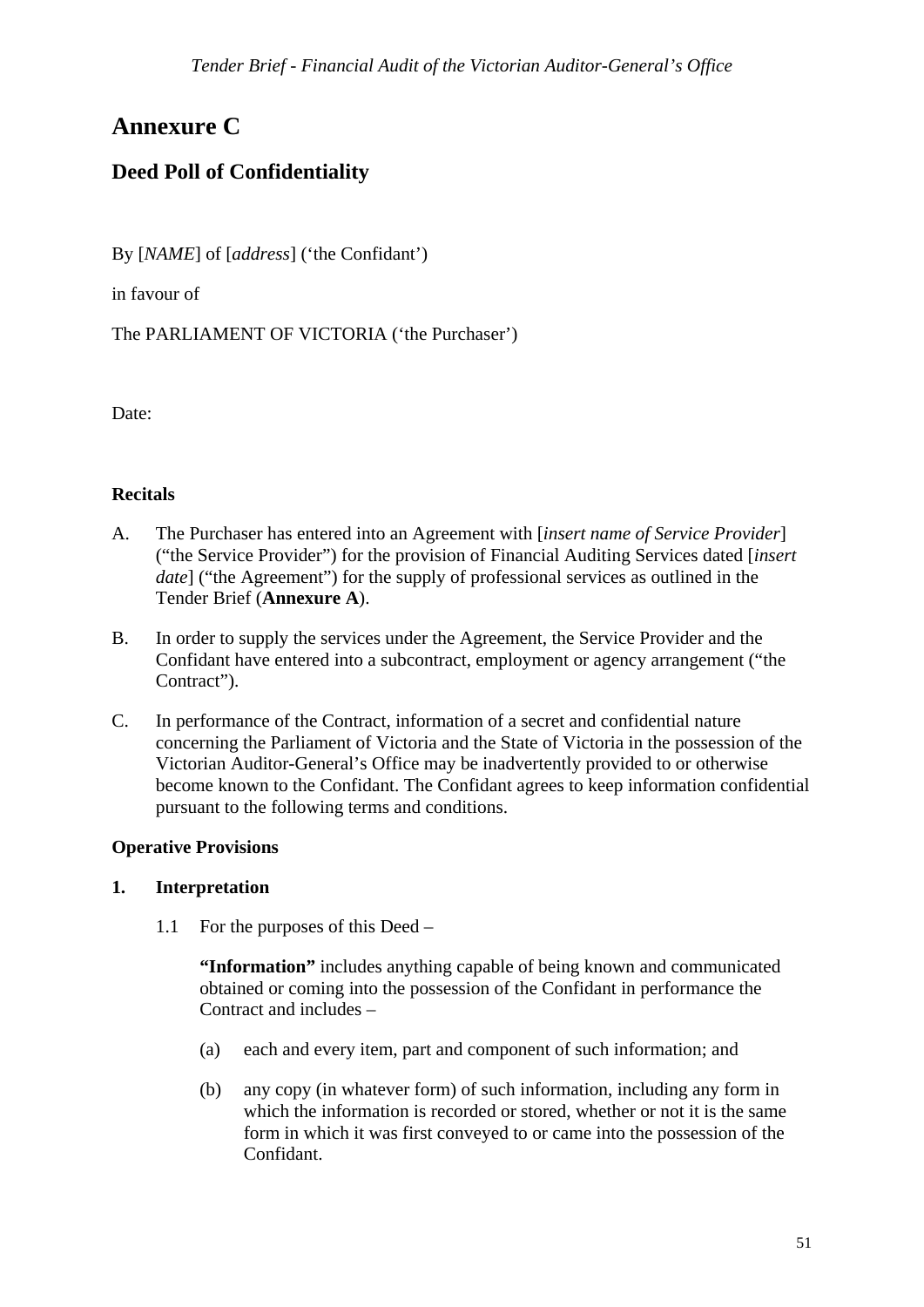"**Purchaser's Representative**" is the Public Accounts and Estimates Committee of the Parliament of Victoria.

#### <span id="page-51-0"></span>**2. When Deed does not apply**

- 2.1 This Deed does not apply to Information
	- (a) that, when it is provided to or obtained by the Confidant, is in the public domain through having been published or otherwise made available to the public;
	- (b) that becomes available to the public after the date on which it is provided to the Confidant, other than through a breach by the Confidant of [*his/her*] obligations, whether those obligations arise under this Deed, at common law, or in any other way;
	- (c) that was known to the Confidant as at the date of this Deed and was not derived either directly or indirectly from the State or any instrumentality of the State;
	- (d) that is required to be disclosed by an Order of a court of competent jurisdiction;
	- (e) that is disclosed pursuant to the requirements of a law; or
	- (f) that is disclosed for the purposes of any dispute or difference between the Confidant and the Purchaser's Representative for the purpose of obtaining advice from processional advisers in connection with any such dispute or difference.

#### <span id="page-51-1"></span>**3. Duty to project information**

3.1 The Confidant will protect all Information from unauthorised access or use, and will take and enforce proper and adequate precautions at all times to preserve the secrecy and the confidentiality of all information.

#### <span id="page-51-2"></span>**4. Limitations on distribution, disclosure and use**

- 4.1 Except as otherwise provided in this Deed or to the extent permitted under **clause 23.1** of the Agreement, the Confidant will not –
	- (a) distribute Information or cause or allow it to be available to any person;
	- (b) disclose to any person that she has the Information or the terms on which she has access to or has been supplied with Information; or
	- (c) use the Information for her own purposes, or for the purposes of any other person.
- 4.2 In particular, the Confidant will not represent to any other person that [*he/she*] is able to use Information for the benefit of that person, or enter into a contract by which [*he/she*] agrees to use Information for the benefit of another person.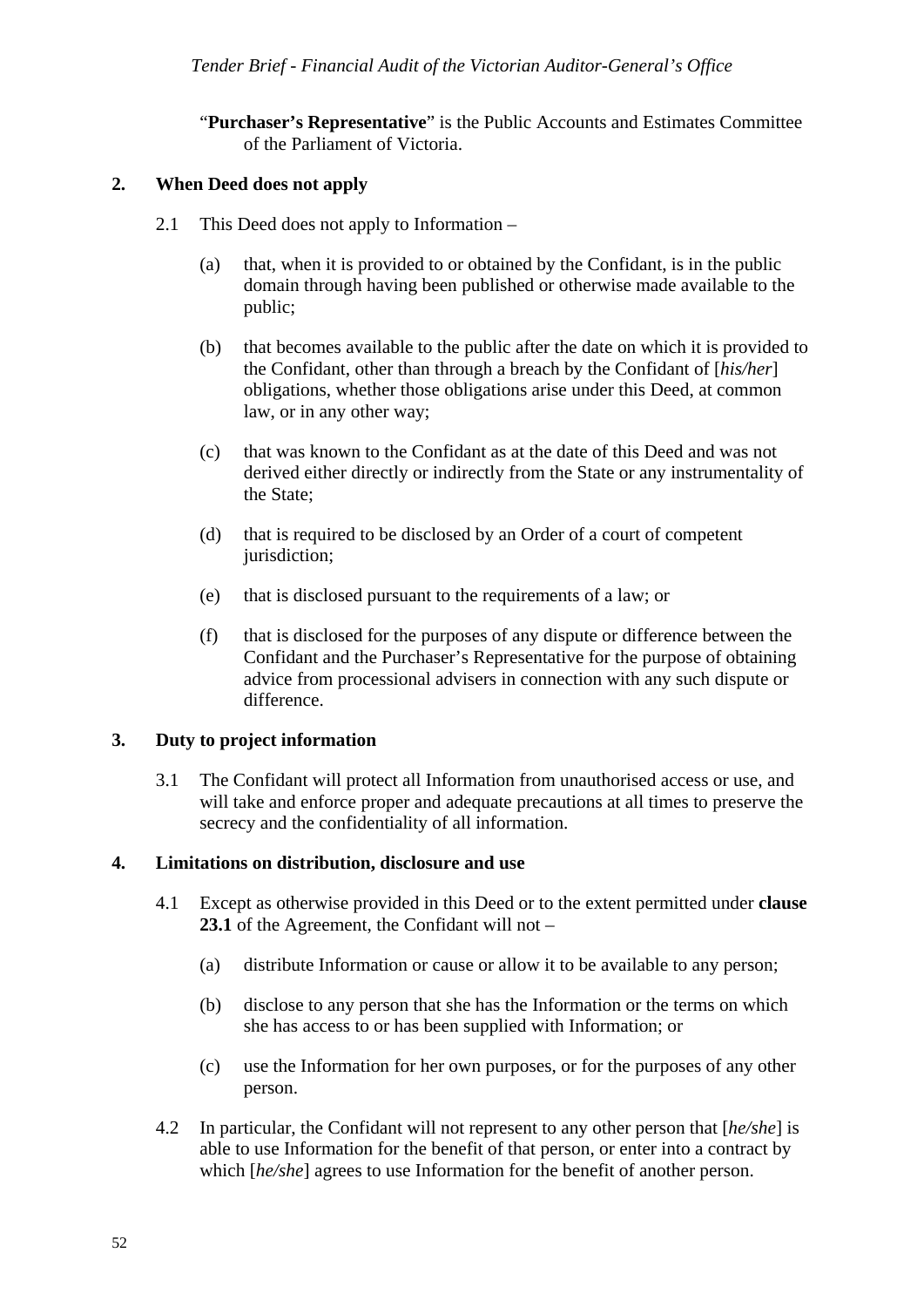- 4.3 The Confidant will not
	- (a) copy or reproduce;
	- (b) make available any reproductions of; or
	- (c) store, to enable reproduction of (in any form) –

 any document, or other record which contains, is based on or uses, Information, unless [*he/she*] is expressly permitted to do so by the Purchaser's Representative.

#### <span id="page-52-0"></span>**5. Limitations on retention**

- 5.1 Upon request by the Purchaser's Representative, the Confidant will immediately –
	- (a) deliver to the State all Information in [*his/her*] possession that is capable of being delivered; and
	- (b) delete, erase or otherwise destroy all information contained in computer memory, magnetic, optical, laser, electronic, or other media in [*his/her*] possession or control which is not capable of delivery to the State and certify by way of statutory declaration to the State that such Information has been deleted, erased or otherwise destroyed.
- 5.2 Without in any way limiting the scope and meaning of sub-clause 5.1 and the words and expression in that sub-clause, and for the purposes only of clarification, the Confidant –
	- (a) will not retain in any form any note, report, summary, memorandum or other document containing or referring to Information; and
	- (b) will institute and use a system to enable all copies, notes, reports, summaries, memoranda and other documents containing, pertaining to or referring to Information to be traced and returned.

#### <span id="page-52-1"></span>**6. Non Derogation**

6.1 The provisions of this Deed shall not derogate from but shall be in addition to the obligations of the Confidant at law or in equity.

#### <span id="page-52-2"></span>**7. Damages not Sufficient**

7.1 If there is any conduct or threatened conduct which is or will be a breach of this Deed, the Confidant acknowledges that damages may be inadequate compensation for such a breach and the Purchaser shall be entitled to apply to any court of competent jurisdiction for interim and permanent injunctive relief restraining the Confidant from committing any breach or threatened breach of this Deed without showing or proving any actual damage sustained by the Purchaser, which rights and remedies shall be cumulative and in addition to any other rights or remedies to which the Purchaser may be entitled at law or in equity.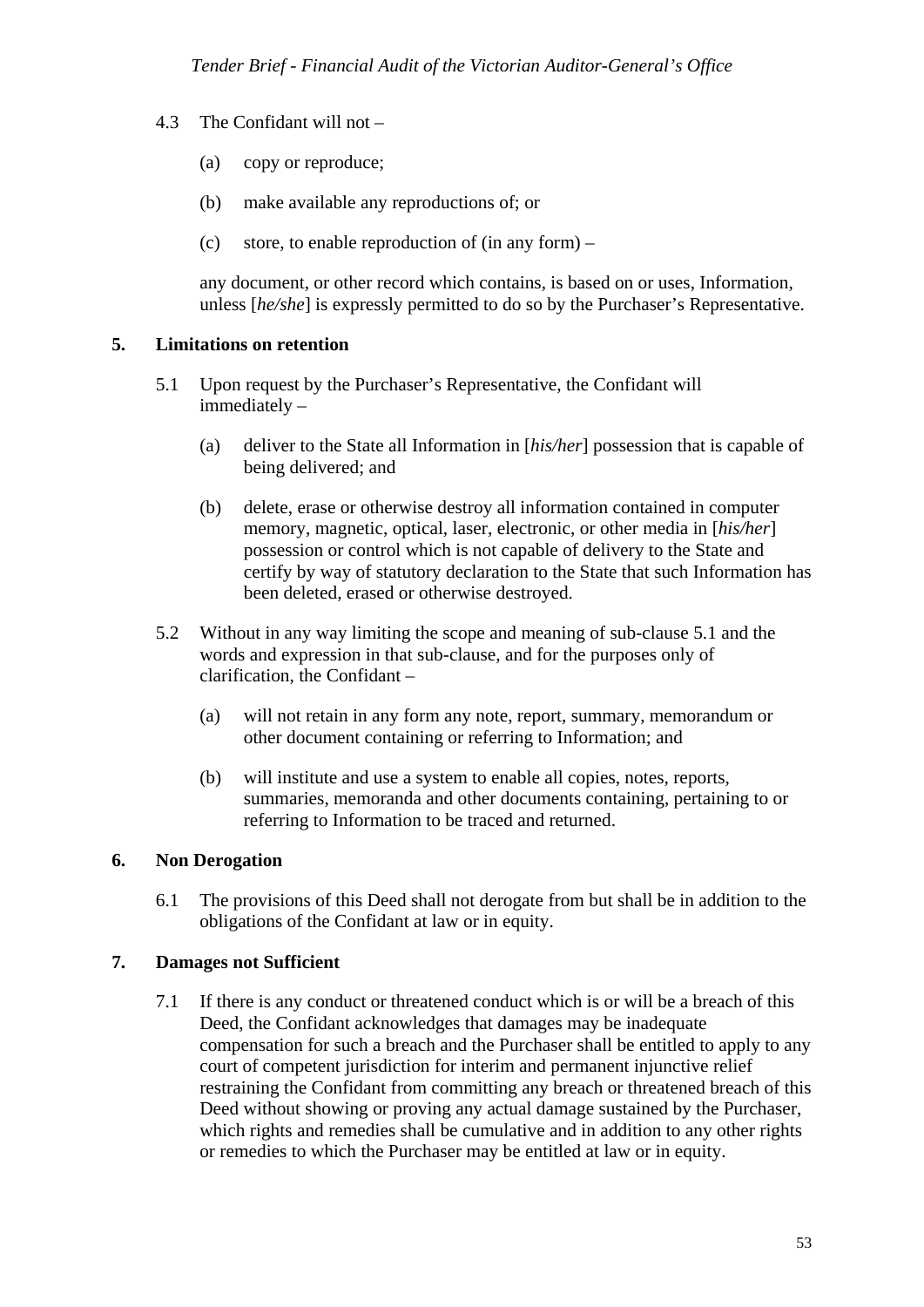#### <span id="page-53-0"></span>**8. No Waiver**

 8.1 The Confidant acknowledges that no failure on the part of the Purchaser to enforce at any time any of the provisions of this Deed shall be construed as a waiver of any of the rights of the Parliament of Victoria under this Deed nor shall any failure affect the validity of any of the provisions of this deed or otherwise prejudice the State in any manner whatsoever.

#### <span id="page-53-1"></span>**9. Duration of Deed**

9.1 The terms, undertakings and agreements in this Deed commence on the date of this Deed and continue so long as they are relevant indefinitely during and after the completion of the Services.

#### <span id="page-53-2"></span>**10. Deed binds successors in law**

10.1 The provisions of this Deed bind, to the fullest extent permitted by law, every executor, administrator, successor and assignee of the Confidant.

#### <span id="page-53-3"></span>**11. Severability**

11.1 If any provision of this Deed is held invalid, unenforceable or illegal for any reason, this Deed shall remain otherwise in full force apart from such provision which shall be deemed deleted.

#### <span id="page-53-4"></span>**12. Governing law**

- 12.1 This Deed is governed by the laws of the State of Victoria.
- 12.2 The Confidant irrevocably submits to the non-exclusive jurisdiction of the courts of the State of Victoria.